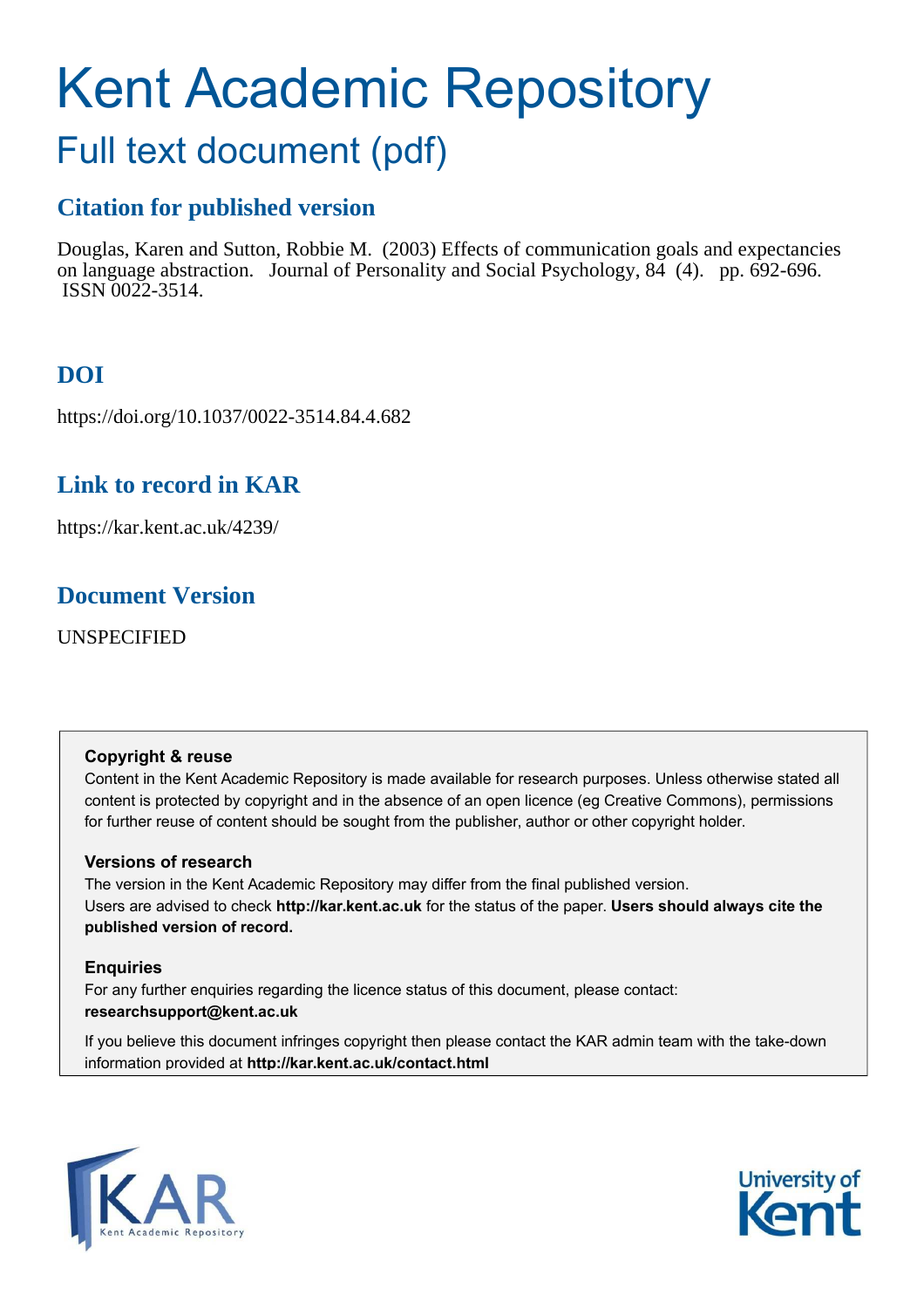# Running Head: COMMUNICATION GOALS AND LANGUAGE ABSTRACTION

Effects of communication goals and expectancies

on language abstraction

Karen M. Douglas and Robbie M. Sutton

Keele University, United Kingdom

KEYWORDS: language abstraction, linguistic category model, expectancies, motivation, communication

Uncorrected manuscript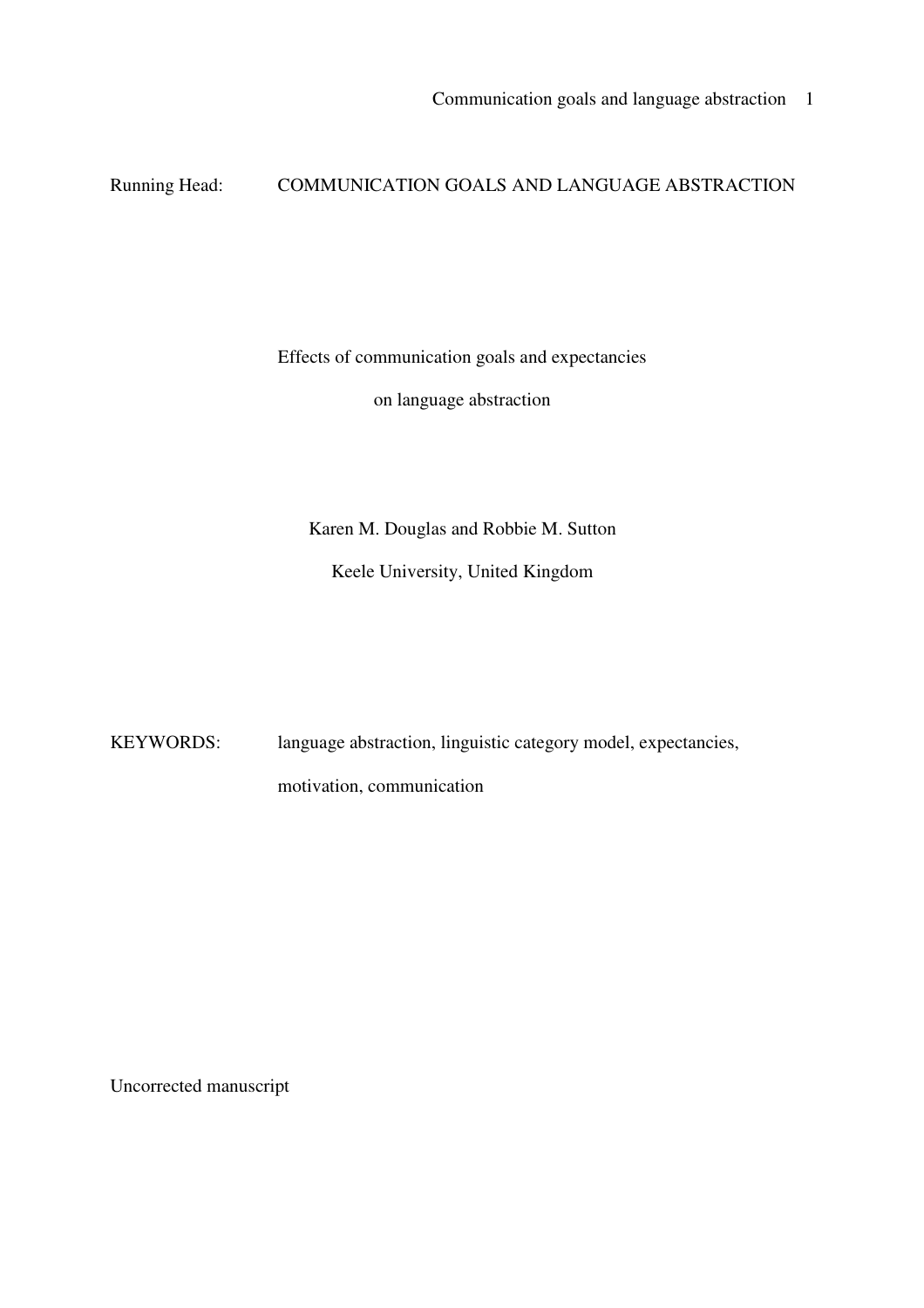#### Abstract

Language abstraction is an important aspect of the description of behavioral events (G.R. Semin & K. Fiedler, 1988) that is typically viewed as a medium by which describers transmit beliefs without conscious awareness or control. Complementary to this view, we propose that language abstraction may also be influenced by explicit communication goals such as aggrandizement or derogation, allowing describers to express beliefs that they do not themselves possess. We report five studies that support this proposal, showing that explicit communication goals have strong effects on language abstraction that are independent of effects of describers' beliefs or expectancies. Language abstraction is therefore both a medium for the transmission of existing beliefs and a tool by which communicators can create new beliefs.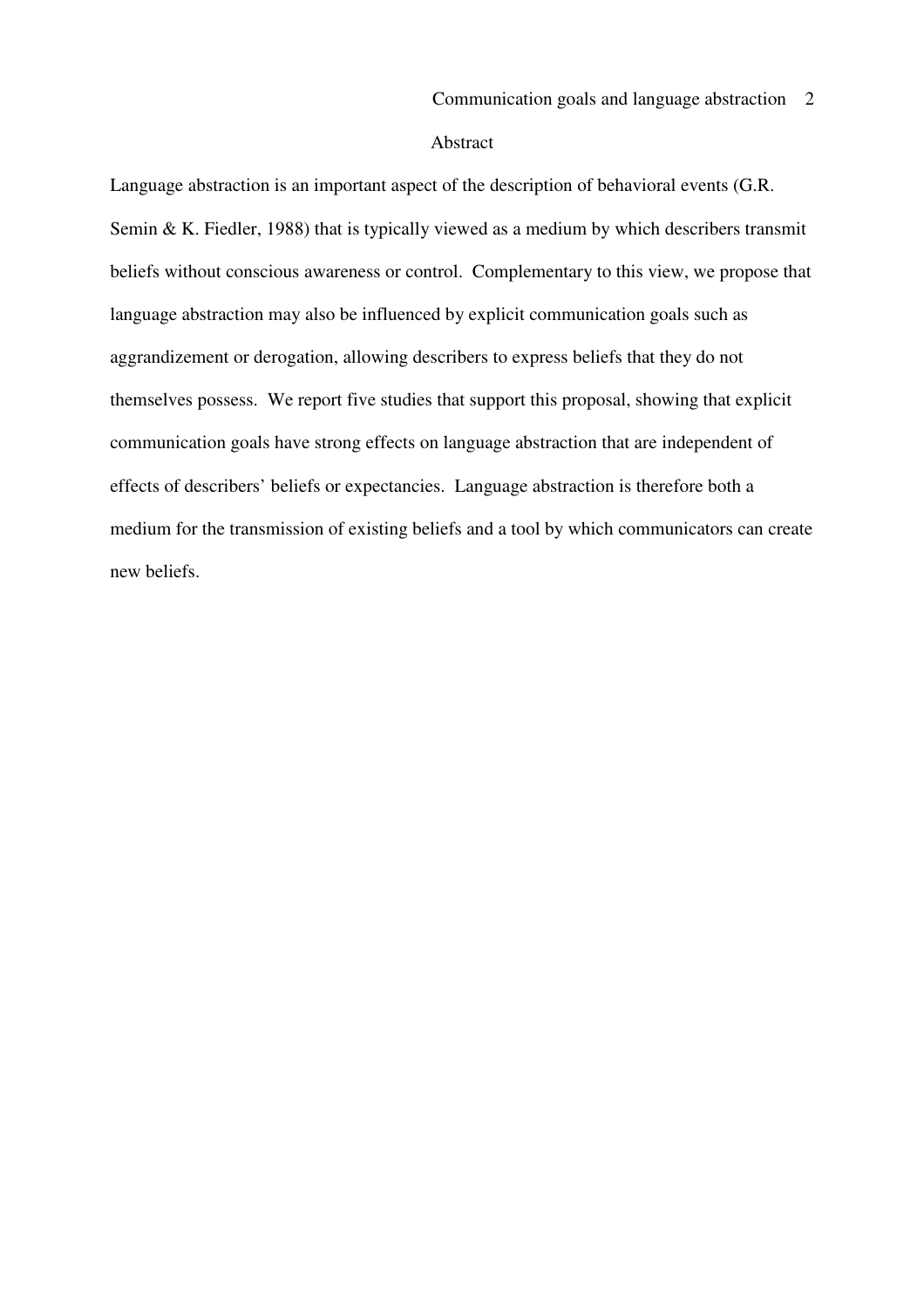#### Effects of communication goals and expectancies

#### on language abstraction

 People use language every day to convey information to others and their language is subject to various types of bias, only some of which they will be aware. Often, people may consciously intend to communicate objectively and truthfully, but nonetheless produce utterances that are flavored by their own opinions and unconscious motivations (e.g., Franco & Maass, 1996,1999; Haskell, 1999; Maass, Salvi, Arcuri, & Semin, 1989; Ruscher, 2001). For example, journalists who intend to provide objective coverage of political events may inadvertently pepper their reports with biased language that is shaped by their privately held sympathies. On the other hand, people may consciously intend to communicate in a biased, persuasive manner. They may lie to others in order to manipulate their beliefs (e.g., Lewis & Saarni, 1993; Robinson, 1996), or communicate persuasively (e.g., Petty & Cacioppo, 1986; Schmid & Fiedler, 1998) in order to propagate beliefs to which they do not privately subscribe. For example, press agents who represent politicians may often issue claims or denials that they believe to be false. Features of the language they use in press statements and interviews may be affected by their conscious intention to frame events in ways that favor their clients. In this article, we examine the effects of *communication goals* and privately held beliefs or *expectancies* on the language used to describe events and behaviors.

 One important aspect of language that is related to the description of behavioral events is *language abstraction*. Language abstraction refers specifically to the verbs and adjectives people use in their everyday descriptive language, and is operationalized by the *linguistic category model* or *LCM* (Semin & Fiedler, 1988, 1991, 1992). According to the LCM, there are four levels of language abstraction, ranging from concrete to abstract, at which people can describe behaviors. At the most concrete level, *descriptive action verbs* (e.g., "Bruce *hits* Jacko") provide a pure description of an event or behavior, with no interpretation. At the next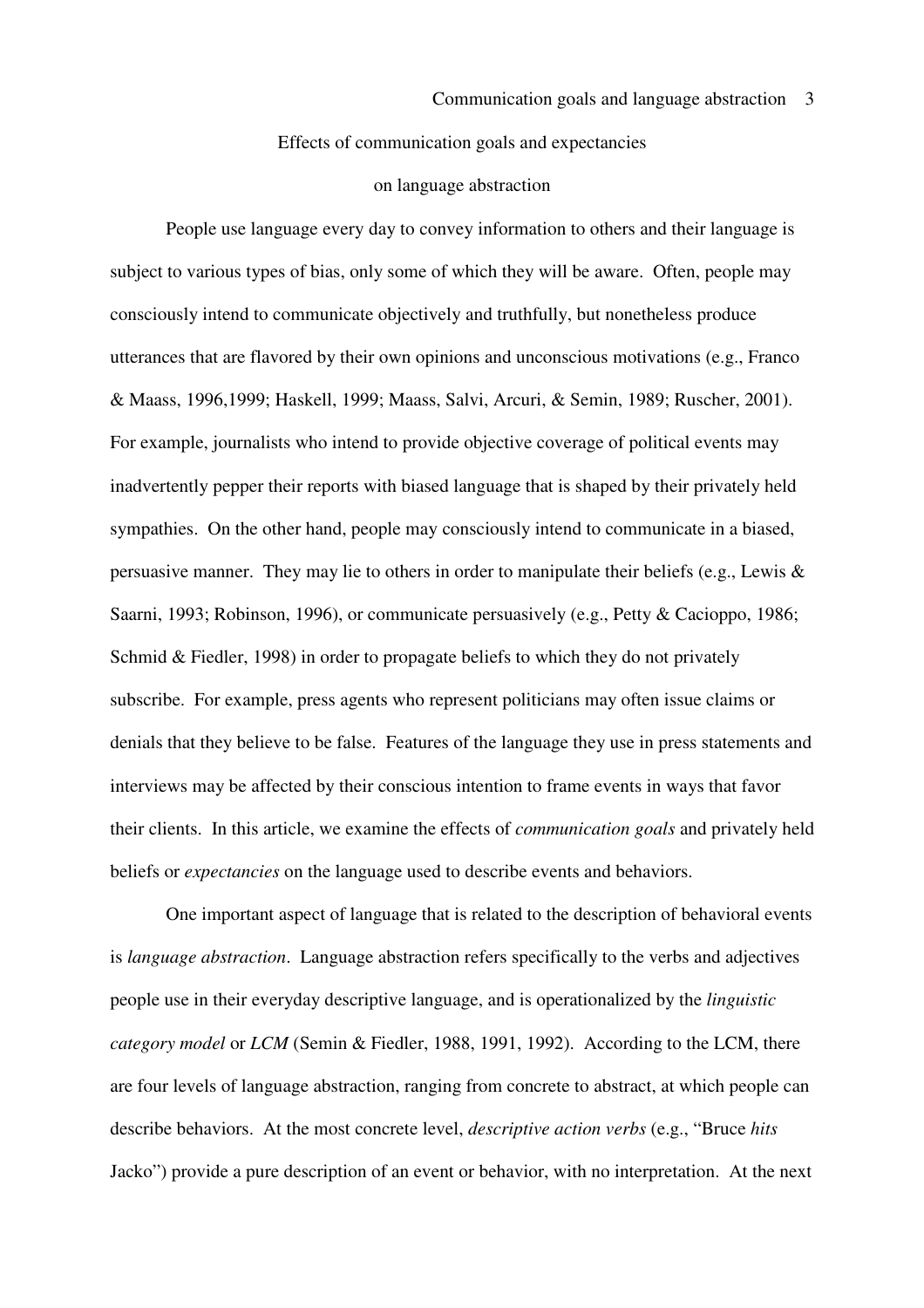level, *interpretative action verbs* (e.g., Bruce *hurts* Jacko") provide a description and interpretation of the behavior. Thirdly, *state verbs* (e.g., "Bruce *hates* Jacko") refer to a psychological state of the actor rather than referring to a specific behavior, and finally, at the most abstract level, *adjectives* (e.g., "Bruce is *aggressive*") refer to specific personal characteristics of the person performing the behavior.

 The conditions under which communicators use abstract or concrete language to describe events and behaviors have been the focus of much recent research. A great deal of this research has focused on the dynamics of language abstraction in intergroup situations, and has examined when people use abstract or concrete language to describe ingroup and outgroup behaviors. Maass and colleagues (1989) demonstrated that a *linguistic intergroup bias*, or *LIB* occurs such that people tend to describe positive ingroup and negative outgroup behaviors abstractly, whilst describing positive outgroup and negative ingroup behaviors concretely (e.g., Arcuri, Maass & Portelli, 1993; Cole & Leets, 1998; Maass, 1999; Maass & Arcuri, 1992, 1996; Maass, Milesi, Zabbini & Stahlberg, 1995; Ng & Chan, 1996; Rubini & Semin, 1994; Werkman, Wigboldus & Semin, 1999).

Other research suggests that the LIB is an example of a more general phenomenon related to the maintenance and transmission of *expectancies*, or privately held beliefs about the likelihood of behavioral outcomes. For example, Maass and co-workers (1995) showed that regardless of the valence of the behavior and the group membership of the actor, expectancy-consistent behaviors were encoded abstractly, while expectancy-inconsistent behaviors were encoded concretely. Biased use of language abstraction also occurs in interpersonal as well as intergroup settings (see Karpinski & von Hippel, 1996). Wigboldus, Semin and Spears (2000, see also Wigboldus, Spears & Semin, 1999) introduced the concept of the *linguistic expectancy bias* or *LEB* to describe this phenomenon. Behaviors of individuals or group members which are stable, consistent with expectations and resistant to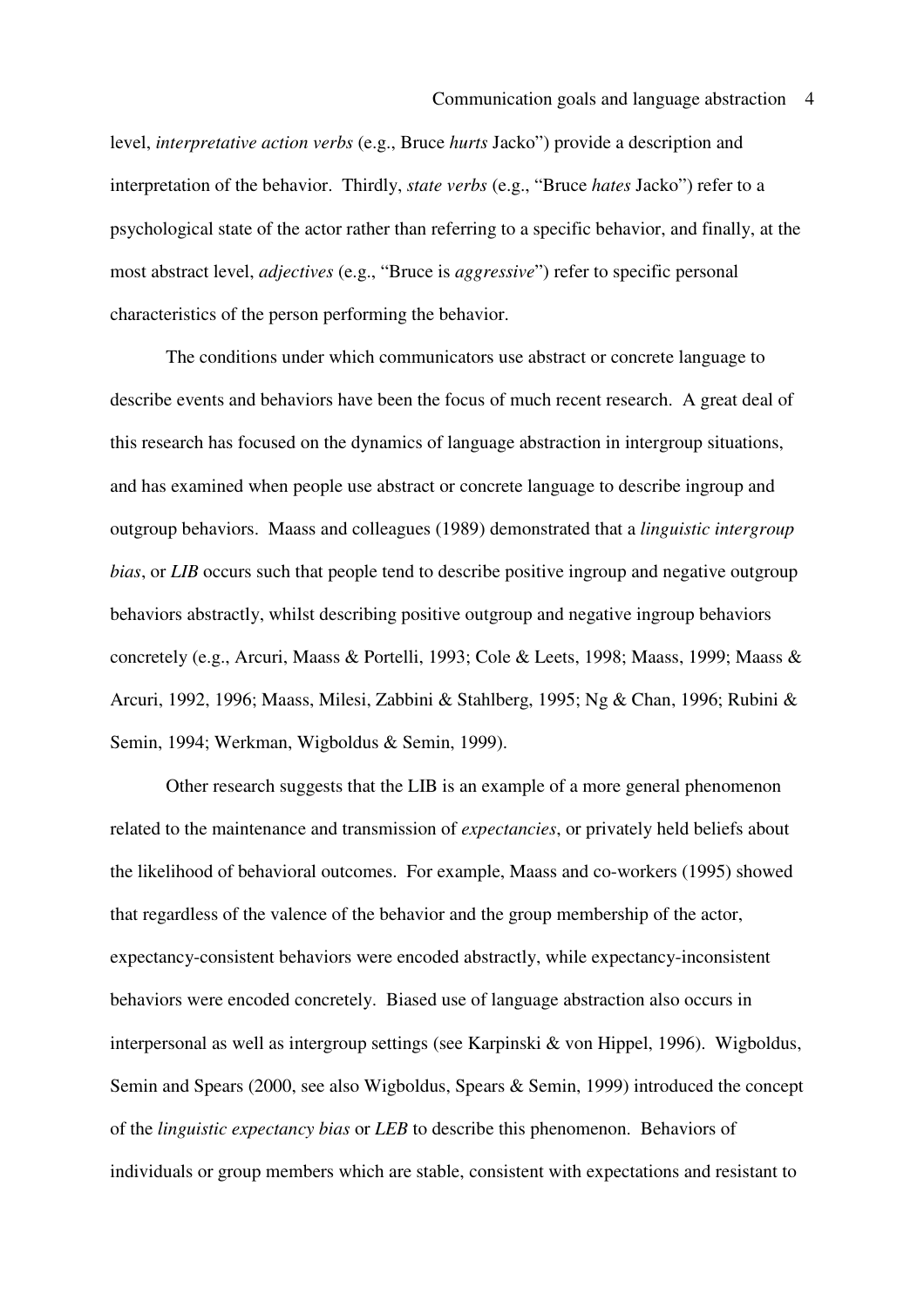disconfirmation are encoded abstractly, whereas behaviors that are unstable, inconsistent with expectations and open to disconfirmation are encoded concretely (Maass, Montalcini & Bicotti, 1998; Wigboldus et al., 2000). Therefore, much research lends support to the notion that language abstraction is related to prior expectancies either about groups or individuals. Further, research indicates that levels of language abstraction influence what *others* think about the person whose behavior is described. In particular, Wigboldus and colleagues (2000) found that abstractly worded descriptions of behaviors led to stronger dispositional and weaker situational inferences than concretely worded descriptions, and that language abstraction *mediated* the effects of describers' expectancies on recipients' inferences about the protagonist whose behavior was described. Abstract language led recipients to infer more about the protagonist and less about the situation than concrete language.

Research suggests that people typically transmit their beliefs without explicit intent (Franco & Maass, 1996, 1999; Schnake & Ruscher, 1998; von Hippel, Sekaquaptewa & Vargas, 1997). Individuals are able to censor or alter their responses to explicit or outward measures of stereotyping such as the Modern Racism Scale (McConahay, Hardee & Batts, 1981), but appear unable to censor or alter the LIB. That is, when people have biased expectancies about groups, the effect of these expectancies on their linguistic choices appears to be "difficult to inhibit" (Franco & Maass, 1996, p. 339). von Hippel and colleagues (1997) also found that the LIB was correlated with implicit but not explicit measures of prejudice. These findings support the view that the LIB and the more general LEB are implicit phenomena by which individuals transmit biased expectancies without intending to do so.

Nonetheless, social psychological theories give us *a priori* grounds to suspect that language abstraction is not merely a medium of avolitional belief transmission, but may also be affected by communicators' goals. According to Higgins' (1981) communication game, communication is a purposeful social activity used to achieve goals, which may include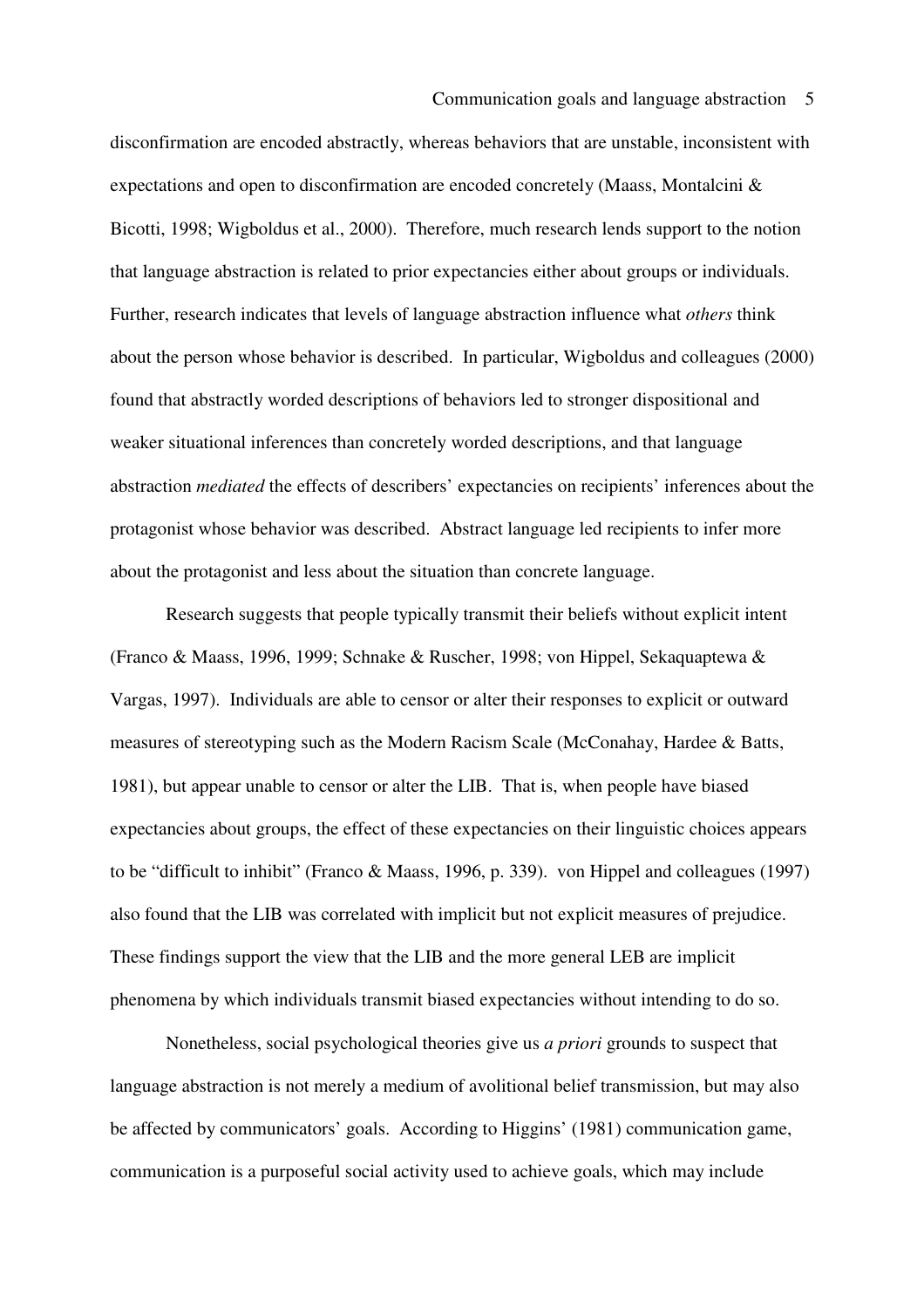advocacy, derogation, ingratiation, politeness, and the construction of social consensus. Utterances do not simply express privately held beliefs but are tailored to suit communicators' goals. Other social psychological theories also present communication as a flexible, purposive activity (e.g., Edwards & Potter, 1993; Giles & Coupland, 1991; Jost & Kruglanski, 2002; Semin, Gil de Montes & Valencia, 2001). Once uttered, assertions or implications that departs from communicators' original beliefs come to affect the beliefs of recipients and even of communicators themselves (Higgins, 1999; Higgins & Rholes, 1978; Lau, Chiu, & Lee, 2001). In this sense communication, and possibly the goal-directed recruitment of language abstraction, results in the creation of information and not simply its transmission.

Congruent with this view of communication, some research suggests that language abstraction is affected not just by communicators' expectancies, but also by their motives. Maass, Ceccarelli and Rudin (1996) showed that the LIB is augmented under conditions of high threat to ingroup members from outgroup members, which presumably elicits a motive to protect the ingroup. Further, Webster, Kruglanski and Pattison (1997) demonstrated that people who were higher in cognitive *need-for-closure*, showing a general preference for certainty, preferred more abstract descriptions. However, the motives elicited in this research were not specifically *interpersonal* or *communicative* insofar as they did not directly concern tailoring messages for communicative recipients. It is also conceivable that the effects in these studies were mediated by motivated, intrapersonal shifts in participants' beliefs about the behaviors they were describing (cf. Zajonc, 1960).

In contrast, recent research that examines the effect of interpersonal processes on language abstraction increasingly suggests that communication goals *do* affect language abstraction. For example, Schmid, Fiedler, Englich, Ehrenberger and Semin (1996; see also Schmid & Fiedler, 1996, 1998) demonstrated that prosecution lawyers typically use abstract language to describe defendants' actions, implying dispositionality and personal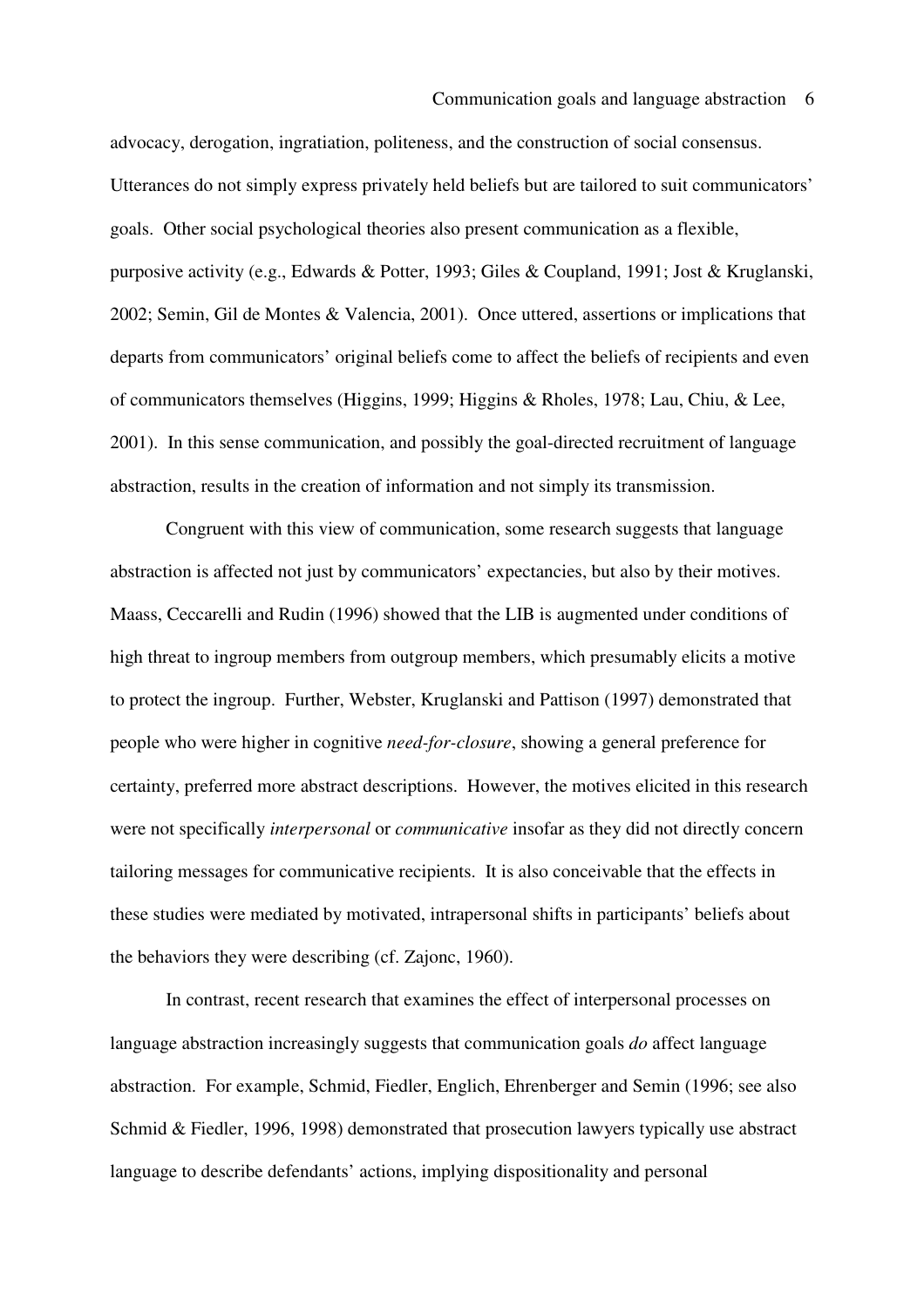responsibility, whereas defense lawyers use more concrete language, implying that situational factors were the cause, therefore deflecting the blame from the defendant. Semin and colleagues (2001) found that people communicated more abstractly about a target liked by their communicative partner when the communicative context was co-operative and the behavior was positive, and when the context was competitive and the behavior was negative. Semin and Gil de Montes (in press) found that the LIB only occurred under conditions where descriptions had a clear purpose. Douglas and McGarty (2001, 2002) demonstrated that communicators used language abstraction differently depending on their identifiability to different types of audiences (ingroup and outgroup). Also, Rubini and Sigall (2002) found that participants, whose goal was to be liked by recipients, presented their own political views more abstractly when communicating with an agreeing audience than with a mixed audience.

In summary, participants in some studies are unable to control their language abstraction, which is determined by intrapersonal factors such as biased expectancies and need for cognitive closure (Franco & Maass, 1996, 1999; von Hippel et al., 1997; Webster, et al., 1997). However, participants in studies of interpersonal processes appear to use language abstraction flexibly as a tool to achieve explicit communication goals (e.g., Douglas & McGarty, 2001, 2002; Rubini & Sigall, 2002; Schmid & Fiedler, 1996, 1998; Schmid et al., 1996; Semin & Gil de Montes, in press; Semin et al., 2001). This apparent paradox raises important questions about the regulation and function of language abstraction. Is language abstraction under implicit or explicit control, or both? Are describers able to dissociate their language abstraction from their representation of events? Is language abstraction a medium by which information is transmitted, a tool by which it is created, or both?

Our thesis attempts to resolve the apparent discrepancy between present findings. We endorse the proposal that when describers have biased expectancies, they are unable to inhibit the effects of those expectancies on their language abstraction (Franco & Maass, 1996, 1999).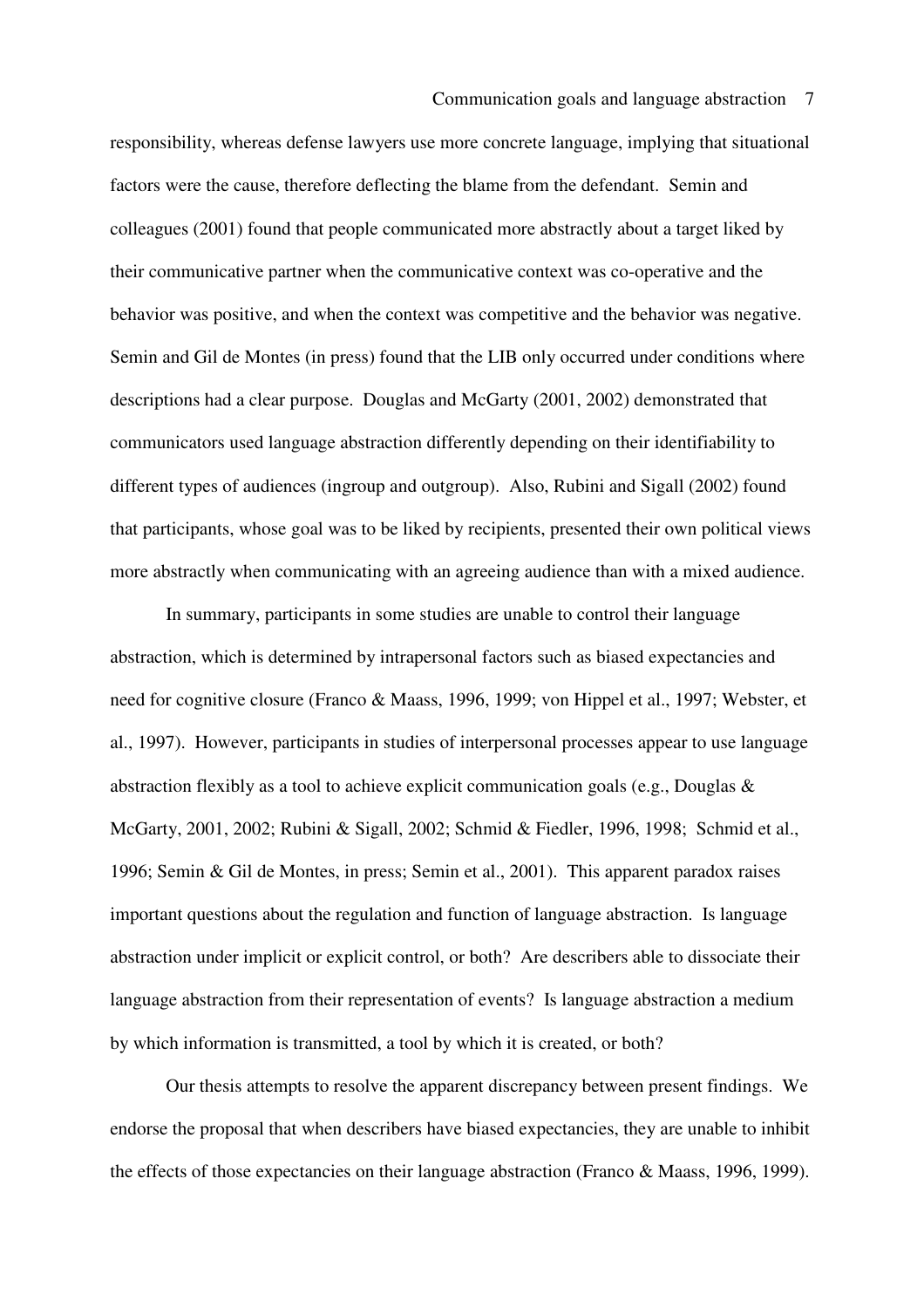#### Communication goals and language abstraction 8

In such cases, language abstraction is best characterized as a medium of avolitional belief transmission (e.g., von Hippel et al., 1997). However, when describers intend to communicate biases that do not necessarily correspond to their private beliefs, we propose that their language abstraction responds appropriately. That is, certain strategic communication goals affect language abstraction independently of communicators' expectancies (as suggested by the findings of Douglas & McGarty, 2001, *inter alia*). For example, when communicators wish to aggrandize or derogate actors, their language abstraction may facilitate their goal independently of what they privately believe about the actors. In such cases, language abstraction is best characterized as a tool for the purposive creation of beliefs.

To explain this model, we first note that being unable to inhibit a behavior does not logically entail being unable to perform the same behavior when it facilitates a goal, as many addicts might attest (see also Higgins, 1997). Thus it consistent to assert that linguistic biases are difficult to inhibit and also that they are aroused by communication goals. Second, we do not propose that describers are consciously aware that their language abstraction varies with their communication goals. Indeed, given participants' documented inability to inhibit the linguistic expression of cognitive and other intrapersonal biases, we think it highly unlikely that they consciously control variations in language abstraction (cf. Franco & Maass, 1996; von Hippel et al., 1997). Language abstraction may therefore be analogous to autonomic physiological responses such as heart rate, which cannot normally be controlled or inhibited by thought alone, but which nonetheless respond to and facilitate our conscious goals, such as exercising. It is neither necessary nor feasible that we have introspective control of all the ways in which we are acting to achieve our conscious goals (Vallacher & Wegner, 1987).

Third, although specifying speech production processes is beyond the scope of this paper, the proposed dissociation between inhibiting and recruiting linguistic biases is psychologically plausible. More than the latter, the former is necessarily hindered by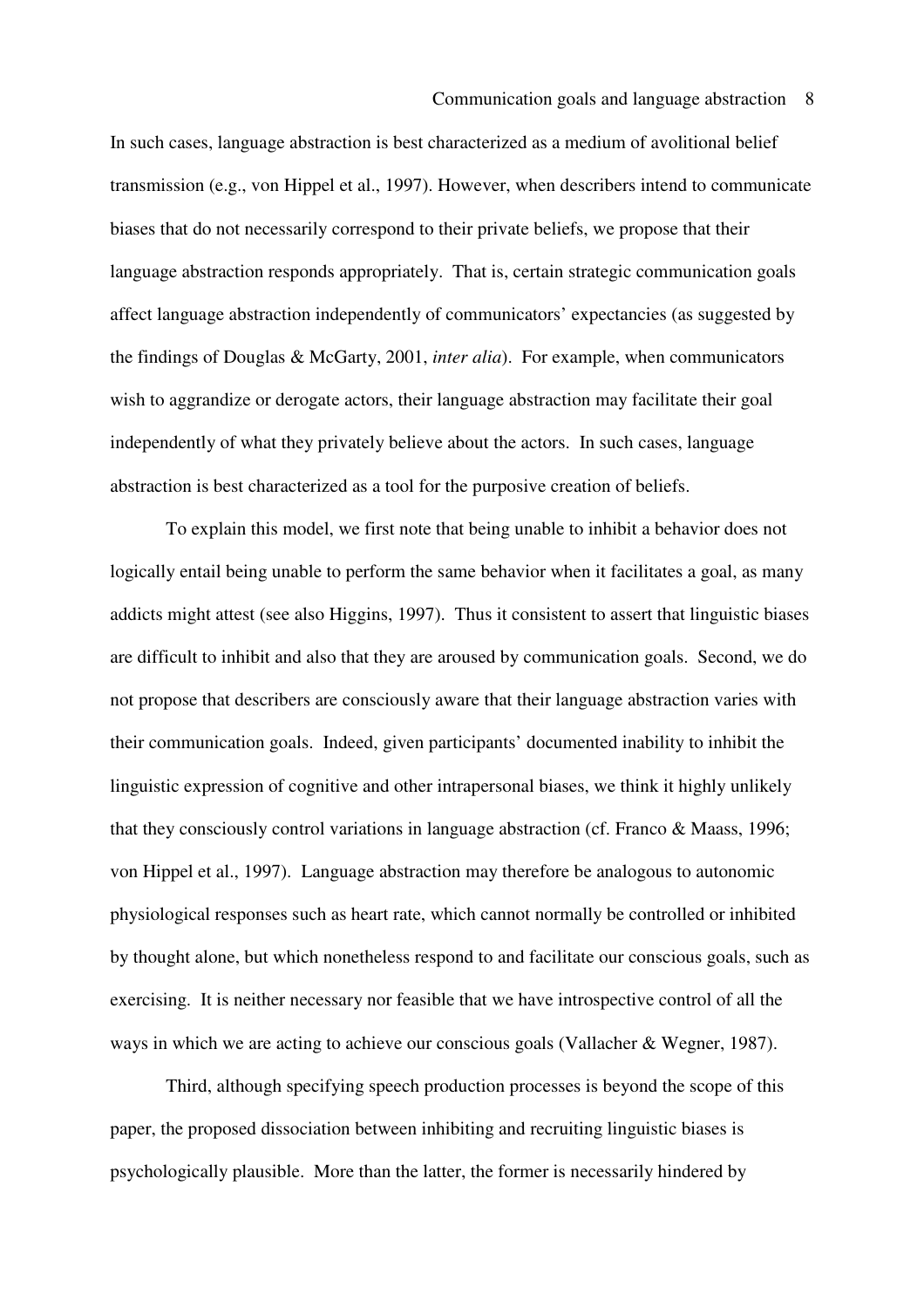describers' biased expectancies. When describers have formed a highly evaluative, dispositional representation of an action, the corresponding biases inherent in abstract descriptions are likely to be difficult for them to detect and therefore to censor. Compared to explicit ideological statements such as those in the Modern Racism Scale, the abstraction of descriptions of individuals' actions is presumably much harder for participants to consciously relate to social desirability and group-based biases. Therefore, communicators who might want to inhibit bias can rely neither on their own ability to detect bias in descriptions, nor differences in the apparent social desirability of descriptions. On the other hand, when communicators intend to produce language that may be biased, they can generate and select descriptions according to how well they fit their goal, rather than how free from bias they subjectively appear. For example, a communicator who wants to aggrandize a person who performs a positive behavior will, with all else being equal, find that an abstract description better fits their communication goal, given that abstract descriptions tend to imply more temporal stability and convey more information about actors (Semin & Fiedler, 1988).

Recent studies provide suggestive evidence for this novel prediction but are not conclusive in their support for it. For example, in Douglas and McGarty's (2001, 2002) studies, participants' private views of the outgroup may have become harsher in the presence of an ingroup audience. In Rubini and Sigall's (2002) study, participants' political views may have shifted toward their audiences'. Such interpersonal effects on private views are theoretically important in their own right (cf. Jost & Kruglanski, 2002; Zajonc, 1960). However, if these shifts in views were sufficient to account for language abstraction effects, expectancies would remain the proximal cause of language abstraction. The degree to which language abstraction can be used flexibly would be constrained by how much describers' expectancies are subject to intrapersonal revision in a given communicative context. In contrast, our model entails the expression of beliefs that describers have not privately adopted.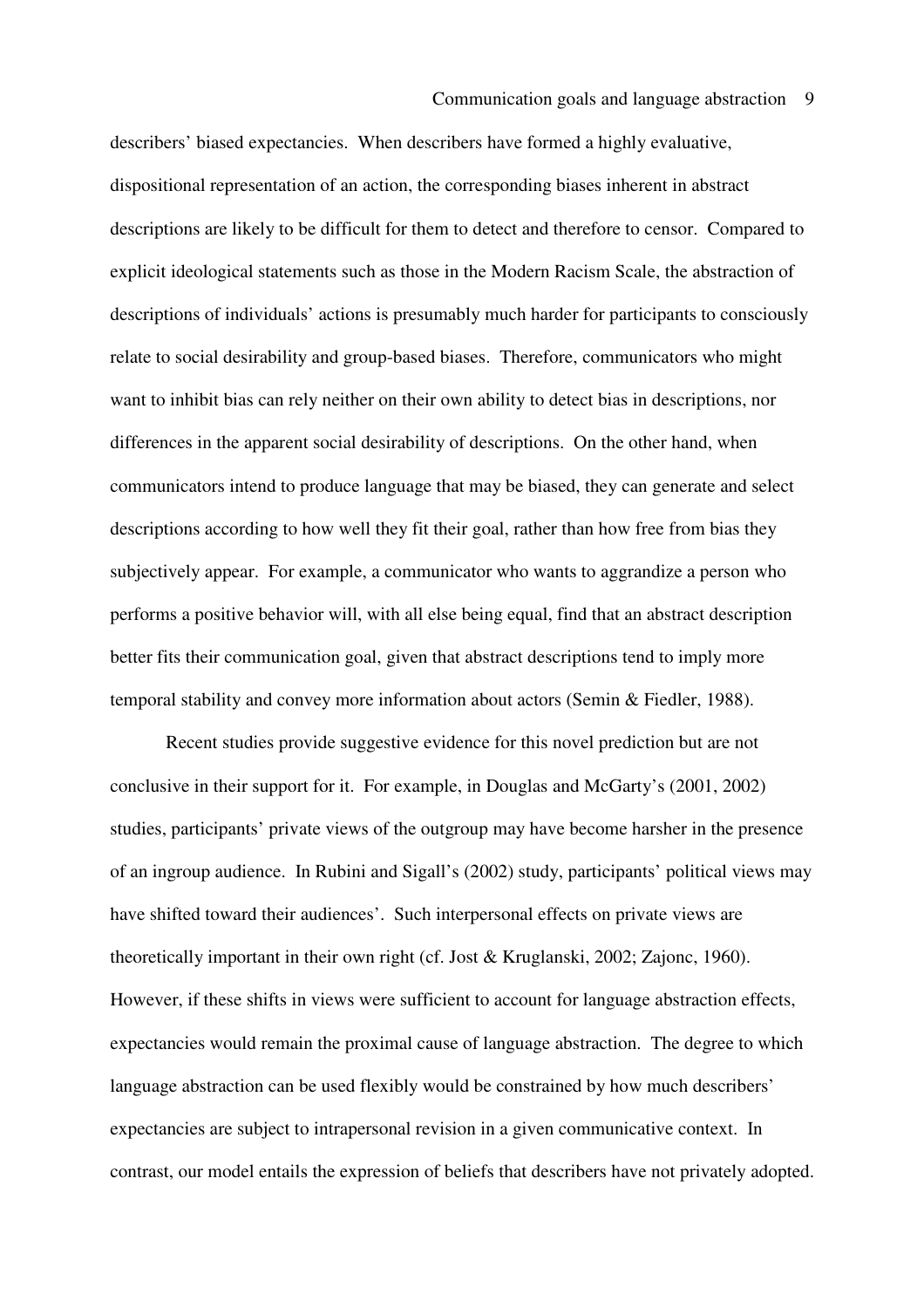#### Communication goals and language abstraction 10

Research has yet to isolate the effects of goals on messages, and disentangle these from the effects of expectancies and other intrapersonal factors such as liking. This is our major aim in the present studies. To elicit communication goals, we explicitly instruct our participants to describe behaviors in different ways, orthogonally to their expectancies. To explicate our unique predictions, consider this example regarding our characters 'Bruce' and 'Jacko': Jacko sees Bruce hitting another person. Based on the LEB, we would expect Jacko to describe Bruce's behavior in a way that is consistent with his beliefs about Bruce, which may be positive or negative (e.g., Maass et al., 1995; Wigboldus et al., 2000). However, we propose that communication goals will have a *unique* effect on language abstraction. If Jacko wants to describe the act charitably and avoid attributing temporal stability or dispositionality, he can use concrete language. Likewise, Jacko can use more abstract language to attribute full responsibility to Bruce for his actions. We predict that the opposite will occur for positive behaviors. If Jacko wishes to describe them charitably, he will use abstract language, but if intends to describe them harshly, he will use concrete language.

#### Study 1

Study 1 was designed to provide the first test of the effects of explicit communication goals on language abstraction. As in previous research, participants were asked to view a series of cartoons depicting a person performing either a positive or negative behavior, and to choose a description from a list of four alternatives at differing levels of language abstraction (e.g., Franco & Maass, 1996; Maass et al., 1989; Maass et al., 1995; Maass et al., 1996; Werkman et al., 1999). Participants were asked to imagine the person as either someone they like, such as their best friend, or someone they dislike, such as their worst enemy. Positive behaviors should be expected of best friends but not of worst enemies, and negative behaviors should be expected of worst enemies but not of best friends (see Karpinski & von Hippel, 1996; Maass et al., 1995). We therefore predicted, following Wigboldus and colleagues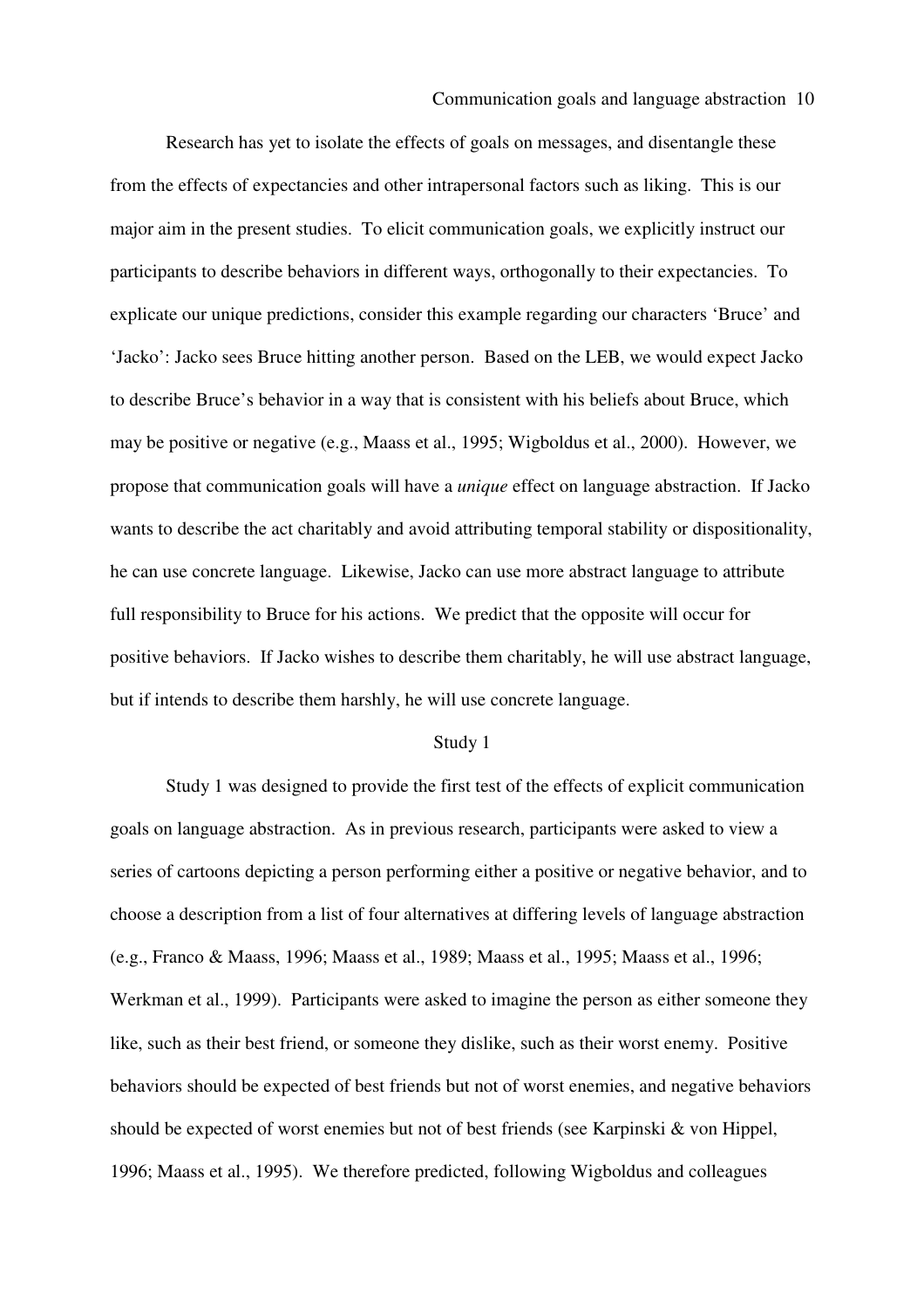#### Communication goals and language abstraction 11

(2000), that language abstraction would be high when expectancy is high (positive behaviors of friends and negative behaviors of enemies) and low when expectancy is low (negative behaviors of friends and positive behaviors of enemies).

In addition to expectancy, participants were given an explicit, communication goal for each scene. In each case, participants were asked to select either *favorable* or *unfavorable* descriptions from the four alternatives. If communication goals have a unique influence on language abstraction, then we should obtain an interaction between instruction and behavior valence. Specifically the levels of abstraction of descriptions chosen for positive behaviors should be high given a favorable goal but low given an unfavorable goal. Conversely, the level of abstraction chosen for negative behaviors should be high for an unfavorable goal and low for a favorable goal. Further, we examined whether communication goals could *obviate or reverse* the LEB if they are incompatible with expectancies. That is, when communication goals compete with expectancies such as when participants are asked to describe a friend's positive behavior unfavorably, we examined whether the strength of any effect of communication goal would be enough to eliminate or reverse the LEB. If describers with low expectancies can, when suitably motivated, select language that is at least as abstract as other describers with high expectancies, this would underscore the ability for language abstraction to respond to communication goals independently of expectancies.

#### Method

#### *Participants and design*

A total of 32 undergraduate students (12 female and 20 male, Median age = 20.00 years) from the Victoria University of Wellington, New Zealand participated in this study voluntarily. Participants were offered a small number of sweets whilst completing the questionnaire. The study consisted of a 2 (behavior valence: positive/negative) x 2 (actor: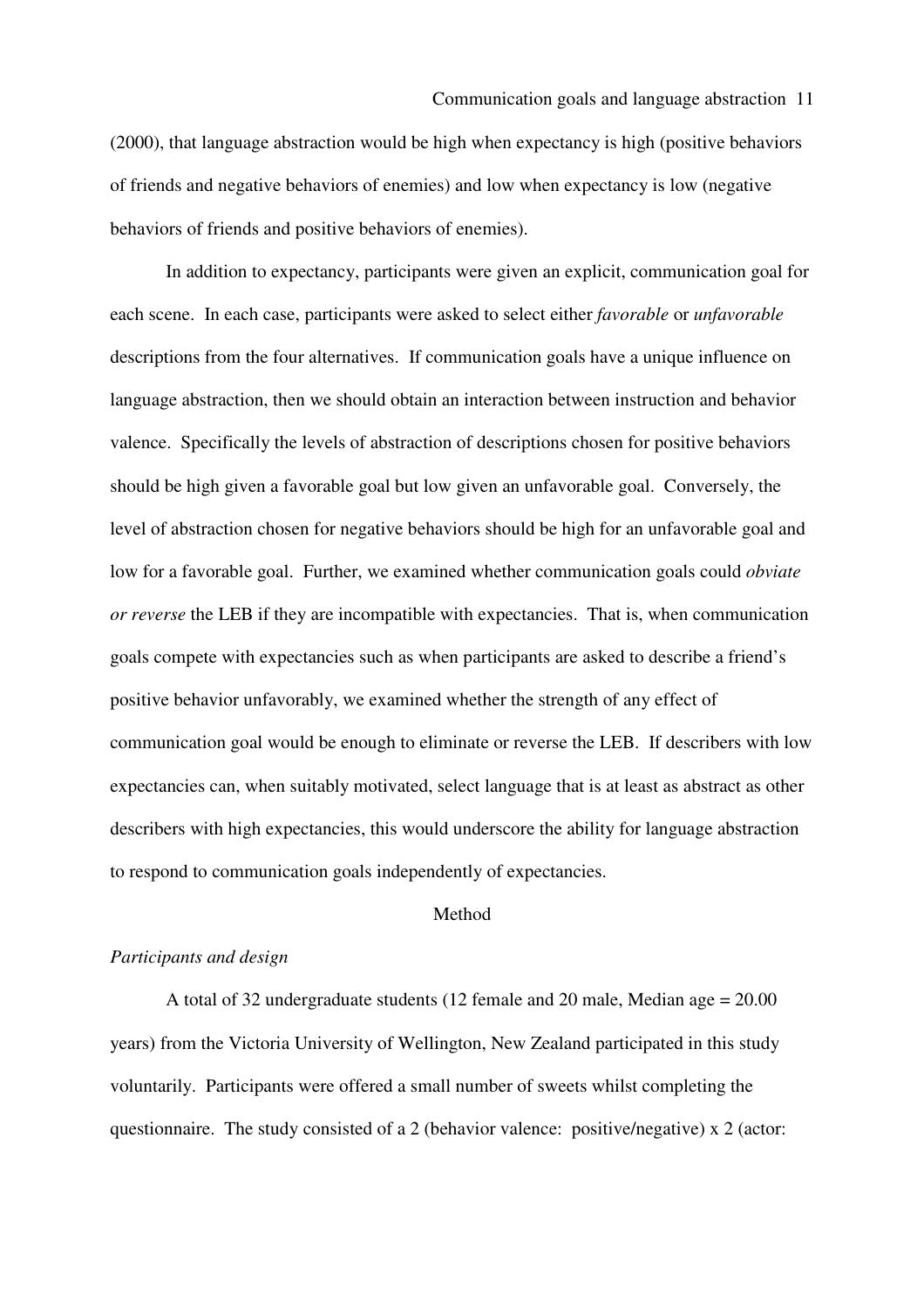friend/enemy) x 2 (goal: favorable/unfavorable) mixed model design. Behavior valence and goal were manipulated within-participants and actor was manipulated between-participants. *Materials and Procedure* 

 Participants were approached whilst at leisure on campus. A coversheet informed participants that they would be asked to observe a series of eight scenes depicting a person (Person A) doing something, and to choose a description for each scene from a number of alternatives. At this point, half of the participants were asked "to imagine that Person A is someone you *really like* (e.g., your best friend)" and half were asked "to imagine that Person A is someone you *really dislike* (e.g., your worst enemy)".

 The following pages presented participants with eight scenes, each depicting a cartoon character performing either a positive or negative behavior. There were four positive behaviors: (1) picking up rubbish, (2) running, (3) walking an elderly person across the road and (4) picking another person up off the ground, and four negative behaviors: (1) spraypainting a wall, (2) telling a sexist joke, (3) throwing rubbish on the ground and (4) hitting another person. Two examples are presented in the Appendix. <sup>2</sup>

 At the top of each page, participants were reminded to imagine that the person performing the behavior was either someone they liked (e.g., their best friend), or disliked (e.g., their worst enemy), depending on the condition. At this point, the instructions to induce communication goals were introduced. Participants were asked to choose a description that describes the scene favorably or unfavorably. For positive scenes, instructions to choose favorable descriptions were: "Out of the four descriptions below, please choose the one that describes the scene *most positively*". To choose unfavorable descriptions, they were asked to choose the option that describes the scene "*least positively*". For negative scenes, instructions to choose favorable descriptions were: "Out of the four descriptions below, please choose the one that describes the scene *least negatively*". To choose unfavorable descriptions, they were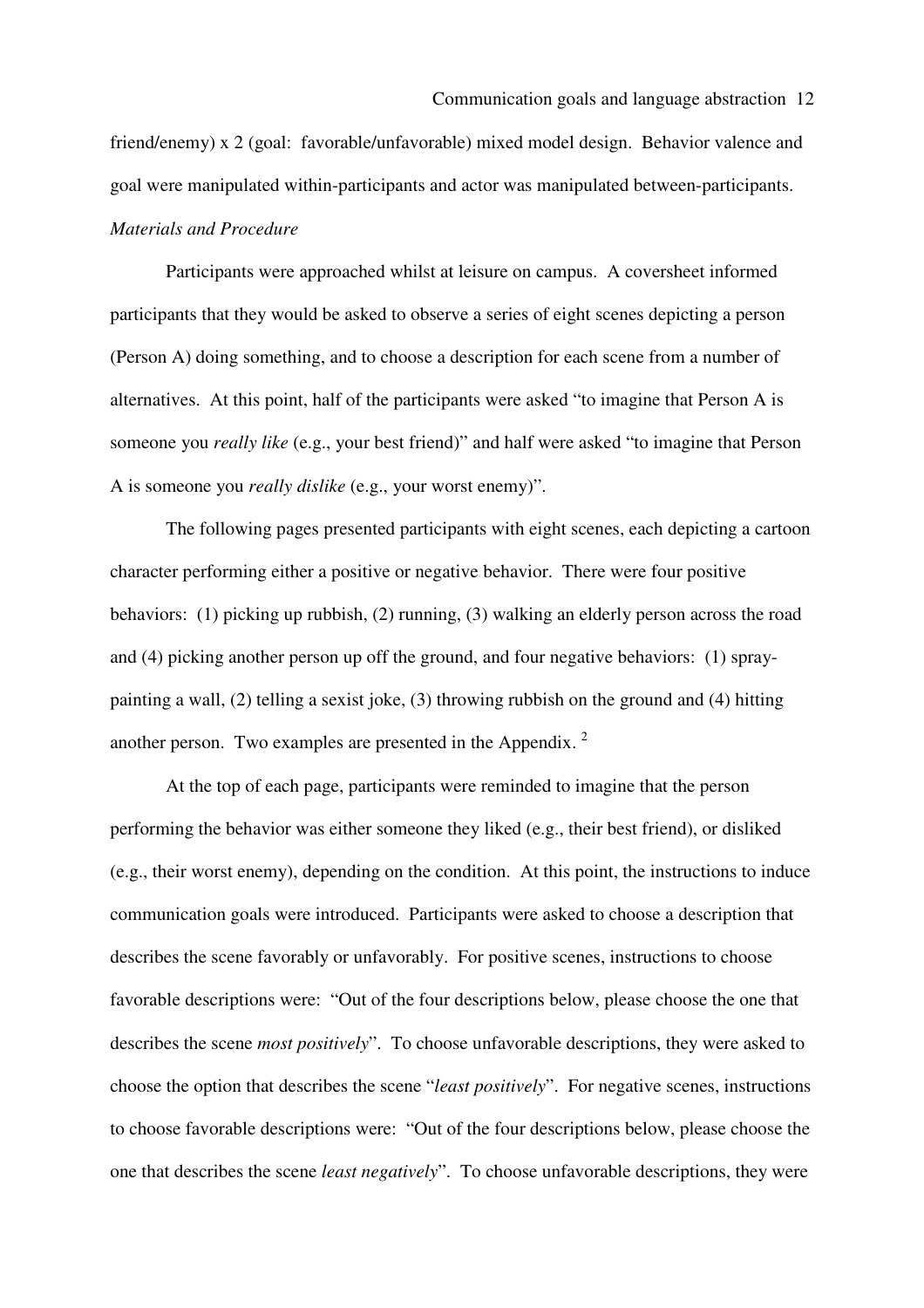asked to choose the option that describes the scene "*most negatively*". The four description options represented the levels of the linguistic category model (Semin, 1994; Semin & Fiedler, 1998, 1991) from descriptive action verbs to adjectives. For example, the four options for the 'running' scene were as follows:

(a) A is *running* (descriptive action verb or DAV)

(b) A is *training* (interpretative action verb or IAV)

(c) A *loves* sports (state verb or SV)

(d) A is *athletic* (adjective or ADJ)

Please refer to the Appendix for a negative behavior example. The scenes were presented in a random order and questionnaires were counterbalanced using a Latin squares design.

#### Results

 The four linguistic categories were weighted as per Semin & Fiedler (1989). DAVs (most concrete) were weighted as '1'. IAVs were weighted as '2', SVs were weighted as '3' and ADJs (most abstract) were weighted as '4'. For each scene the language abstraction score was therefore a score between one and four.

#### *Pilot study*

We first conducted a pilot study  $(N = 32)$  using the same materials and expectancy manipulation as Study 1, to establish that we could replicate the linguistic expectancy bias with these materials and manipulation, so did not manipulate communication goals in this study. The data were entered into a 2 (behavior valence: positive/negative) x 2 (actor: friend/enemy) mixed model design with repeated measures on behavior valence. Results revealed no significant main effects for behavior valence,  $F(1,30) = 3.21$ , *ns.*, or actor,  $F$  $(1,30) = 1.27$ , *ns.*, but did reveal a significant interaction between behavior valence and actor as predicted, thus replicating the LEB,  $F(1,30) = 14.32$ ,  $p < .005$ ,  $\eta^2 = .32$ . For positive behaviors, participants chose more abstract descriptive alternatives for friends  $(M = 2.17)$  than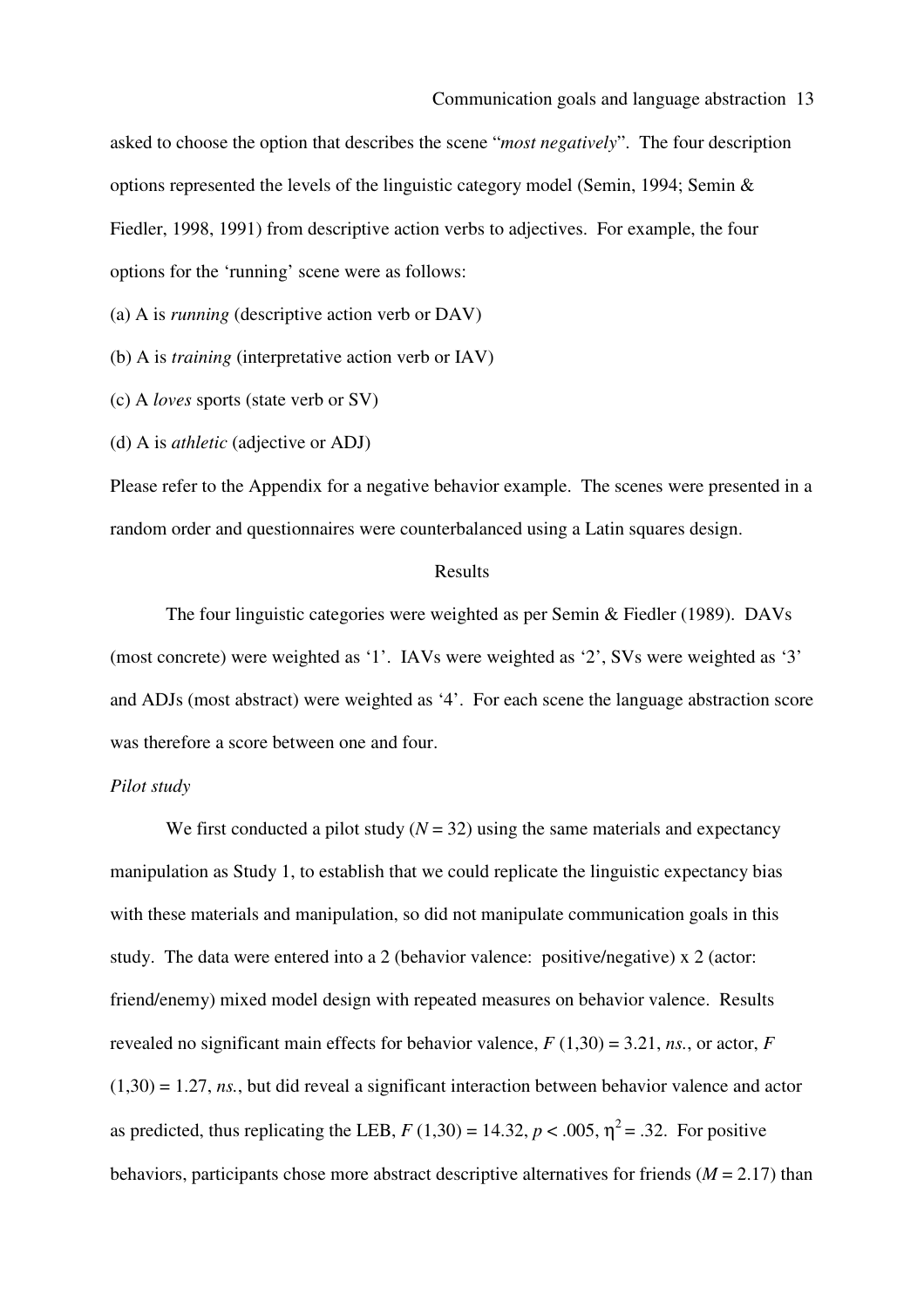enemies ( $M = 1.56$ ),  $t(30) = 4.21$ ,  $p < .001$ . There was no difference in the negative behavior condition, but this pattern of results is not atypical of research in this area (e.g., see Maass et al., 1989, Experiment 2; Schmid et al., 1996). Also, participants chose more abstract descriptive alternatives for negative behaviors ( $M = 2.22$ ) than positive behaviors ( $M = 1.56$ ) in the enemy condition,  $t(30) = 3.92$ ,  $p < .001$ . There was no difference in the friend condition. Having therefore established that the experimental materials yielded the expected LEB, we continued with our test of the effects of explicit communication goals.

 The data for the main study were entered into a 2 (behavior valence: positive/negative) x 2 (actor: friend/enemy) x 2 (goal: favorable/unfavorable) mixed model design with repeated measures on behavior valence and goal. Means are reported in Table 1. All planned comparisons reported in this paper are directional and are therefore one-tailed unless otherwise indicated.

#### *Linguistic Expectancy Bias*

 There was a significant interaction between behavior valence and actor, replicating the LEB,  $F(1,30) = 4.74$ ,  $p < .05$ ,  $\eta^2 = .14$  and supporting our first hypothesis. For positive behaviors, participants chose more abstract descriptive alternatives for friends  $(M = 2.45)$  than enemies  $(M = 1.80)$ ,  $t(30) = 2.75$ ,  $p < .01$ . There was again no difference in the negative behavior condition. Also, participants chose more abstract descriptive alternatives for negative behaviors ( $M = 2.45$ ) than positive behaviors ( $M = 1.80$ ) in the enemy condition, *t*  $(15) = 3.81, p < .001$ . There was no difference in the friend condition.

#### *Explicit communication goals*

 In accordance with our second hypothesis, there was a significant interaction between favorability of goal and behavior valence,  $F(1,30) = 48.44$ ,  $p < .001$ ,  $\eta^2 = .62$ . Planned comparisons revealed that when participants were instructed to choose favorable descriptions for positive behaviors, they chose more abstract descriptions  $(M = 2.64)$  than when they were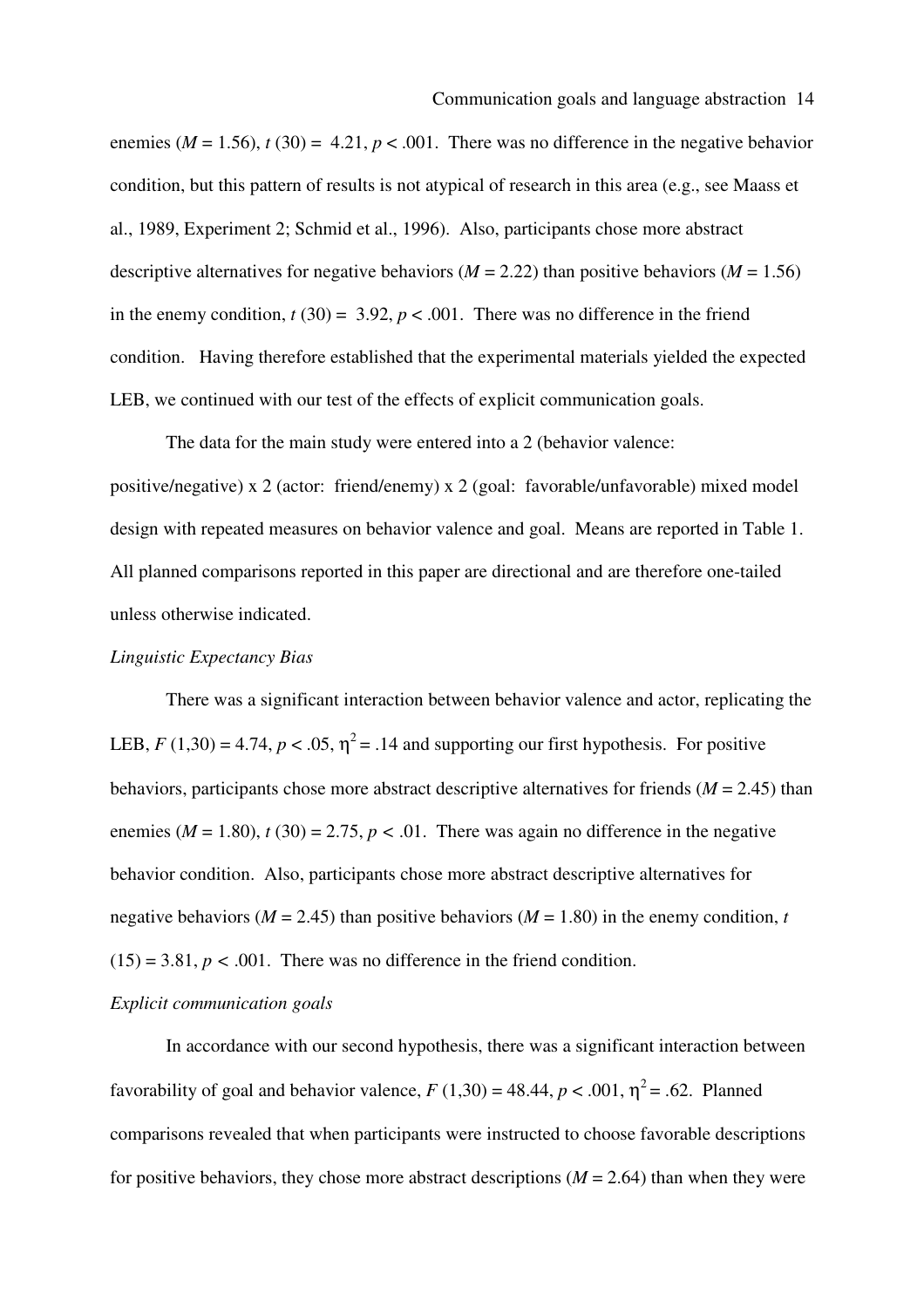asked to choose unfavorable alternatives for positive behaviors ( $M = 1.61$ ),  $t(30) = 4.87$ ,  $p <$ .001. Conversely, when participants were asked to choose unfavorable alternatives for negative behaviors, they chose more abstract descriptions (*M* = 3.01) than when they were asked to choose favorable alternatives  $(M = 1.83)$ ,  $t(30) = 6.08$ ,  $p < .001$ . Explicit communication goals therefore influenced the alternatives that describers chose for positive and negative behaviors.

 We also examined the language choices participants made where they were asked to select descriptions which describe their enemies' positive behaviors favorably and their friends' positive behaviors unfavorably. We found that with these goals, participants chose descriptions of their enemies' positive behaviors that were as abstract  $(M = 2.22)$  as those chosen for their friends' positive behaviors ( $M = 1.84$ ), two-tailed  $t(30) = 1.08$ , *ns*. Therefore for positive behaviors, the LEB was obviated when instructions conflicted with prior expectancies. We also examined the language choices participants made when they were asked to select descriptions which described their friends' negative behaviors unfavorably and their enemies' negative behaviors favorably. Here, participants chose more abstract descriptions of their friends' negative behaviors ( $M = 3.01$ ) than their enemies' ( $M = 1.78$ ), two-tailed  $t(30) = 4.34$ ,  $p < .01$ . For negative behaviors, the LEB was therefore significantly reversed when goal conflicted with expectancy. As expected, there was no three-way interaction between behavior valence, expectancy and goal.

#### Discussion

Our results support previous findings that descriptions are strongly influenced by intrapersonal factors such as their prior expectancies about events (e.g., Maass et al., 1995; Wigboldus et al., 2000). More relevant to our unique hypotheses, results showed that the explicit goals to select a favorable or unfavorable description strongly affect the abstraction of the chosen alternative. Several aspects of the results also suggest that, as predicted by our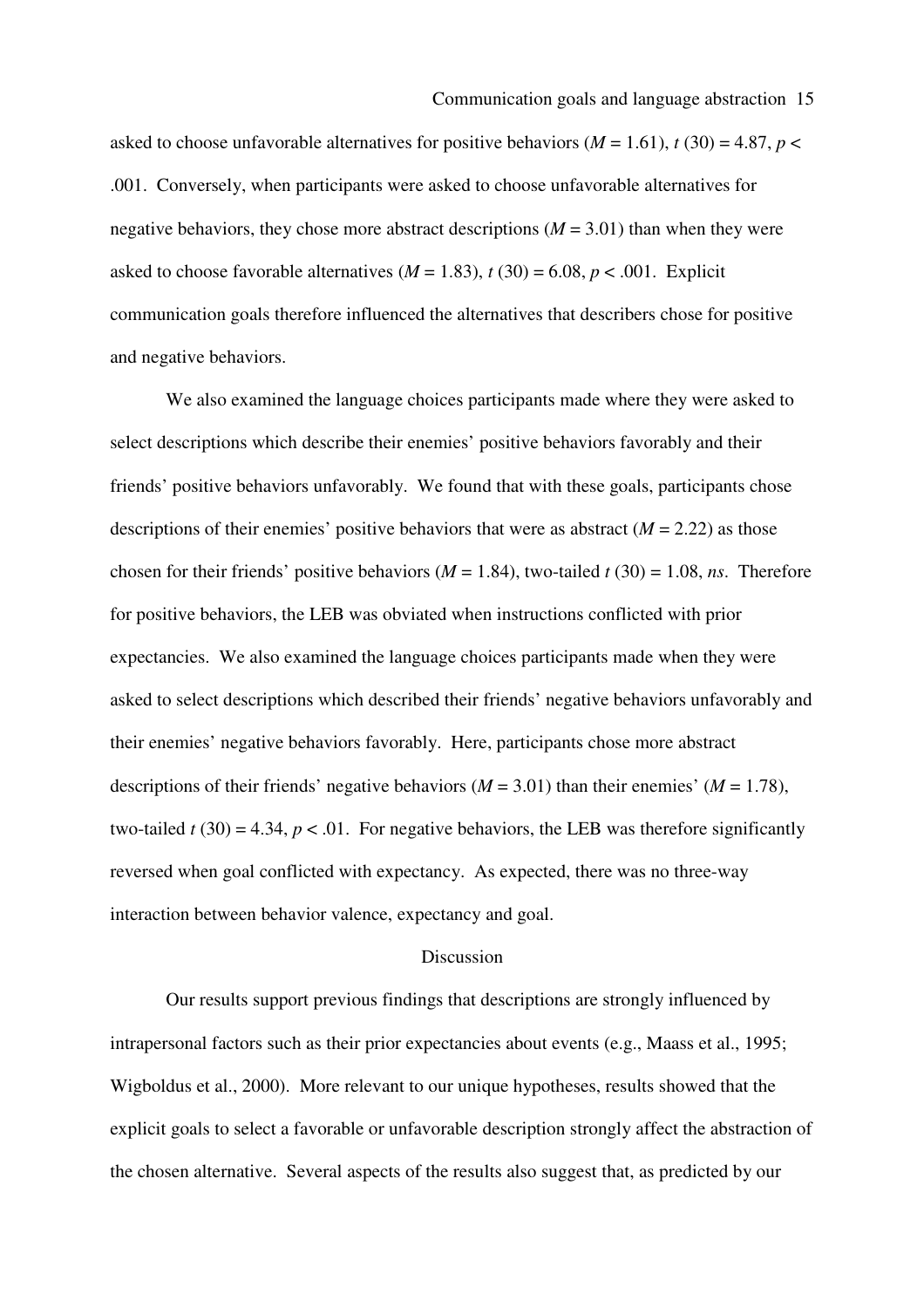model, the effects of explicit communication goals can be orthogonal to those of expectancy. In particular, the effect size of goals was substantially larger than that of expectancy; goals obviated and even reversed the LEB when the two biases were placed in conflict. The lack of a three-way interaction between expectancies, goals, and valence shows that the effects of expectancies and goals were statistically independent.

 However, a potential limitation of these results relates to our operationalization of expectancy. The best friend/worst enemy distinction may be problematic because individuals are likely to be motivated to aggrandize friends, and thus choose favorable descriptions, and derogate enemies and thus choose unfavorable descriptions, in much the same way as group members are often motivated to favor their ingroups and to derogate their outgroups in order to maintain positive collective self-esteem (e.g., Branscombe & Wann, 1994; Jetten, Spears & Manstead, 1997; Reynolds, Turner & Haslam, 2000). The net effect of this may have been an accentuation of the apparent effect of expectancies, for which the friend/enemy manipulation was intended as a proxy, at the expense of the apparent effect of communication goals. We aimed to remove this confound and re-test our hypotheses in a second study.

#### Study 2

In order to remove the possible confound in Study 1, our second study employed a manipulation of expectancy that is less likely to invoke biased communication goals than friendship and enmity. Specifically, we provided participants with consistency information, asking participants to imagine that the protagonist behaves in the manner depicted *very often* or *very rarely*. In causal attribution research, consistency refers to the frequency with which a target person performs the target behavior (cf. Cheng & Novick, 1990; Hilton & Slugoski, 1986; Kelley, 1967; McArthur, 1972; Rudolph, 1997; Sutton & McClure, 2001; for a review of the relationship between causal attribution and language abstraction see Rudolph &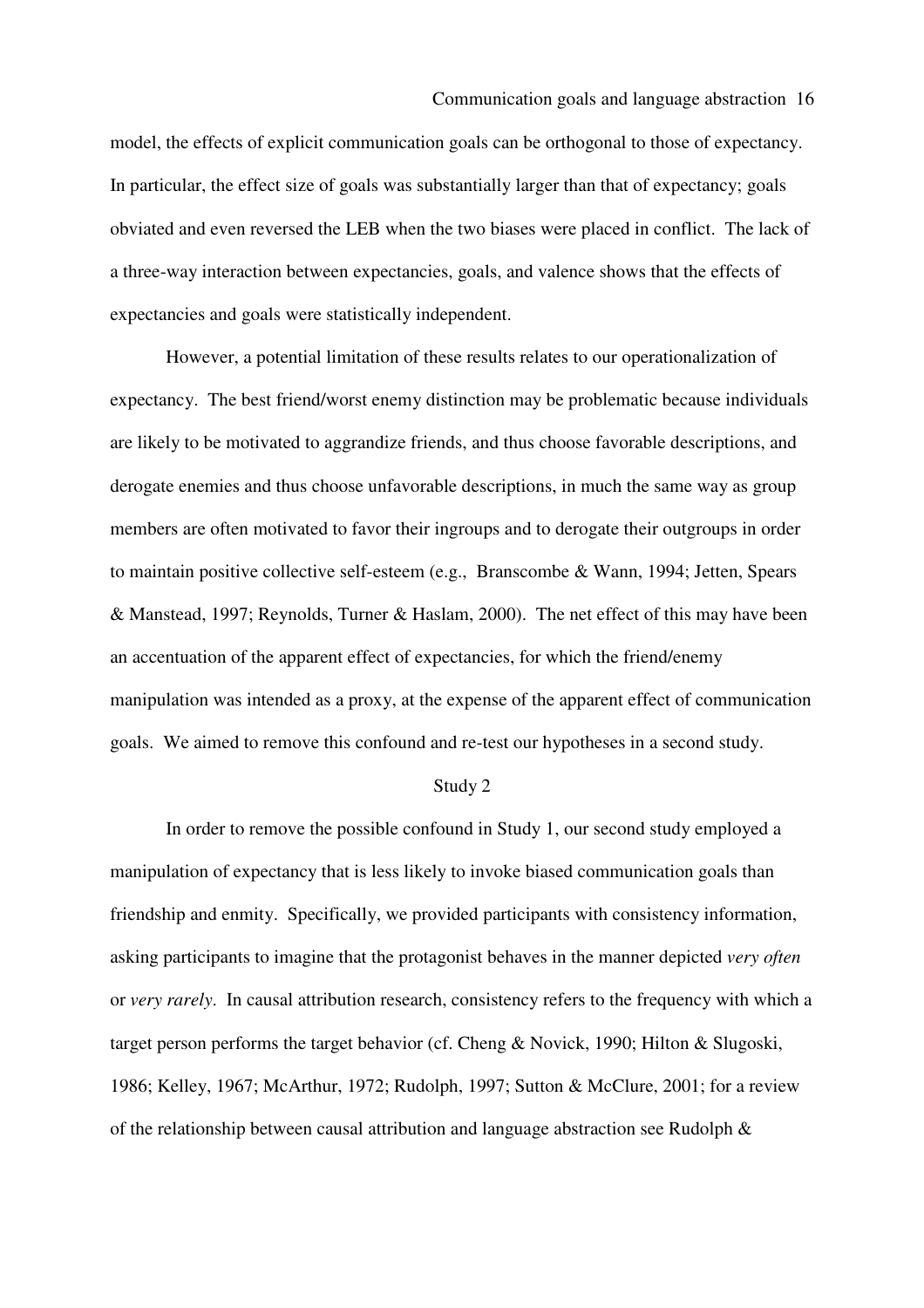Försterling, 1997). Unlike friendship and enmity, this manipulation does not entail an enduring relationship eliciting motives to mitigate, enhance, or derogate.

This modification also serves to illuminate an important theoretical point. Throughout the literature on linguistic biases, researchers have operationalized expectancy by the use of social categories. For example, participants have been asked to describe behaviors that are stereotypically male or female, and by people belonging to different racial, ethnic, sporting or other social groups. Further, experimental participants have often been members of one of the target categories. While Maass and co-workers' (1995) friend/enmity manipulation is clearly more individuated and less categorical than the ingroup/outgroup manipulation, 'friend' and 'enemy' arguably function as social categories from which participants recall particular exemplars. It is also likely that friends and enemies are frequently members of ingroups and outgroups respectively. The present study is the first therefore to directly test the hypothesis that an actor's individual history of behavior is sufficient to affect language abstraction.

We therefore asked participants to imagine that the protagonist behaves in the manner depicted *very often*, or *very rarely*. Our predictions regarding communication goal are conceptually identical to those of Study 1. High expectancy conditions in Study 2 are equivalent to friends doing good things and enemies doing bad things; low expectancy conditions are equivalent to friends doing bad things and enemies doing good things. In place of the interaction between actor and valence in Study 1, we predict a main effect of the expectancy manipulation in Study 2. As in Study 1, we predict an interaction between communication goals (favorable and unfavorable) and valence.

#### Method

#### *Participants and design*

A total of 32 undergraduate students (24 female and 8 male, Median age = 19.00 years) from Massey University at Albany, New Zealand participated in this study voluntarily.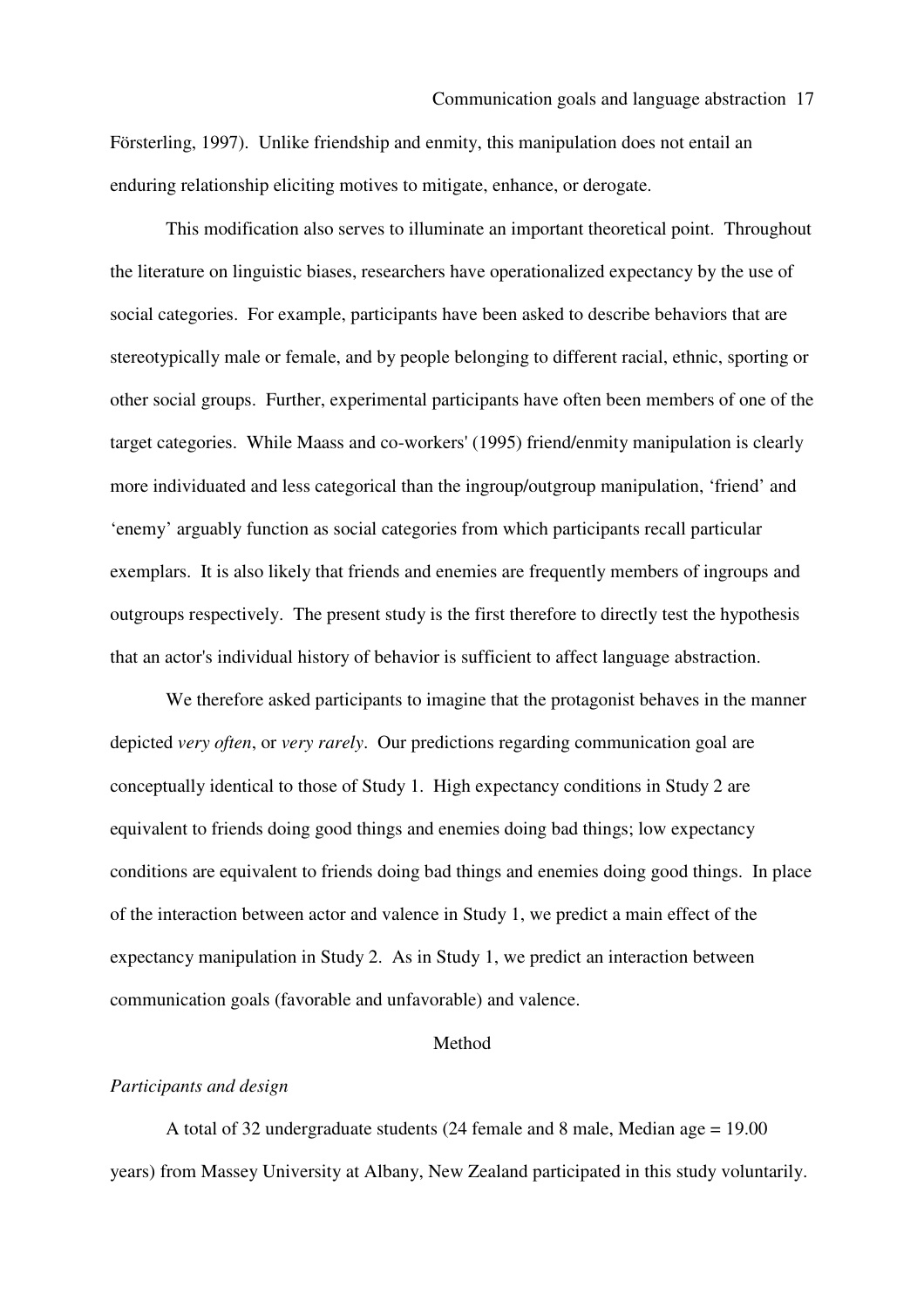Participants were offered a small number of sweets whilst completing the questionnaire. The study consisted of a 2 (behavior valence: positive/negative) x 2 (expectancy: consistent/inconsistent) x 2 (goal: favorable/unfavorable) mixed model design. Behavior valence and goal were manipulated within-participants and expectancy was manipulated between-participants.

#### *Materials and procedure*

This study used the same scenes as in Study 1. However, instead of being asked to imagine each protagonist as a friend or enemy, participants in the expectancy-consistent condition were asked: "In each case, we would like you to imagine that Person A *very often* behaves in the manner depicted in the scene". Participants in the *expectancy-inconsistent* condition were asked: "… that Person A *very rarely* behaves in the manner depicted in the scene". Communication goals were the same as in Study 1. Again, all scenes were presented in a random order and questionnaires were counterbalanced using a Latin squares design.

#### Results

 The data were entered into a 2 (behavior valence: positive/negative) x 2 (expectancy: consistent/inconsistent) x 2 (goal: favorable/unfavorable) mixed model ANOVA with repeated measures on behavior valence and goal. Means are presented in Table 2. *Linguistic Expectancy Bias* 

As predicted, a main effect for expectancy emerged such that participants chose more abstract descriptions to describe behaviors that were 'often' performed  $(M = 2.43)$  than 'rarely' performed ( $M = 2.13$ ),  $F(1,30) = 4.88$ ,  $p < .02$ ,  $\eta^2 = .14$ , thus replicating the LEB. *Explicit communication goals* 

As expected, there was a significant interaction between favorability of goal and behavior valence,  $F(1,30) = 81.22$ ,  $p < .001$ ,  $\eta^2 = .73$ . Participants asked to select favorable descriptions for positive behaviors chose more abstract descriptions  $(M = 2.97)$  than those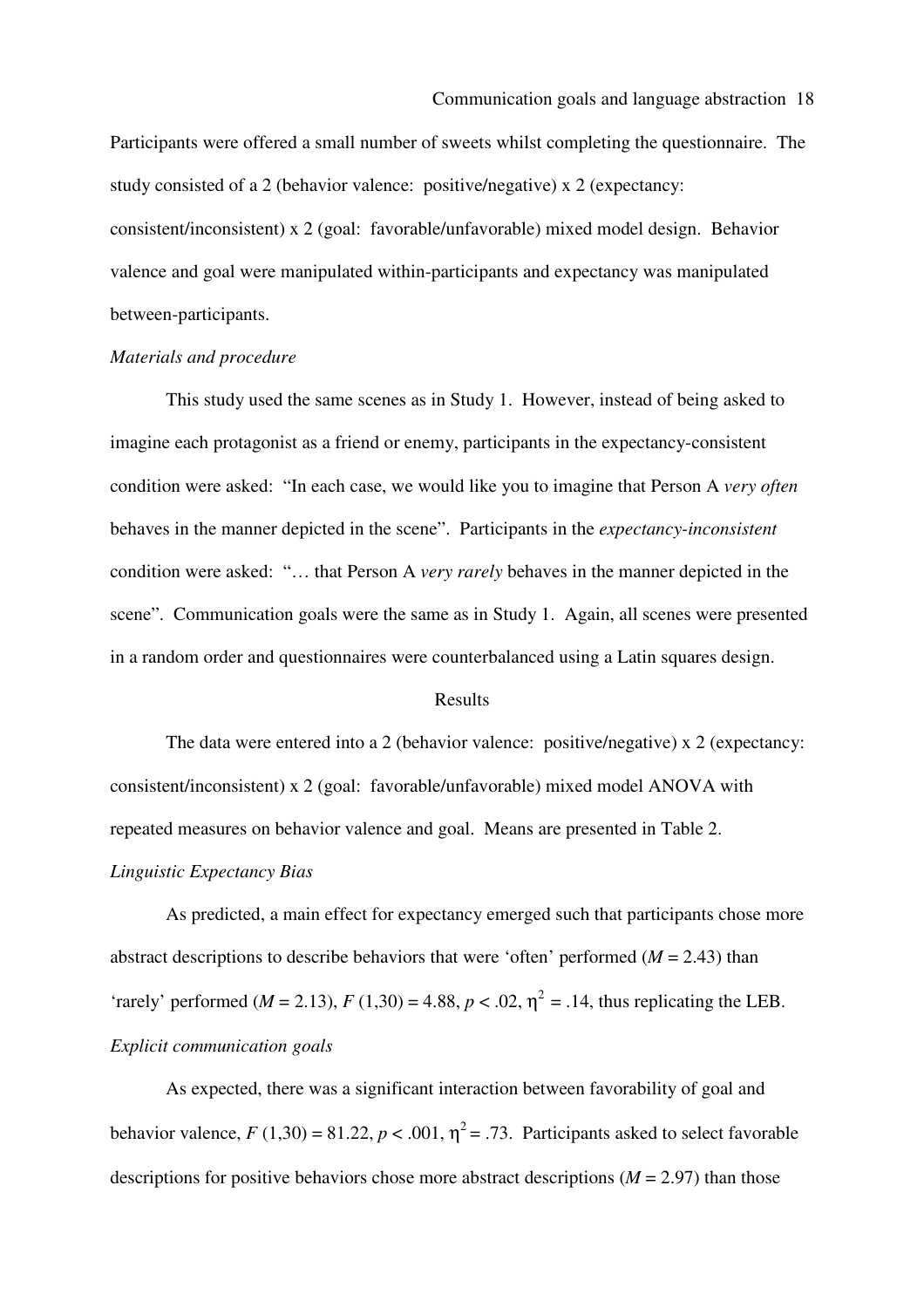asked to select unfavorable descriptions  $(M = 1.31)$ ,  $t(30) = 9.19$ ,  $p < .001$ . Also, participants asked to choose unfavorable descriptions for negative behaviors chose more abstract descriptions ( $M = 3.13$ ) than those asked to choose favorable descriptions ( $M = 1.70$ ),  $t(30) =$ 6.95,  $p < .001$ .

We also found that with a favorable goal, participants chose options to describe unexpected positive behaviors that were more abstract  $(M = 2.84)$  than those chosen for expected positive behaviors with an unfavorable goal,  $(M = 1.47)$ ,  $t(30) = 4.58$ ,  $p < .001$ , reversing the LEB. Similarly, for the unfavorable goal, participants chose more abstract descriptions for unexpected negative behaviors  $(M = 2.97)$  than expected negative behaviors for the favorable goal ( $M = 1.87$ ),  $t(30) = 3.39$ ,  $p < .001$ , also significantly reversing the LEB. There was no three-way interaction between valence, expectancy and goal, *F* (1,30) <1, *ns*.

#### Discussion

 The results demonstrate that a communication goal can strongly influence how communicators choose to describe events for which they have target-based expectancy information, that is not confounded by social motivations such as to esteem friends and derogate enemies. As in Study 1, the effect of communication goal on language abstraction was independent of those of expectancy. When communication goals compete with prior expectancies, they may override them.

#### Study 3

 In Studies 3a and 3b, we aimed to extend the applicability of our findings by allowing participants to *freely describe* the scenes rather than choosing an option as in previous studies. It remains to be seen whether people are able to freely make different linguistic choices in the more realistic situation where they are asked to describe situations in their own words. In Study 3a, participants were asked to describe the scenes either favorably or unfavorably as in Studies 1 and 2. To maximize continuity with the design of Study 3b, we assigned half of the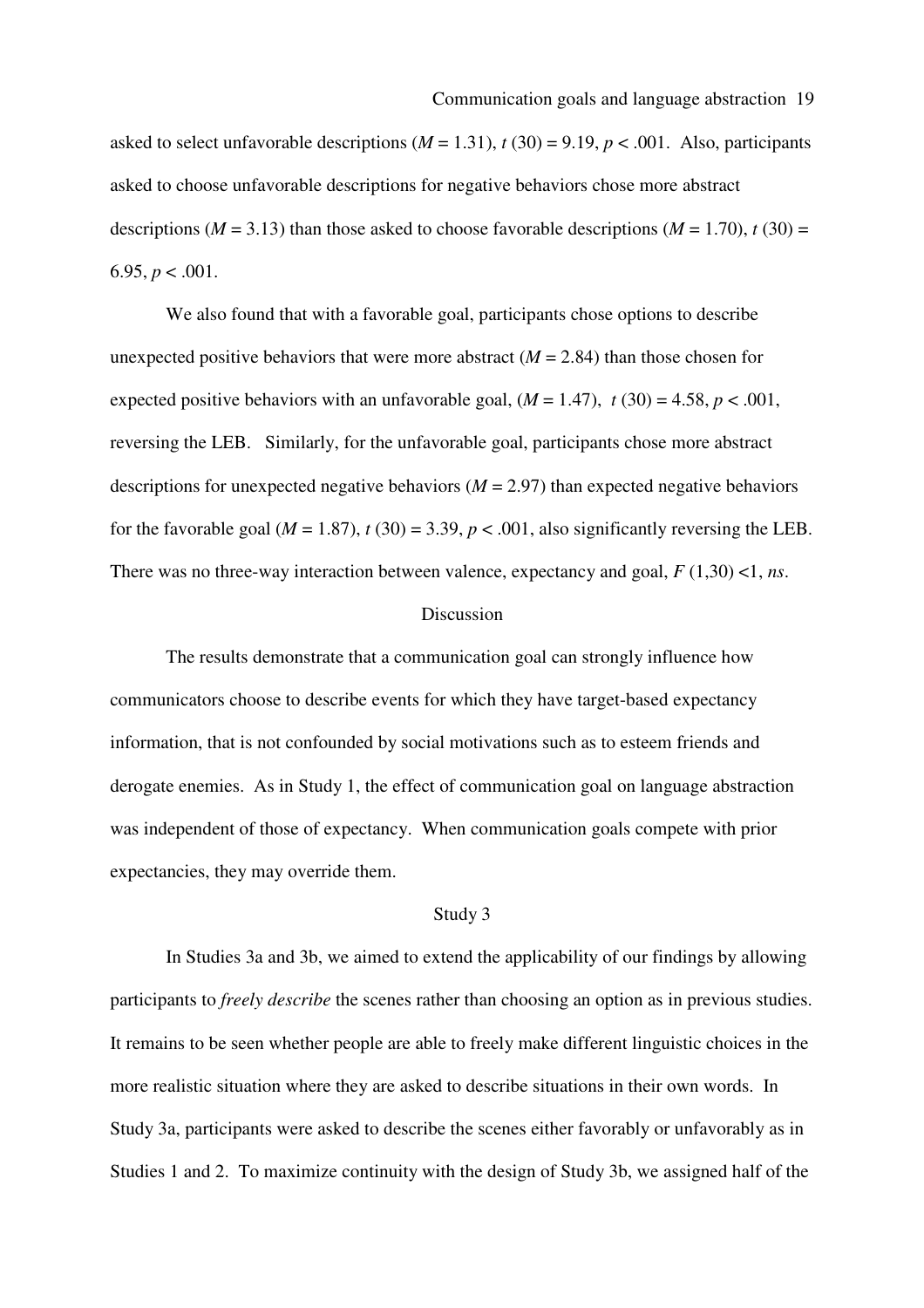participants to an 'enhance valence' goal condition, in which they were instructed to describe positive behaviors favorably and negative behaviors unfavorably. The other participants were assigned to a 'diminish valence' condition in which positive behaviors were described unfavorably, and negative behaviors favorably. We predicted a main effect of this overall goal, such that participants trying to enhance the valence of behaviors would use more abstract language than those trying to diminish valence. In Study 3b, participants were explicitly given a goal to influence the expectancies of potential recipients: specifically, to create the impression that the actor often or rarely performs the depicted behavior. The significance of this goal is that participants seek not only to frame the behavior in certain ways but to deliberately affect the beliefs formed by recipients of their message. For Study 3b, we also predict a main effect of the communication goal, which does not depend on the valence of the behavior. We included a control in Study 3b so that we could compare participants' responses with those who had received no instructions. In doing so, we could ascertain a 'baseline' of language abstraction. This enabled us to examine whether communicators use more abstract language than baseline in attempts to increase others' beliefs that behaviors are expected, and more concrete language than baseline in attempts to decrease others' beliefs that behaviors are expected. Expectancy was not manipulated in these studies because we aimed to assess the effects of communication goals in the absence of strong expectancies.

#### Study 3a

#### Method

#### *Participants and design*

 A total of 31 undergraduate students (22 female and 9 male, Median age = 23.00 years) from Massey University at Albany, New Zealand participated in this study. Participation was voluntary and participants were offered a small number of sweets whilst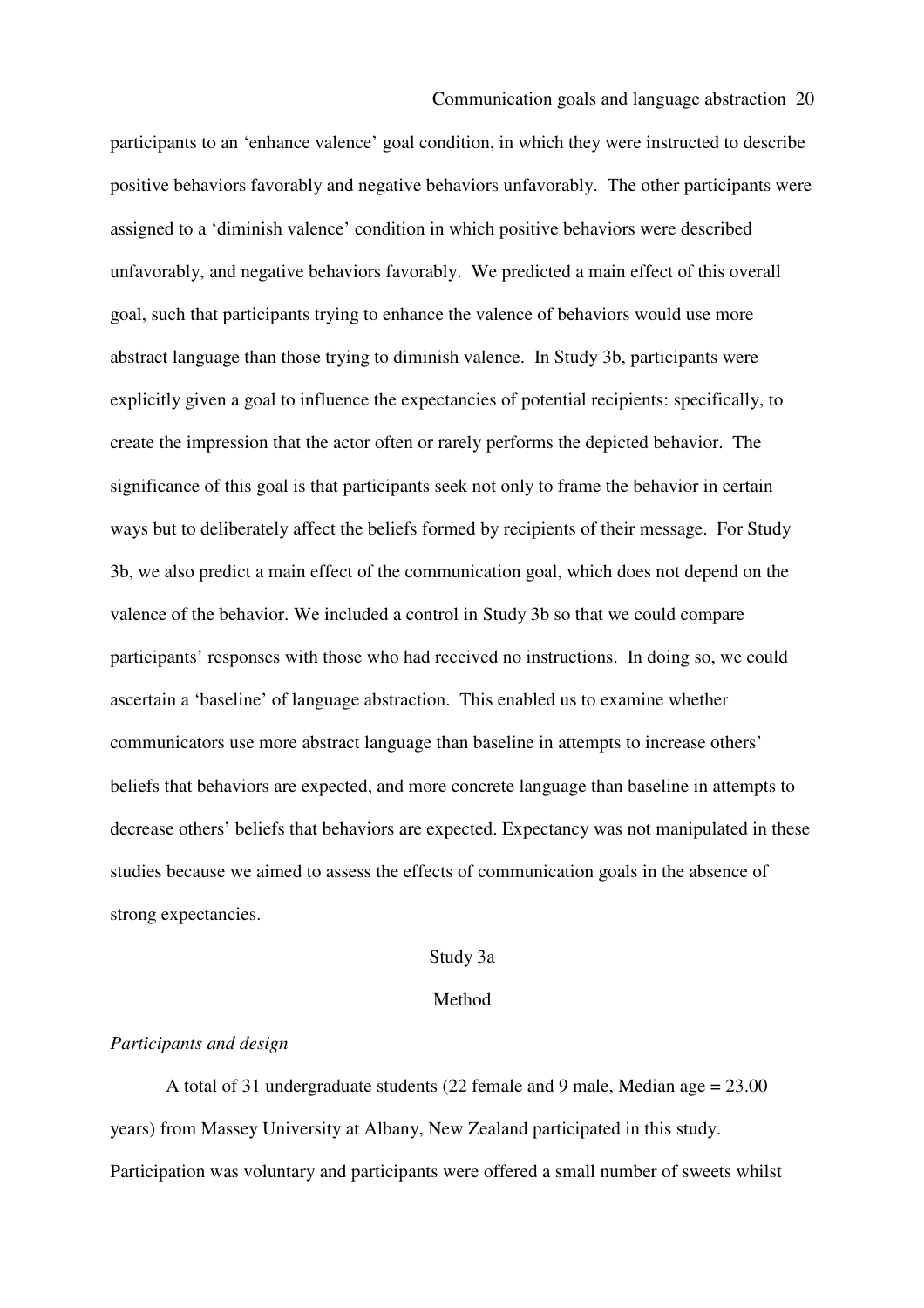completing the questionnaire. The study consisted of a 2 (behavior valence: positive/negative) x 2 (overall goal: 'enhance valence'/'diminish valence') mixed model design. Valence was manipulated within-participants and overall goal was manipulated between-participants. The manipulation of goal is explained in more detail below.

#### *Materials and Procedure*

On the coversheet, participants were informed that they would be asked to describe some scenes *in their own words*. On the pages following the cover sheet, participants were asked to look carefully at each scene. In the 'enhance valence' goal condition, positive behaviors were presented with the instruction to "Please write the most positive description of this scene that you can, by completing the following sentence", whereas negative behaviors were instructed to write the "most negative" descriptions that they could. In the 'diminish valence' condition participants were asked to write "least positive" and "least negative" descriptions of positive and negative behaviors respectively. As in Maass and colleagues (1989), participants were then given a sentence to complete that began with: "Person A…" so that participants would make their responses about Person A's behavior and not other peripheral factors present in the scene. As in previous studies, all scenes were presented in a random order and questionnaires were counterbalanced using a Latin squares design.

#### Results

 Due to the free-response nature of the study, it was necessary to code the language abstraction participants used to describe the scenes. As in previous studies, DAVs were coded as '1', IAVs as '2', SVs as '3'and ADJs as '4'. To give an example, in the "least positive" condition for the running example provided earlier, one participant wrote "Person A is training for a big fight". In this case, the word "training" was coded as an IAV, yielding an overall abstraction score of 2 for the response. Typically, participants' responses were one sentence long and contained either one, or a small number of words that were suitable for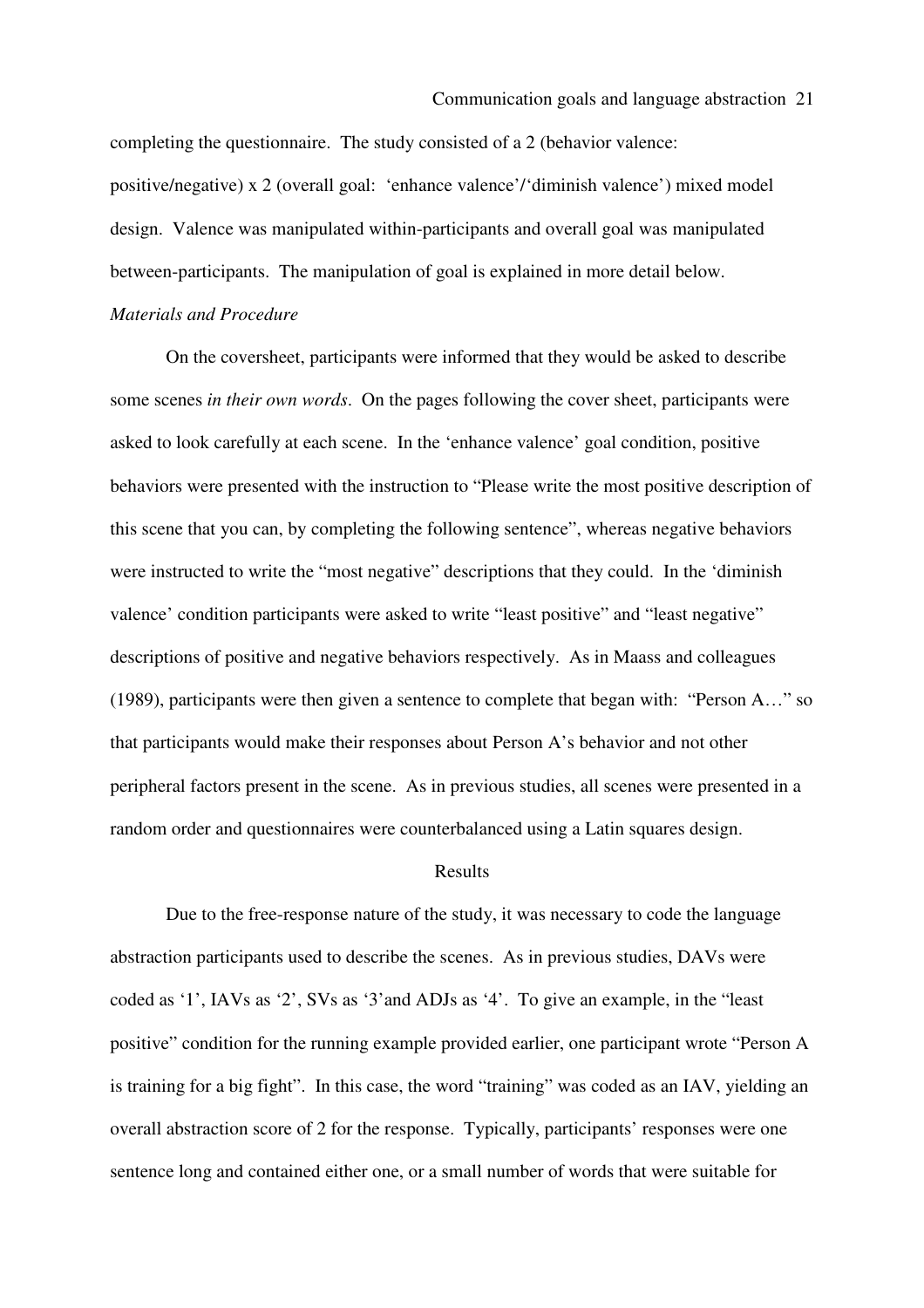coding via the LCM. For the "least" condition, two other examples were as follows: "Person A is picking up rubbish" and "Person A is painting the wall". For the "most" condition, two other examples were as follows: "Person A is caring of the environment" and "Person A is violent". After coding all available verbs and adjectives pertaining to the behavior depicted in the scene, a participant's value of language abstraction was obtained using the formula:  $Abstraction = (DAVx1 + IAVx2 + SVx3 + ADJx4)/(DAV + IAV + SV + ADJ)$ 

(where DAV, IAV, SV and ADJ represent the number of occurrences of each category). An independent rater coded all of the communications and interrater reliability was acceptable at  $r = .89$ . Values of language abstraction were then entered into a 2 (behavior valence: positive/negative) x 2 (goal: 'enhance valence'/'diminish valence') mixed model ANOVA with repeated measures on behavior valence. Means are presented in Table 3.

There was no main effect for behavior valence,  $F(1,29)$  <1, *ns*. As expected, there was a significant main effect of overall goal, such that participants with the goal to enhance valence used more abstract language  $(M = 2.40)$  than those with the goal to diminish valence,  $(M = 1.73)$ , F (1,29) = 10.76,  $p < .002$ ,  $\eta^2 = .27$ . There was no interaction between behavior valence and overall goal,  $F(1,29) = 3.82$ , *ns*. Therefore, we replicated our original communication goal effect in a free-response paradigm. As one may expect, the variance accounted for by our results less than in our forced-choice studies. Nevertheless, our findings strongly support our assertion that communication goals influence descriptions of events.

## Study 3b

#### Method

#### *Participants and design*

A total of 28 undergraduate students (17 female and 11 male, Median age = 22.00 years) from Massey University at Palmerston North, New Zealand participated in this study. Participation was voluntary and participants were offered a lollipop whilst completing the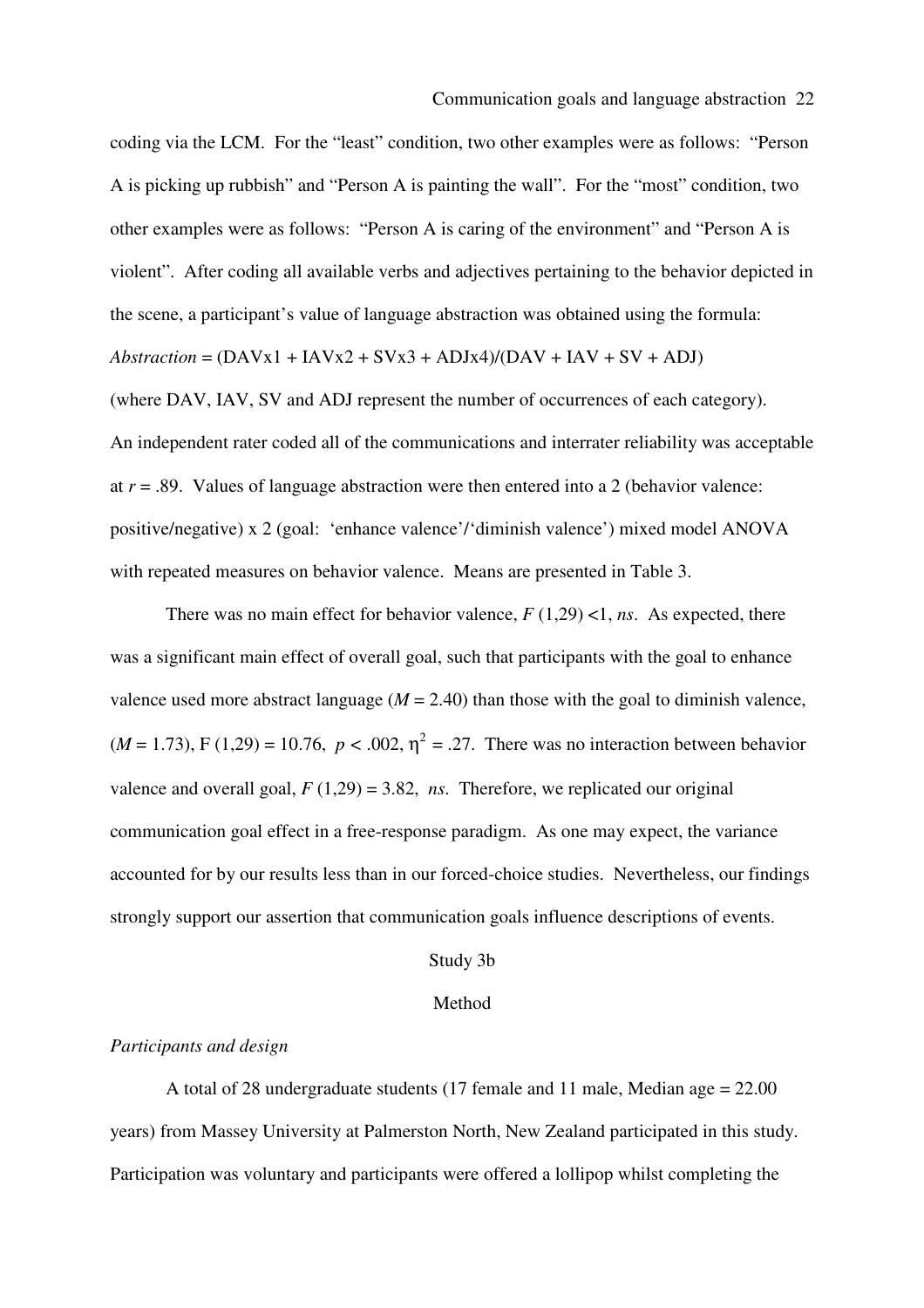questionnaire. The study consisted of a 2 (behavior valence: positive/negative) x 3 (goal: 'high frequency impression'/'low frequency impression'/control) mixed model design. Behavior valence was manipulated within-participants and goal was manipulated betweenparticipants.

#### *Materials and Procedure*

The procedure of Study 3b was similar to that of Study 3a. However, instead of asking participants to describe behaviors favorably or unfavorably, we instructed participants to attempt to *influence* the expectancies of a potential recipient and we introduced a control condition where participants received no goal instructions. In the goal condition to create the impression of *high frequency* for the behavior, participants were asked: "Imagine that you are describing Person A's behavior to someone else. You want them to think that Person A *often* behaves that way. Please describe the scene by completing the following sentence:". Participants were again given a sentence to complete that began with: "Person A…". Participants in the goal condition to create an impression of *low frequency* for the behavior were given the same introduction to imagine that they were describing Person A's behavior to someone else, but instead of describing Person A's behavior as if they behaved that way often, participants were asked: "You want them to think that Person A *rarely* behaves that way". In addition to testing another communication goal specifically related to manipulating expectancies, this method also allowed us to use the same goal instruction for both positive and negative behaviors. In the control condition, participants were simply given the introduction and no goal. Finally, as in previous studies, all scenes were presented in a random order and questionnaires were counterbalanced using a Latin squares design.

#### Results

 As in Study 3a, responses were coded for verbs and adjectives and entered into the formula to obtain a total abstraction score for each response. For example, in the *high*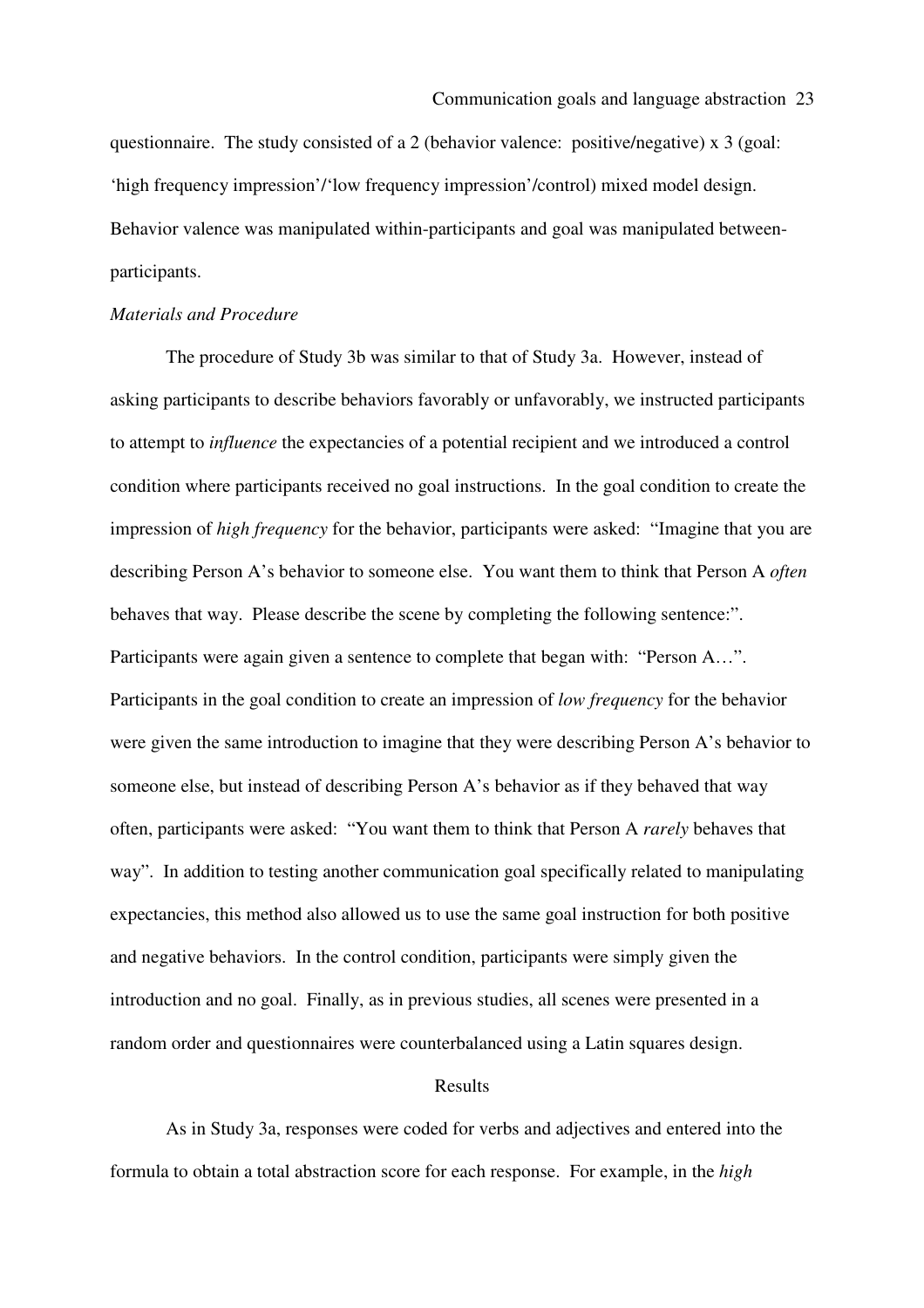#### Communication goals and language abstraction 24

*frequency* condition, one participant's response for the scene where person A throws rubbish on the ground was "Person A does not care about much, especially his environment". In this example, the word "care" was coded as an SV, yielding an overall abstraction score of 3 for that response. As in Study 3a, participants' responses were typically one sentence long and contained either one, or a small number of words that were suitable for coding via the LCM. For the *high frequency* condition, two other examples were as follows: "Person A is a very helpful guy" and "Person A is a horrible, mean person who beats people up for no reason". For the *low frequency* condition, two examples were as follows: "Person A is helping the old lady across the street", and "Person A has just punched the other guy". An independent rater coded all of the communications and interrater reliability was acceptable at *r* = .89. Values of language abstraction were then entered into a 2 (behavior valence: positive/negative) x 3 (goal: 'high frequency impression'/'low frequency impression'/control) mixed model ANOVA with repeated measures on behavior valence. Means are presented in Table 4.

There was no main effect for behavior valence,  $F(1,25) < 1$ , *ns*. and no interaction between behavior valence and goal,  $F(2,25) < 1$ , ns. so the analysis was collapsed across this variable. As expected, there was a significant effect of communication goal,  $F(2, 25) = 5.20$ ,  $p < .015$ ,  $\eta^2 = .29$ . Language abstraction was significantly higher in the high frequency goal condition ( $M = 2.67$ ) than in the low frequency goal ( $M = 2.27$ ),  $t(17) = 2.63$ ,  $p < .01$ , and control conditions ( $M = 2.06$ ),  $t(17) = 2.87$ ,  $p < .01$ . The difference in language abstraction between the low frequency and control groups was not significant, *t* (16) < 1, *ns*.

#### **Discussion**

 Studies 3a and 3b replicated our communication goal effect in a free-response paradigm. This shows that when communicators generate their own descriptions, their explicit communication goals affect language abstraction as when communicators select from a range of descriptions. Further, in Study 3b we replicated our results using a different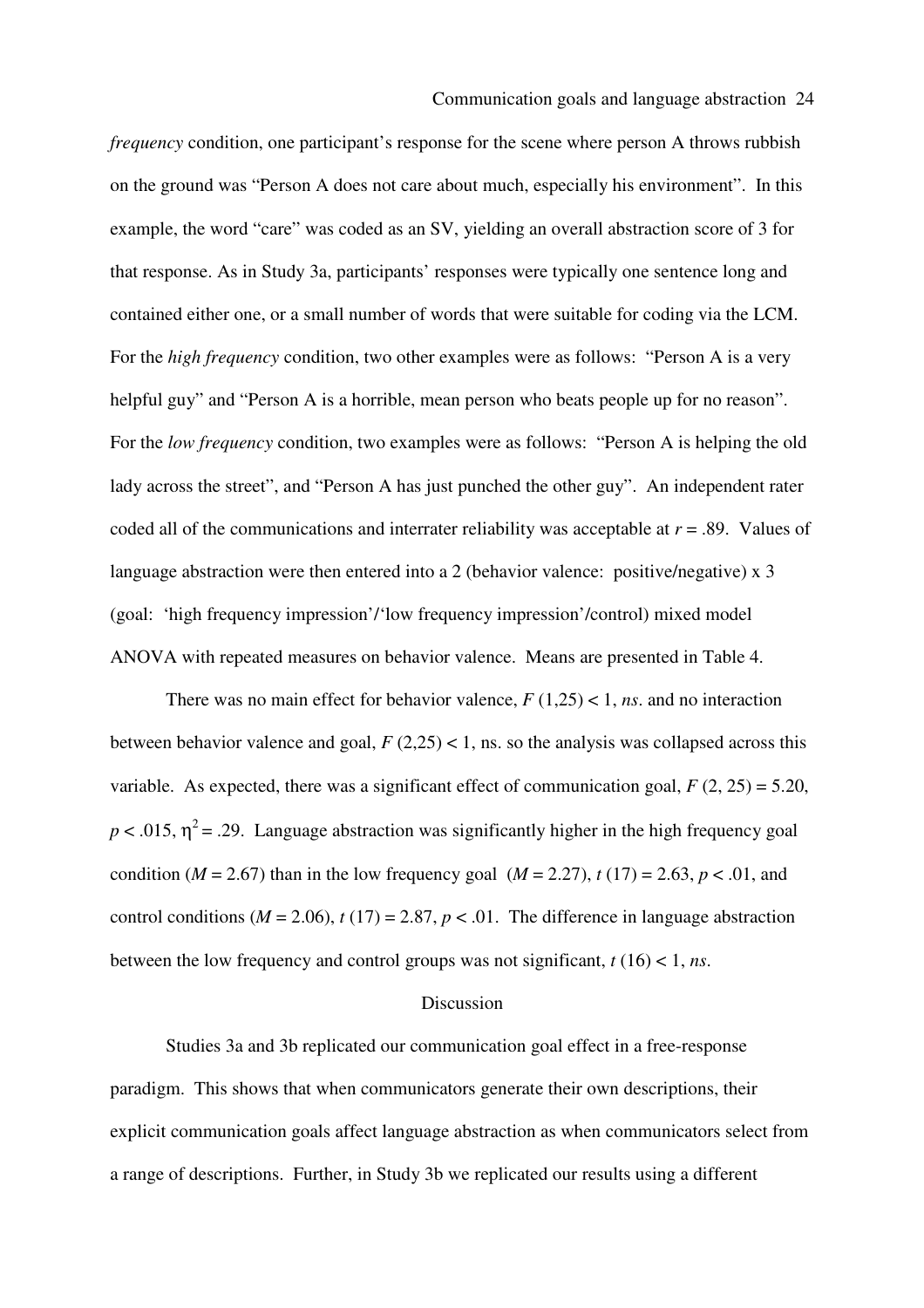#### Communication goals and language abstraction 25

communication goal instruction. Here, the intention to create an impression of the actor in the mind of a potential recipient affected language abstraction. This impression was not directly concerned with valence, but with the presumed frequency of the behavior. Study 3b also suggests that communicators who intend to create the impression of high behavioral frequency increase their language abstraction, but communicators who intend to create the impression of low behavioral frequency do not *de*crease their language abstraction, relative to those who have no explicit goal to manipulate recipients' impressions.

The next study we report addresses the issue of ecological validity. It remains to be tested whether or not explicit, interpersonal communication goals play a role in people's descriptions of 'real-world' events and behaviors, as do expectancies (e.g., Karpinski & von Hippel. 1996; Maass et al., 1995; von Hippel et al., 1997; Wigboldus et al., 2000). In Study 4, we therefore set out to replicate our results by asking participants to provide free-response descriptions of actual events.

#### Study 4

 In Study 4, we asked participants to think of a person they know, and to describe something that this person had done recently. We asked participants to think of something that was either characteristic or uncharacteristic of the person they know, and either to simply describe the behavior (control condition), or to describe the behavior in a way that is contrary to their expectation. For example, if the behavior was expected, participants in this condition ('misleading impression' condition) were asked to describe it as if it was unexpected. Unlike our previous studies, but like many communication settings in everyday life, Study 4 subjected participants to variables arising from their relationship with the protagonist (e.g., liking, loyalty, and rivalry) and the recipient (e.g., accountability, evaluation apprehension). More important, the expectancies in Study 4 are on-going, pre-experimental and are embedded in a range of experiences, emotions and attitudes relating to the target. This is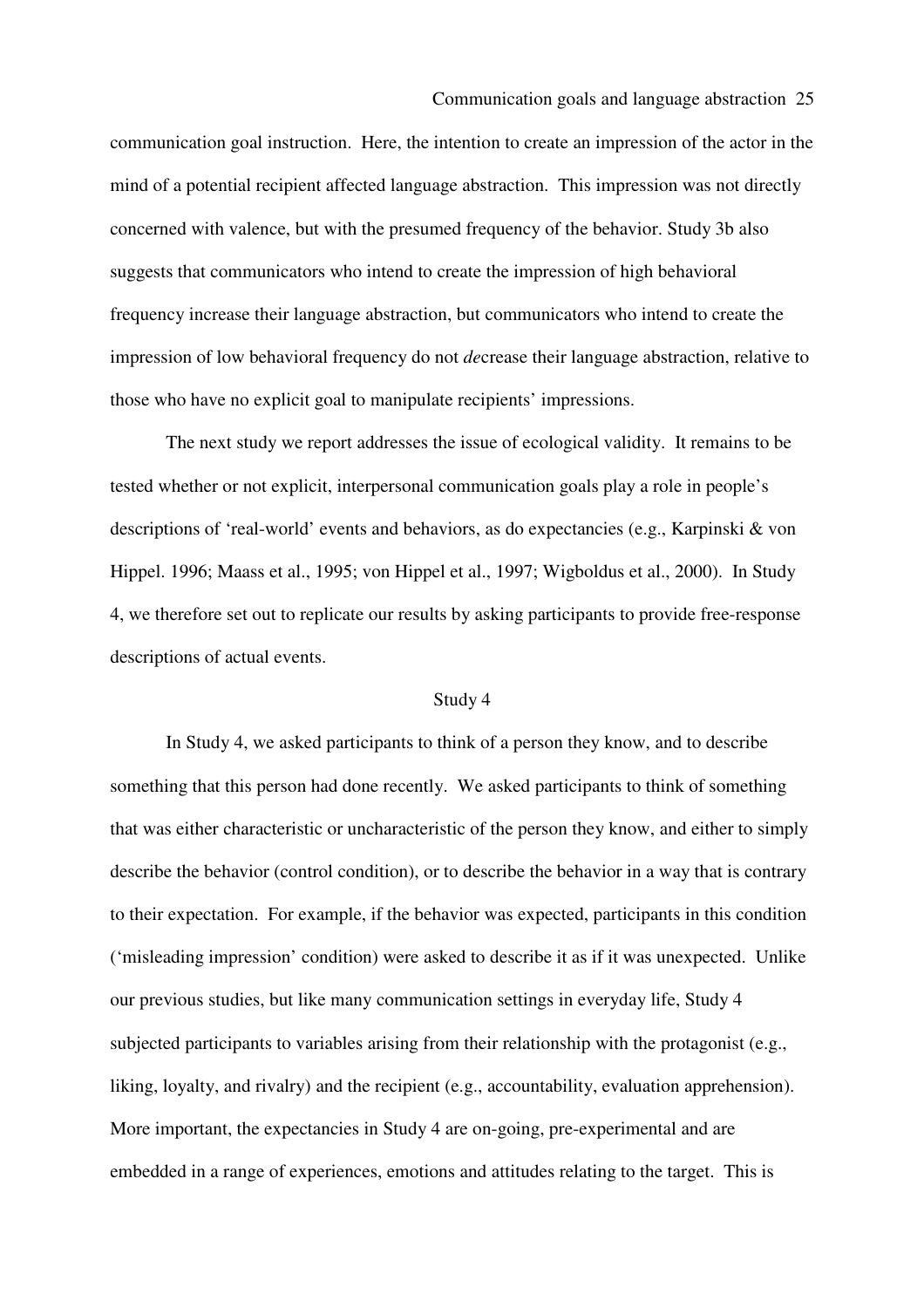important as people may be able to override recent, experimentally induced expectancies in order to achieve a communication goal, but may *not* be able to override their own, long-held beliefs and attitudes. In this study, we predicted an interaction between goals and expectancies, because in one goal condition, where no explicit biasing goal is elicited, abstraction should be congruent with the LEB, whereas in the misleading goal condition, abstraction should show the reverse pattern.

#### *Participants and design*

A total of 86 male and female undergraduate students (72 female and 14 male, Median age = 26.00 years) from Massey University at Albany, New Zealand participated in this study. Participation was voluntary and participants were offered a lollipop whilst completing the questionnaire. The study consisted of a 2 (expectancy: consistent/inconsistent) x 2 (goal: control/'create misleading impression') between-participants design.

#### *Materials and Procedure*

Participants were asked to think of a person they know, this being either someone they like or dislike. They were informed that they would be writing a description about something this person has done recently. They were also informed that their description would be given to someone else who would then make judgements about the behavior being described. After writing some brief biographical information about this person (see also Wigboldus et al., 2000), participants were asked to think of something that this person had done recently. In the *characteristic* behavior condition, describers were asked to "think of something that is *characteristic* of them. That is, you should think of a behavior that is typical of this person". In the *uncharacteristic* behavior condition, participants were asked to "think of something that is *uncharacteristic*" and hence "not typical of this person".

After thinking about the behavior, participants were asked to respond to a series of questions relating to their dispositional inferences about the actor (see also Wigboldus et al.,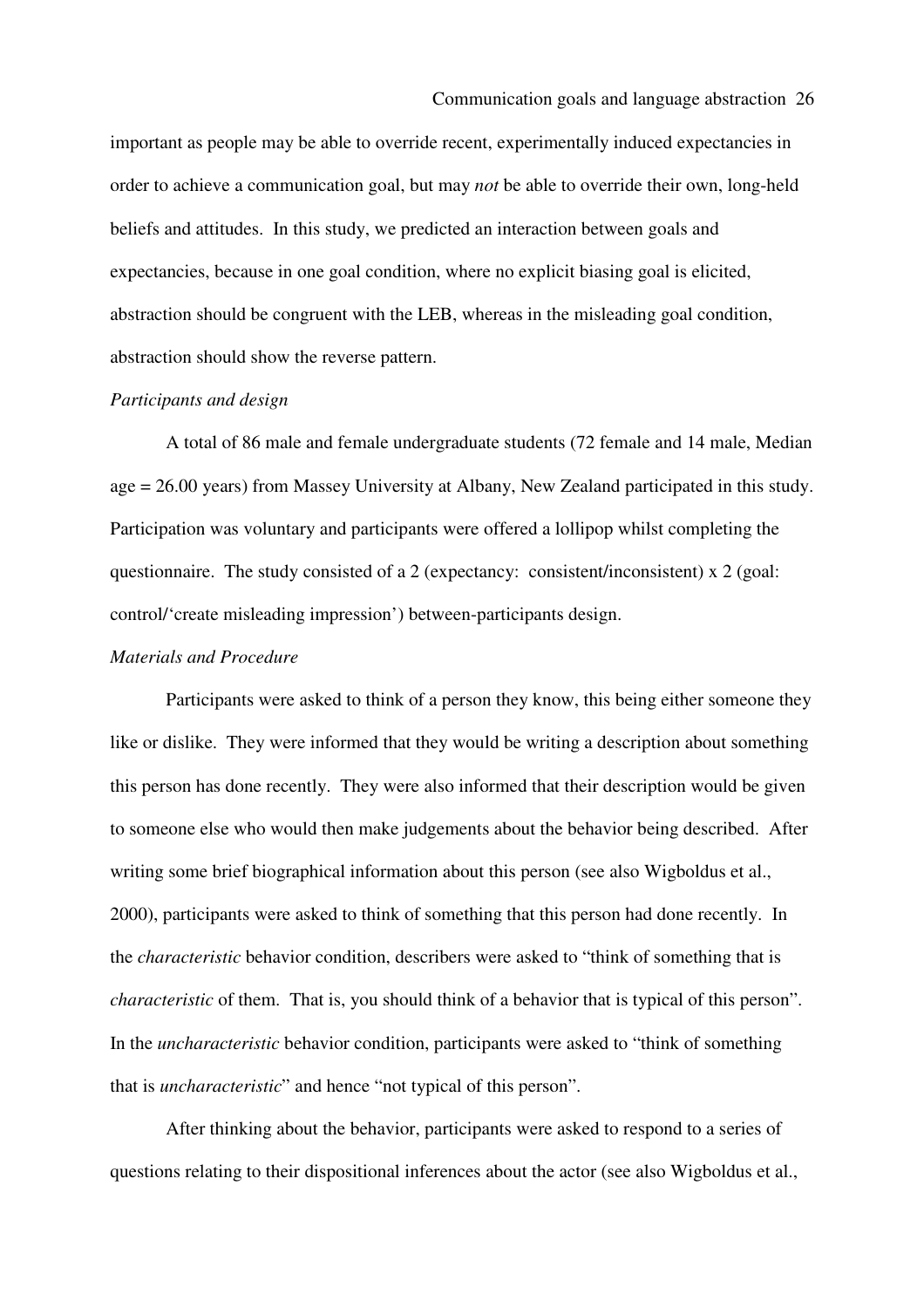#### Communication goals and language abstraction 27

2000). These were "To what extent do you think the behavior of this person was due to the situation in which he or she found him or herself?", "To what extent do you think the behavior was due to his or her personality?" (both items were on a scale from '1' not at all to '7' very much), "Please estimate the percentage of future occasions in which you think this person will repeat the behavior" (participants were asked to write a number between 0 and 100), and "To what extent do you think the behavior of this person was due to the situation or his or her personality?" (on a scale of 1 'situation' to 100 'personality). The order of these questions was randomized. The responses were totaled to obtain a z-score for dispositional inferences. This z-score served as a manipulation check of the expectancy manipulation.

Participants were then asked to write their descriptions. Firstly, they were informed that their description would be given to someone else who would make some judgements about the person's behavior being described. They were also reminded that "the behavior you have thought of is *characteristic* [or *uncharacteristic*] of the person you know". At this point, the explicit communication goal was introduced. Participants in the control condition (no instruction) were asked simply to "describe the behavior". However, those in the 'misleading impression' communication goal condition were given the goal to describe the behavior in the opposite way to the typicality of the behavior. For example, if participants were asked to describe a characteristic behavior, they were instructed as follows: "However, when you are describing the behavior, I would like you to create the impression that the behavior is actually *uncharacteristic* of the person you know". The opposite was the case for those in the uncharacteristic behavior condition.

#### Results

As in Studies 3a and 3b, responses were coded for verbs and adjectives and entered into the formula to obtain a total abstraction score for each response. For example, in the characteristic/control condition, one participant's response was "The person I know wakes up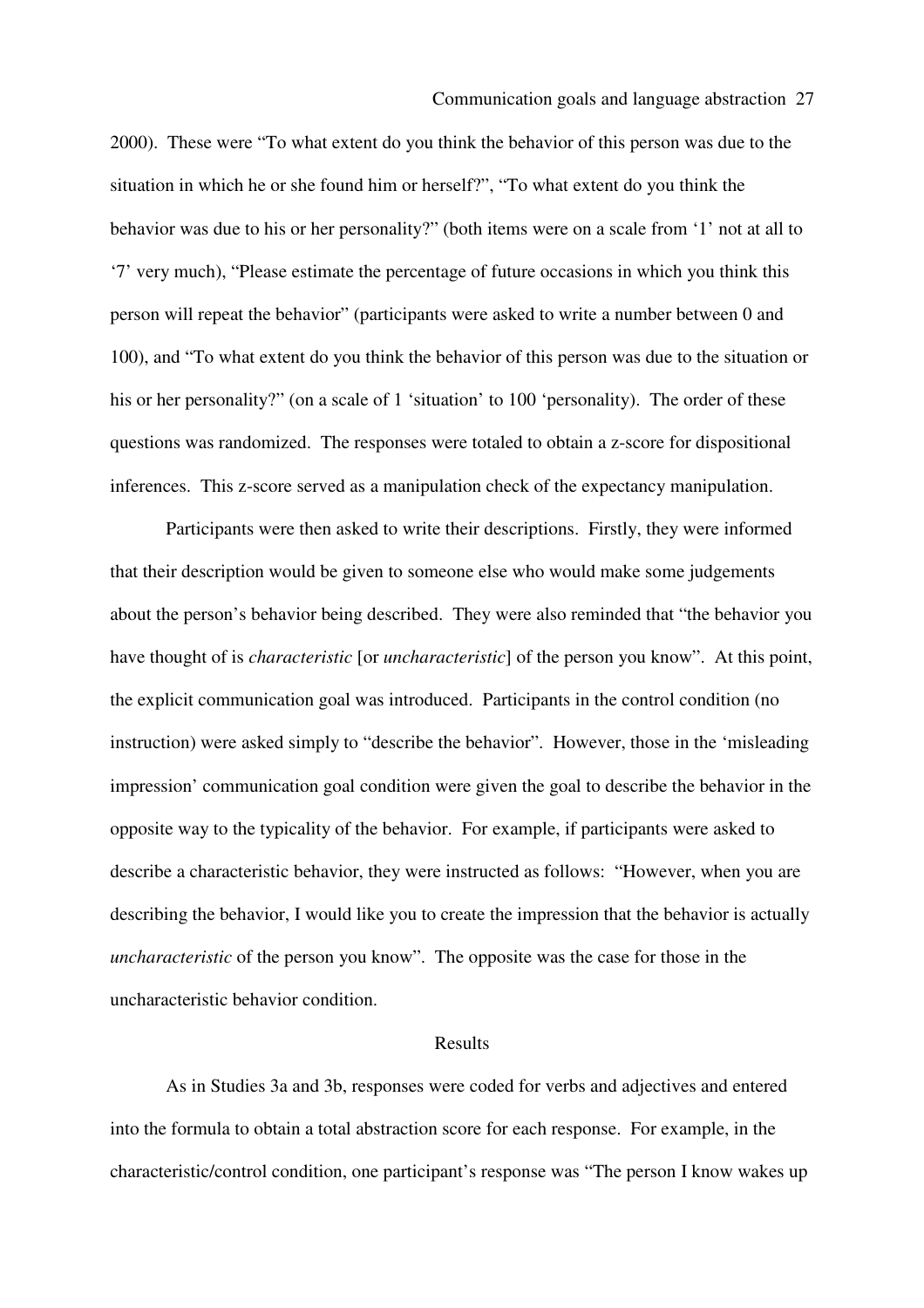in the middle of the night and asks if he is invisible". In this example, "wakes" and "asks" were both coded as DAVs, yielding an overall abstraction score of 1 for that response. In contrast to Studies 3a and 3b, participants' responses ranged from one to five sentences in length, with an average of approximately two sentences. They contained a range from one to 10 words that were suitable for coding via the LCM with an average of approximately three words. For the uncharacteristic/control condition, one example was "The person I know had stayed at home to study on the last 3 weekends". For the uncharacteristic/'create misleading impression' condition, an example was as follows: "The person I know is romantic. He is able to give flowers to his wife." For the characteristic/'create misleading impression' condition, one example was as follows: "This person I know got out a lot of videos from the video store. Due to events beyond his control he never returned them." An independent rater coded all of the communications and interrater reliability was acceptable at *r* = .90.

 The manipulation of expectancy was successful. Participants' dispositional inferences of characteristic behaviors were higher  $(z = 2.33)$  than dispositional inferences for uncharacteristic behaviors ( $z = -2.46$ ),  $t(74) = 8.63$ ,  $p < .0001$ . The reduced number of degrees of freedom is due to the fact that several participants did not complete all items, and had to be removed from this analysis. Values of language abstraction were then entered into a 2 (expectancy: characteristic/uncharacteristic) x 2 (goal: control/'create misleading impression') between-participants ANOVA. Means are presented in Table 5. There was a significant interaction between expectancy and goal,  $F(1,82) = 7.91$ ,  $p < .01$ ,  $\eta^2 = .09$ . As predicted, participants in the control condition with a mere description goal demonstrated the LEB, describing characteristic behaviors more abstractly  $(M = 2.28)$  than uncharacteristic behaviors ( $M = 1.90$ ),  $t(41) = 1.99$ ,  $p < .03$ . Participants intending to create a misleading impression showed the opposite pattern to the LEB, describing uncharacteristic behaviors more abstractly  $(M = 2.32)$  than characteristic behaviors  $(M = 1.91)$ ,  $t(41) = 1.99$ ,  $p < .03$ .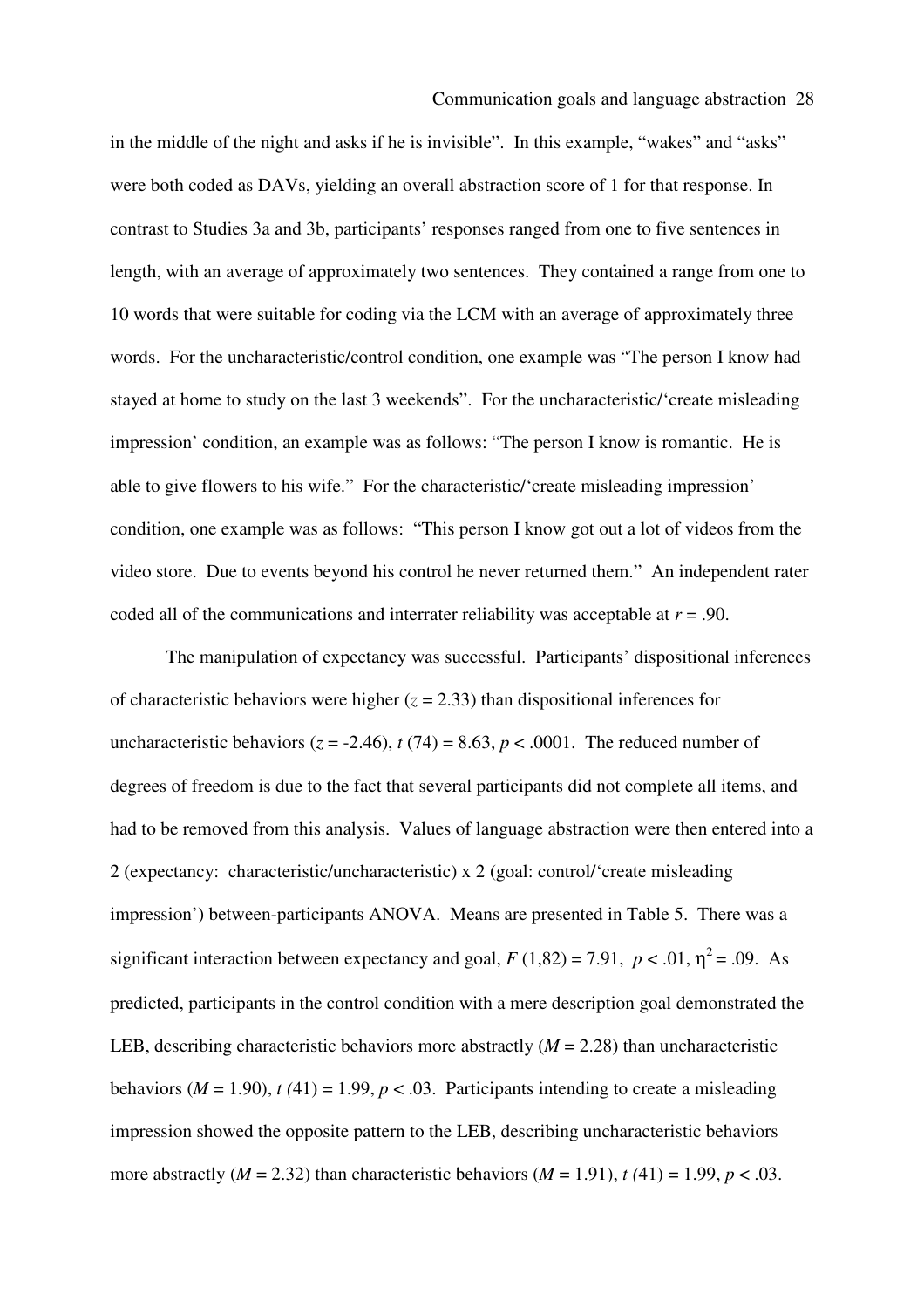#### Discussion

The results of Study 4 replicated, integrated and extended our findings from Studies 1, 2, 3a and 3b. As in Studies 1 and 2, communication goals to frame behaviors in certain ways were sufficient to override describers' expectancies, but this time when participants freely generated their own descriptions (cf. Studies 3a and 3b). Unlike our previous studies, the communication goal elicited by the interpersonal context affected language abstraction even in the presence of pre-experimental expectancies and, most likely, other extraneous factors such as liking, loyalty, and rivalry. This provides evidence for the robustness and generality of the communication goal effect.

#### Study 5

 Throughout this research, we have demonstrated that language abstraction can reflect the explicit goals of describers to communicate information in certain ways. Communicators' messages contain implicit information that reflects not only their expectancies but their conscious goals at the time of communication. However, in our research we have not yet considered the possibility that an inherent confound may exist between language abstraction and the valence of descriptions. The more abstract a description is, the more it is likely to be strongly valenced (Semin & Fiedler, 1988).  $3\overline{ }$  The degree to which a description is valenced is likely to be readily accessible to conscious awareness. For example, language users may consider "athletic" to be a more positive description than "running". Likewise, people may consider "aggressive" to be more negative than "hitting". Throughout all of our studies, participants may simply have been selecting and generating descriptions on the basis of how valenced they are, irrespective of their communication goal. This strategy may be appropriate when the goal is to frame valenced behaviors in a strongly valenced way, as in Studies 1, 2 and 3a, and is also consistent with the effects observed in Studies 3b and 4. However, if the effects in all of these studies can be explained entirely by the valence of chosen descriptions,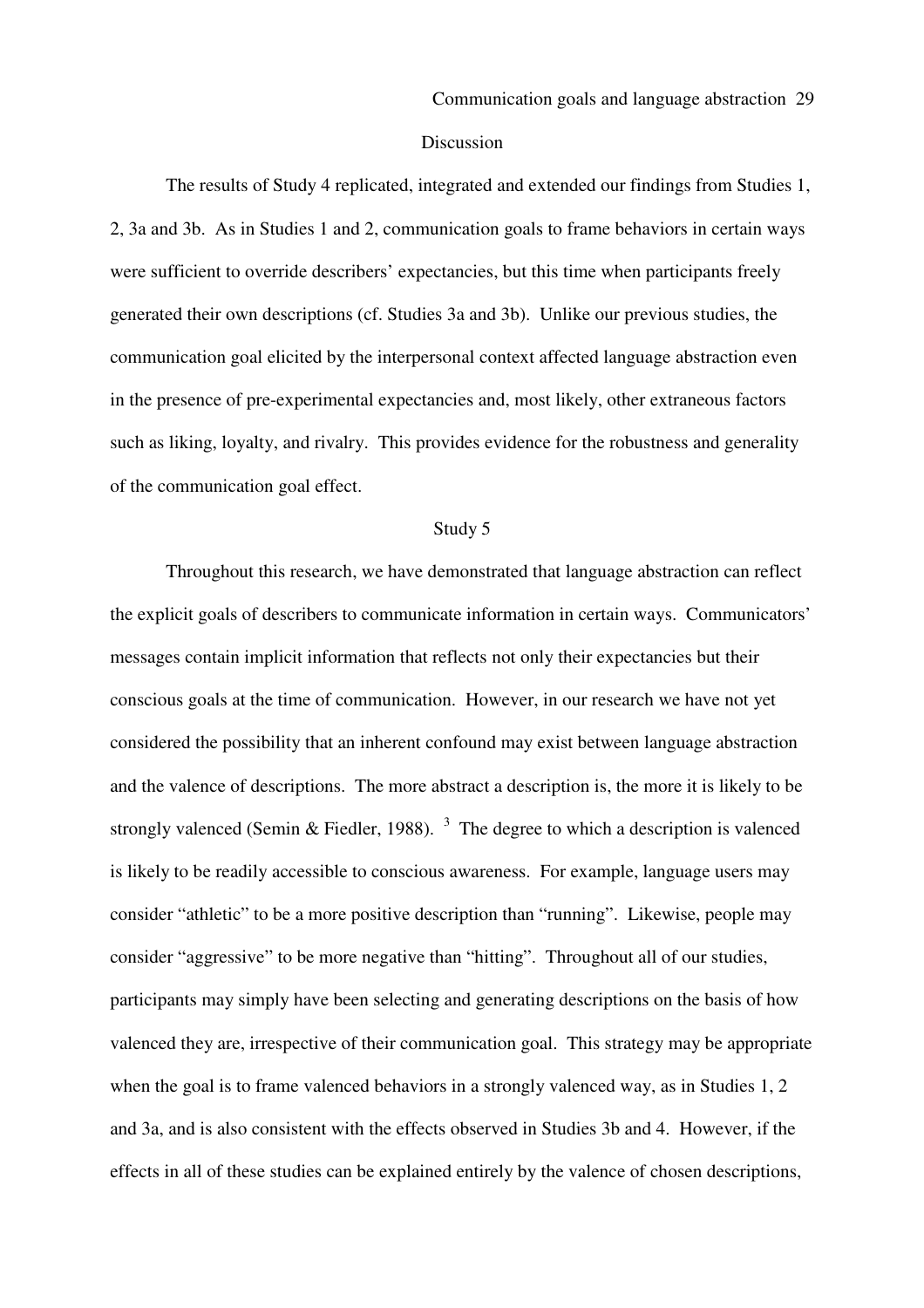this would suggest first that communicators may not be able to recruit language abstraction when it is not confounded with valence; for example when behaviors themselves are not necessarily valenced but are merely consistent or inconsistent with stereotypes (cf. Wigboldus et al., 2000). Second, it would suggest that language abstraction effects are merely a 'sideeffect' of those on valence.

 In Study 5, we attempted to address this issue empirically by eliminating the valence and abstraction confound statistically. In part 1 of Study 5 we asked participants to rate the valence of the descriptive alternatives available in Studies 1 and 2. In the second part of the study, a different set of participants were asked to view either positive or negative scenes and were asked to choose the LCM alternative that either (a) paints Person A as the type of person who often acts in the way depicted, or (b) *avoids* painting Person A as the type of person who often acts in the way depicted, thus creating a communication goal. If the effects of a communication goal on abstraction are a mere side-effect of valence, then valence should mediate the effect of communication goal on language abstraction (Baron & Kenny, 1986).

#### Part 1 Method

#### *Participants and Design*

A total of 32 male and female undergraduate students from Keele University, United Kingdom participated in this part of the study. Participation was voluntary and participants were offered a small number of sweets whilst completing the questionnaire.

#### *Materials and Procedure*

 Participants were given a single sheet consisting of information and a table. Participants were informed that in the table, they would read a series of descriptions of a person (called Person A) doing various things. The descriptions in the table consisted of the descriptions used for the forced-choice Studies 1 and 2. There were four descriptions for each behavior ranging from most concrete (DAV, e.g., "A is running") to most abstract (ADJ, e.g.,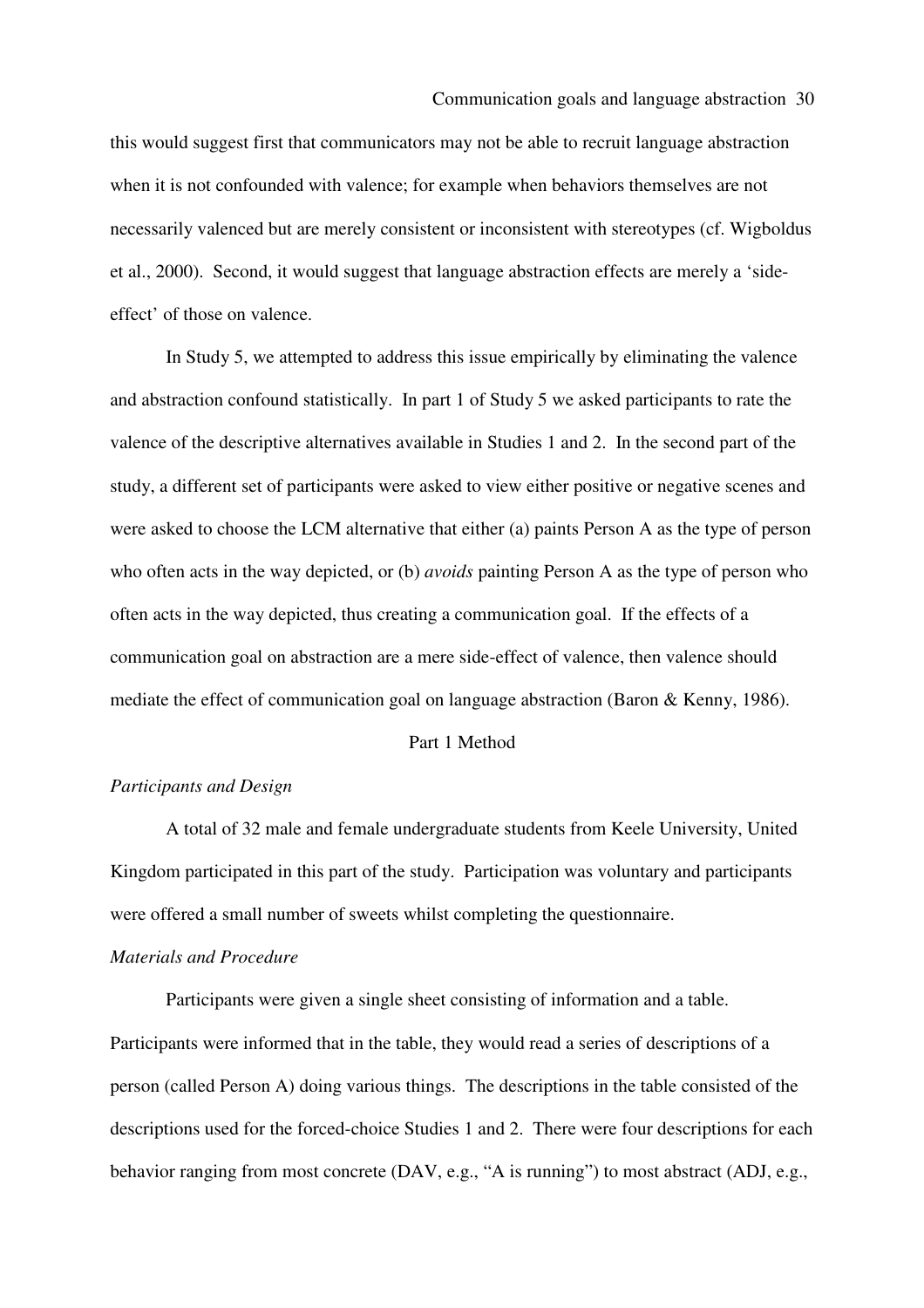"A is athletic") and there were eight sets of descriptions, making a total of 32 descriptions for each participant. Participants were simply asked to rate how positive or negative they thought each description was. They were asked to provide their responses on a scale from 1 'very negative' through 4 'neutral' to 7 'very positive'. The descriptions appeared in a random order throughout the table. Valence ratings were averaged across the 32 participants for each of the 32 descriptions so that each DAV, IAV, SV and ADJ for each scene had a valence score between one and seven associated with it. The valence means are presented in Table 6.

#### Part 2 Method

#### *Participants and Design*

A total of 52 undergraduate students (46 female and 6 male, Median age = 21.00 years) from Keele University, United Kingdom participated in this part of the study. None of these participants completed the initial part of the study. Participation was voluntary and participants were offered a small number of sweets whilst completing the questionnaire. The study consisted of a 2 (behavior valence: positive/negative) x 2 (goal: 'create impression'/ 'avoid creating impression') between-participants design.

#### *Materials and Procedure*

 Participants completed the experiment in a scheduled laboratory class. A coversheet informed participants that they would be asked to observe a series of four scenes depicting a person (Person A) doing something, and to choose a description for each scene from a number of alternatives. At this point, half of the participants were asked "to imagine that you wanted to paint Person A as the *kind of person* who often acts this way, and select the option that best meets your goal" and half were asked "to imagine that you wanted to *avoid* painting Person A as the kind of person who often acts this way, and select the option that best meets your goal".

 The following pages presented participants with four scenes from the original eight used in previous studies. Half of the participants received the positive scenes, and half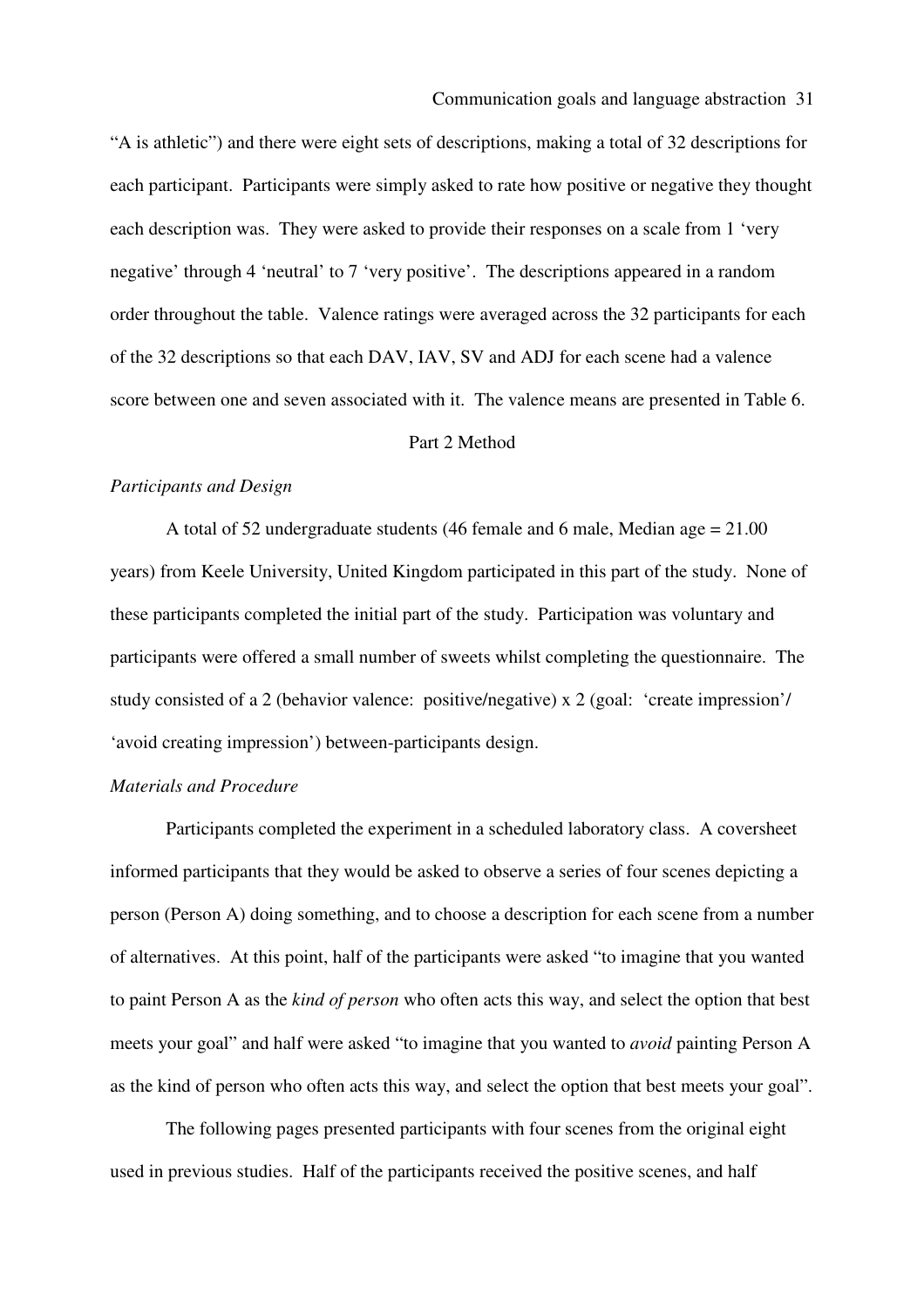#### Communication goals and language abstraction 32

received the negative scenes. After each scene, participants were reminded to imagine that they wanted to paint Person A as the kind of person who often acts this way (or to avoid doing so) depending on the condition. Participants were then asked "Which of the following descriptions would you pick if you had to pick one?" and were then presented with the four LCM alternatives as were used in Studies 1 and 2. The scenes were presented in a random order and questionnaires were counterbalanced using a Latin squares design.

#### Results and Discussion

 Mean valence responses from part one of the study were matched with the second set of participants' language choices in part two. For example, every time a participant chose the DAV for the running example, the valence value of 5.06 was entered in the data file. The data file therefore contained valence and abstraction values for each scene. We calculated mean language abstraction for each participant by dividing the total abstraction for the four scenes by four. We calculated total mean valence for each participant by dividing the total valence for the four scenes by four. For the mediation analysis, valence scores were then calculated as absolute deviations from four, which was the neutral midpoint on the scale used in part one. Therefore, each valence score was simply expressed as a deviation from neutral.

The data were entered into a 2 (behavior valence: positive/negative) x 2 (goal: 'create impression'/'avoid creating impression') between-participants ANOVA. Means are presented in Table 7. As there were no main effects or interactions for behavior valence, we collapsed across this variable in subsequent analyses.

#### *Explicit communication goal*

As expected, there was a significant main effect for goal,  $F(1,51) = 15.92$ ,  $p < .0001$ ,  $\eta^2$  = .24. Participants who were asked to create the impression that Person A is the kind of person who often acts in the way depicted, selected more abstract descriptions  $(M = 2.37)$ than those who were asked to avoid creating that impression  $(M = 1.60)$ .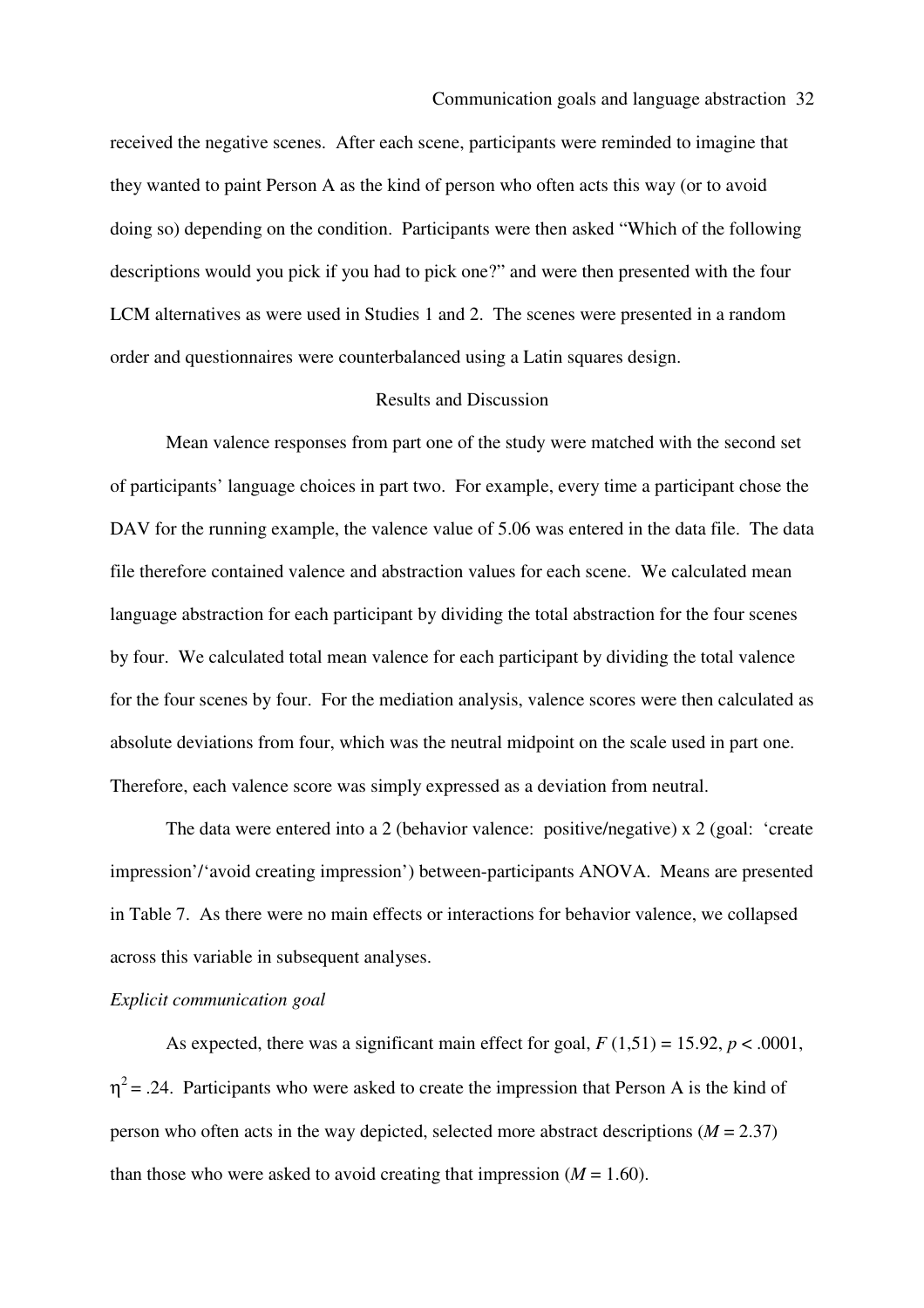#### *Mediational analysis*

 To determine whether the communication goal effect on language abstraction was mediated by the valence of descriptions, we followed the procedure outlined by Baron and Kenny (1986). Step 1 showed that the independent variable (communication goal) affected language abstraction, replicating our ANOVA,  $\beta$  = .49,  $t(51)$  = 3.99,  $p < .001$ . The candidate mediator (description valence) was related to language abstraction,  $\beta$  = .44, *t* (51) = 3.47, *p* < .005, replicating results obtained by Semin and Fiedler (1988). The next step showed that the independent variable was strongly related to the candidate mediator,  $\beta$  = .58, *t* (51) = 5.06, *p* < .001. The final step showed that when both communication goal and description valence were entered as predictors of language abstraction, the effect of communication goal remained significant,  $\beta = .36$ ,  $t(51) = 2.38$ ,  $p < .02$ , but description valence was not related to language abstraction,  $\beta$  = .23, *t* (51) = 1.56, *ns*. Description valence does not qualify as a complete mediator of the communication goal effect, because controlling for valence does not obviate the effect. Neither does valence qualify as a partial mediator of the communication goal effect, because it is not related to language abstraction when communication goals are statistically controlled for.  $4\text{ }$  We note that this is the first demonstration that effects of an independent variable on language abstraction are not explained by the valence of descriptions. Study 5 shows that the communication goal effect cannot be ascribed to a methodological confound or to describers' indiscriminate adoption of a crude valence-oriented strategy.

#### General Discussion

The present studies are the first to manipulate communication goals and expectancies independently, allowing us to isolate and compare their effects on language abstraction. The present studies show that explicit communication goals strongly influence how abstractly behavioral events are described. It is important to stress the robustness of this effect over a range of conditions, goals, and tasks, including forced choice tasks (Studies 1, 2, and 5) and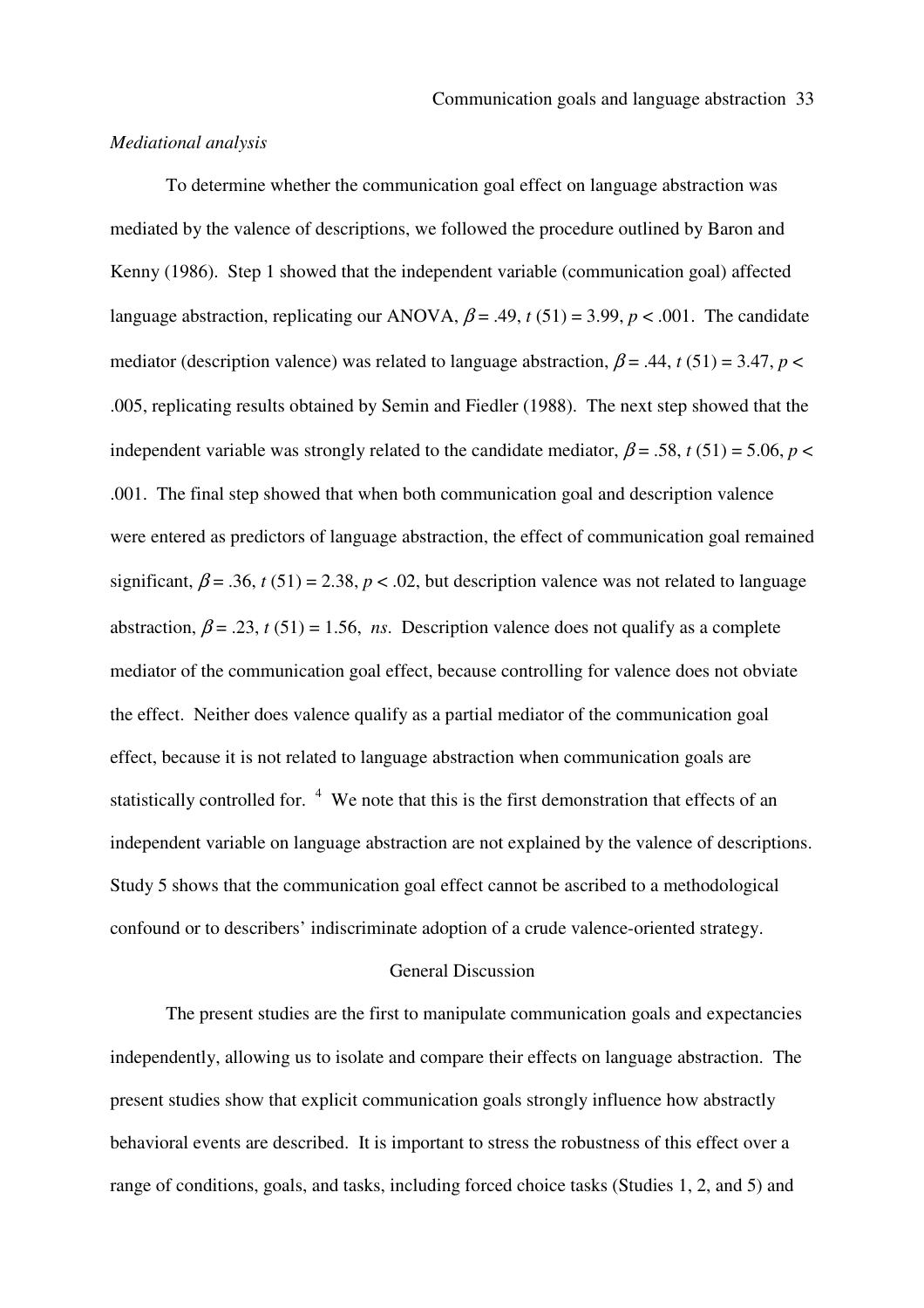free response tasks (Studies 3a, 3b, and 4); including goals to frame behaviors positively or negatively (Studies 1, 2, and 3a), to create the impression that actors perform the behavior frequently or infrequently (Study 3b), to mislead recipients about whether the behavior is characteristic or uncharacteristic of the actor (Study 4), and to create or avoid creating the impression that the behavior is characteristic (Study 5). Supporting our model, the effects of communication goal are independent of and typically overturn the effects of expectancies on language abstraction, whether these are experimentally created by imagining that an actor is a friend or enemy (Study 1), by consistency information (Study 2), or are pre-experimental and embedded in relationships with peers (Study 4).

 Previous research has shown that language abstraction is influenced not just by expectancies, but by intrapersonal factors such as affective reactions (e.g., Maass et al., 1996) and cognitive need-for-closure (Webster et al., 1997). Other research highlights the importance of aspects of the interpersonal relation between describers and recipients, such as identifiability (Douglas & McGarty, 2001, 2002), political agreement (Rubini & Sigall, 2002), and acting as a defense or prosecution attorney (Schmid & Fiedler, 1996, 1998; Schmid et al., 1996). Uniquely, the present research shows that communication goals to shape messages and cause recipients to form certain beliefs can affect language abstraction independently of describers' own expectancies. In turn this suggests that attorneys, political spokespeople, and similarly motivated describers can recruit language abstraction to propagate ideas that they do not privately share.

Our findings and model complement current thinking about language. In particular, Semin (2000) argues that interpersonal context is "critical in shaping the structure of a message" (p.606). Semin further argues that people use language as a "resource to structure the representation of reality in a particular way in order to shape and influence the cognitive processes of the *recipient* of a message" (p. 601). Also, Edwards and Potter (see also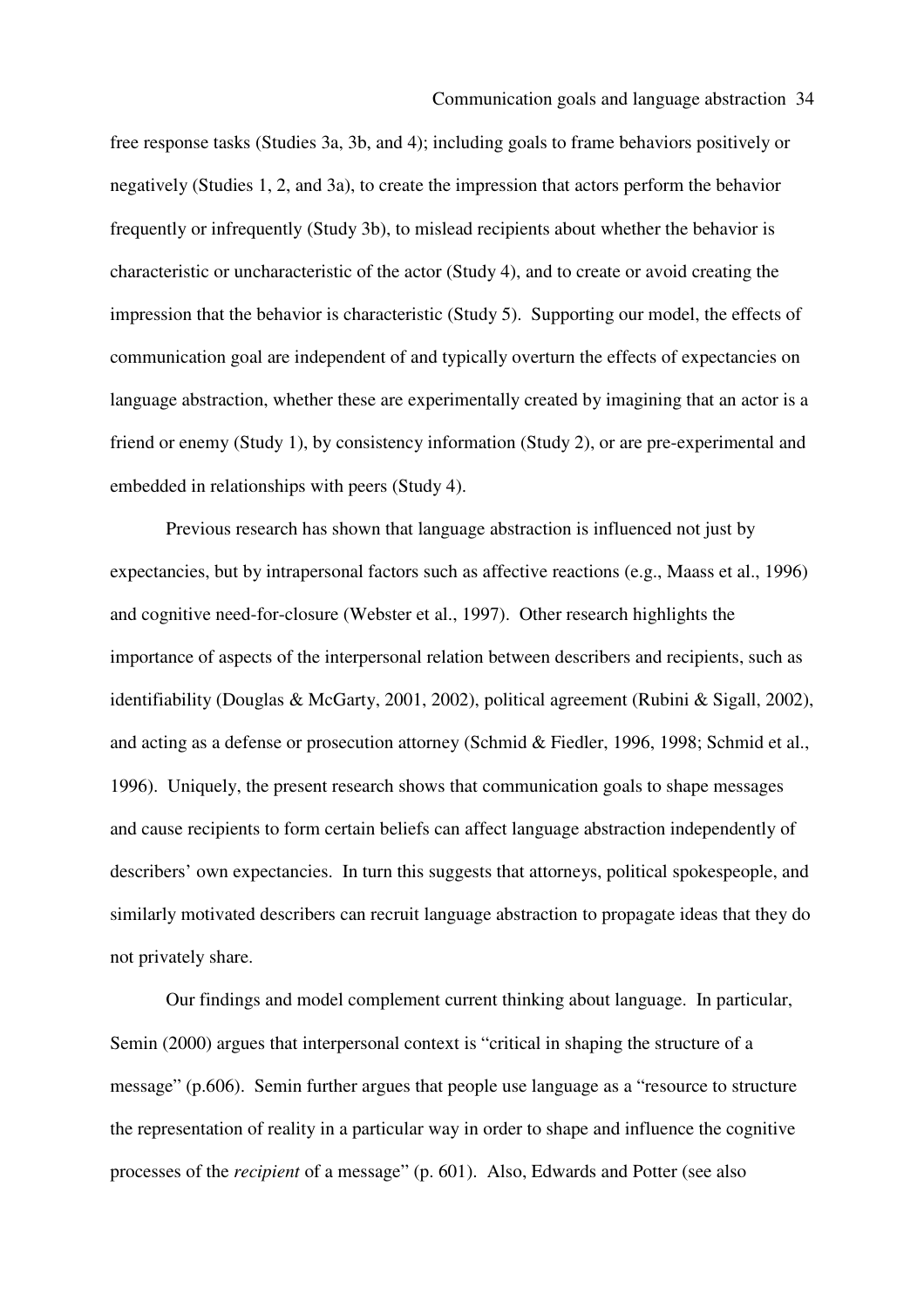Edwards & Potter, 1999, Fiedler & Schmid, 1999, and Schmid & Fiedler, 1999, for an interesting debate about discursive approaches to language and the LCM) argue that language is "an arena for social action, with constructive and pragmatic relationships to world and thought" (p. 38). Our findings show that language abstraction can be precisely such a tool for social action and construction of reality insofar as it allows describers, motivated by interpersonal factors, to convey novel ideas to recipients about behaviors and actors.

This creative recruitment of language abstraction is much more sophisticated and subtle than the explicit, deceitful assertion of beliefs that describers do not have but wish their recipients to form. Rather, participants in our studies used patterns of language in which the target belief, for example, that an observed behavior is characteristic of the actor, was merely implicit. Our participants were not simply lying, but literally "structuring the representation of reality" (Semin, 2000, p. 601). Previous research on language abstraction shows that it is a 'leaky' channel through which communicators may betray their biases (e.g., Franco & Maass, 1996; von Hippel et al., 1997). The present research shows that it is also a subtle and important channel available to communicators who intend to convey misleading impressions of others. For communicators with misleading intent, language abstraction has the particular advantage that it conveys beliefs without the accountability entailed by their explicit expression. Interestingly, language abstraction is a tool that deceitful communicators may not realize they are using, and is therefore free of guilt or effort, unlike other aspects of deceit such as monitoring one's expressions and getting one's story straight (Ekman, 2001).

The efficacy of explicit goals such as misleading one's audience in the present studies is important in showing that language abstraction is not an entirely implicit phenomenon. For this reason, we have focused on manipulating explicit communication goals in the present studies. The explicit instructions used in the present studies also allows us to be confident that participants were indeed setting out to tailor their messages. However, as noted by Bargh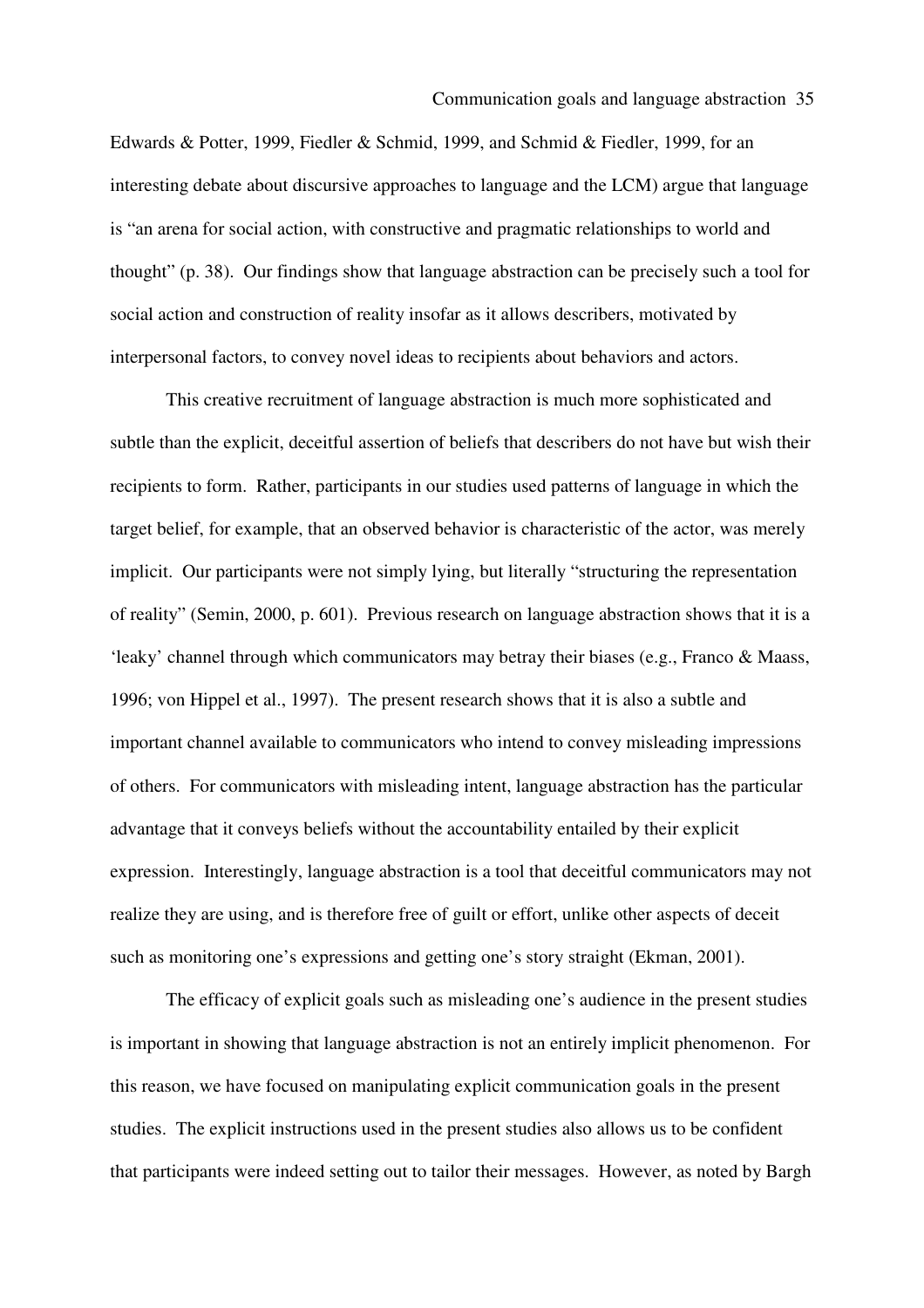(1996; Bargh, Gollwitzer, Lee-Chai, Barndollar & Troetschel, 2001), not all goals are conscious. We think it likely that in the rush of everyday communication, in which multiple objectives often need to be met by each utterance, individuals form implicit communication goals to, for example, be polite, or to aggrandize an actor. These kinds of implicit goals are likely to affect language abstraction as much as the explicit goals featured in the present studies. With regard to the creative function of language abstraction, the most important feature of our findings is the ability of communication goals, whether implicit or explicit, to cause messages to differ from private expectancies. The importance of implicit processes, and their interplay with explicit goals and expectancies, is an important issue for further research. For example, in the present studies, creative communication goals were externally induced. It remains to be seen how readily participants spontaneously form explicit goals that are at odds with their expectancies and other intrapersonal factors such as liking, given that even the formation of explicit goals may be under automatic control (Bargh et al., 2001).

Thus far in our discussion, we have focused on describers' ability to depart from their expectancies. It is also noteworthy that our findings replicate previous research showing that language abstraction is influenced by describers' expectancies (e.g., Maass et al., 1995; 1996; Wigboldus et al., 2000). This finding is consistent with our model, which follows other theorists in predicting that biased expectancies affect language abstraction when communicators are motivated simply to communicate accurately or even to suppress their biases (e.g., Franco & Maass, 1996, 1999; von Hippel et al., 1997). Indeed, in the present studies, expectancy effects sometimes emerged even when communicators were motivated to convey impressions that were independent of their expectancies (in Studies 1 and 2 but not in the 'misleading' condition of Study 4). Our replication of the LEB reinforces the view that language abstraction can serve as a sensitive, largely implicit measure of biased expectancy (von Hippel et al., 1997). It might be that descriptions are selected according to how well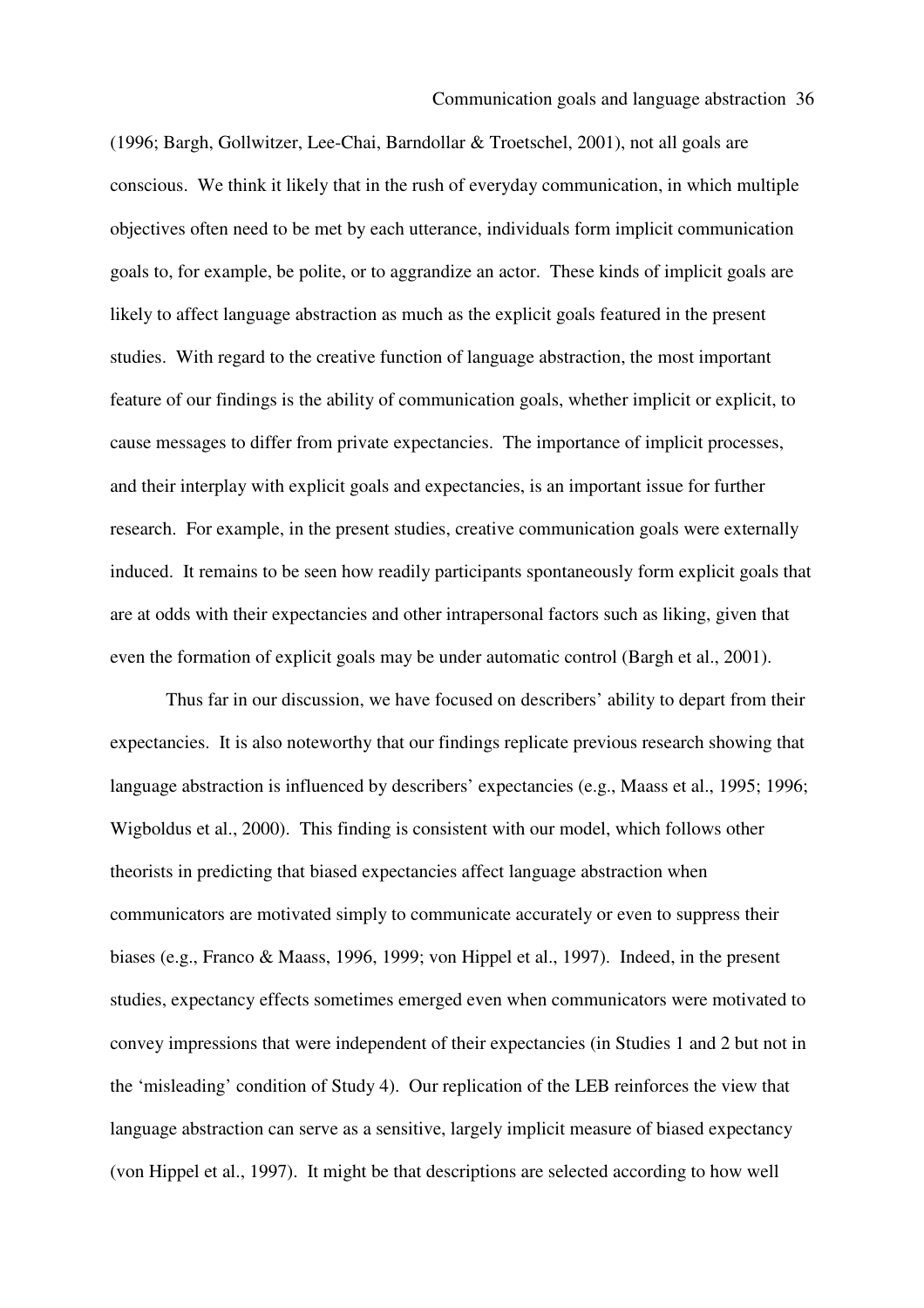#### Communication goals and language abstraction 37

they fit specific communication goals, but also how plausible or veridical they seem, allowing describers to obey, or appear to obey, Grice's (1975) maxim that messages are essentially truthful. Describers' expectancies may therefore affect language abstraction even in the presence of communication goals, because expectancies provide a benchmark for plausibility.

One aspect of the relationship between expectancies and language abstraction was not directly investigated in the present studies, and remains an important issue for future research. Our studies show that language abstraction, responding to interpersonal factors, can convey new expectancies to recipients (cf. Semin & Fiedler, 1988; Wigboldus et al., 2000). However, it remains to be seen whether these messages may actually influence the describers themselves (cf. the classic counter-attitudinal advocacy study of Bem & McConnell, 1972, and Higgins & Rholes', 1978 'saying is believing effect'). In this regard, it is useful to further explicate the distinction, made elsewhere in this article, between what might be termed *preutterance* and *post-utterance* effects on describers' beliefs. Specifically, interpersonal factors such as identifiability (Douglas & McGarty, 2001, 2002), and the drive for shared reality (e.g., Lau et al., 2002) can shape the attitudes and beliefs of describers before they generate a message, and in this mediated way shape the message itself. In these cases the interpersonal factors, rather than the message itself, can be primarily credited with causing describers to have new beliefs. The message fulfils the crucial role of transmitting these new beliefs to recipients. This kind of pre-utterance effect is likely to be the norm in many natural cases of motivated communication. However, at other times, as in our studies, interpersonal factors and communication goals cause describers to voice beliefs to which they are yet to subscribe privately. If describers later come to adopt the beliefs they expressed (cf. Bem & McConnell, 1972), then the message itself can be said, in a more powerful sense, to actually cause describers to form those beliefs.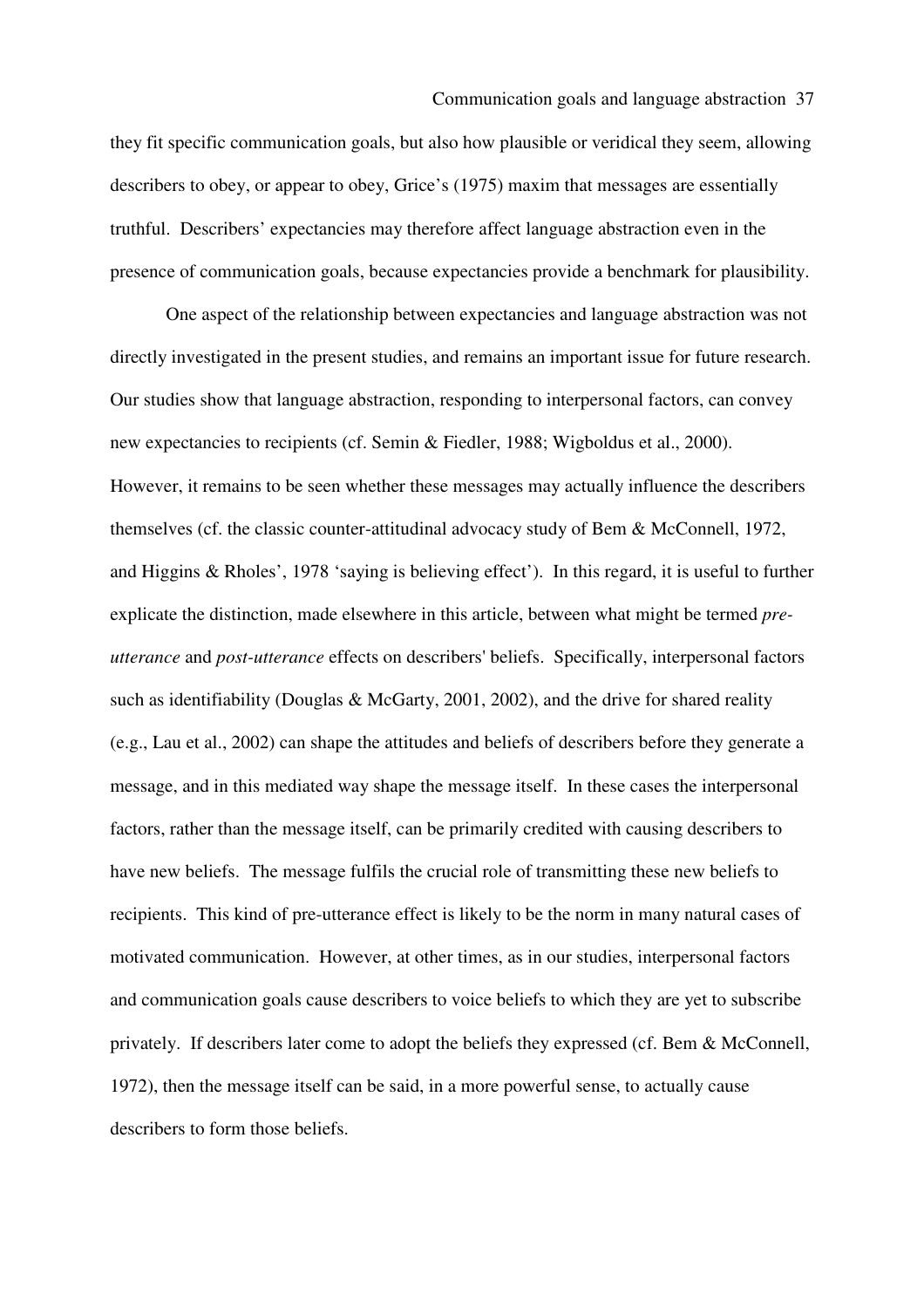We should make one final point with relation to the role of intentionality in the processes we have described in this article. We agree with Franco and Maass (1996, 1999) and others (Schnake & Ruscher, 1998; von Hippel et al., 1997) that people are not necessarily aware of their language abstraction. We do not claim that people are aware that their communication goals are facilitated by biased language abstraction. Further research is needed in order to establish the precise speech production processes whereby communication goals, and indeed expectancies, come to cause variations in language abstraction. Our results in Study 5 rule out the suggestion that people indiscriminately rely on the apparent valence of descriptions. For now we have argued that it is possible in principle, and psychologically plausible, that describers with biased expectancies are poor at detecting and censoring the biases inherent in their language, *and* that describers who intend to communicate biases can generate and select suitably biased messages. It is possible that participants rely on dimensions such as the degree to which descriptions imply temporal stability and convey information about the actor (Semin & Fiedler, 1988).

In summary, the present findings show that explicit communicative intentions are a powerful influence on the language that people use. They support a complex and contextual view of the determinants and functions of language abstraction. Specifically, the studies show that whereas language abstraction can be an implicit mechanism whereby the biased beliefs of communicators are transmitted to others, it is also subject to explicit goals to communicate biases to others. Language abstraction is thus a tool with which motivated communicators can fashion new realities for their recipients.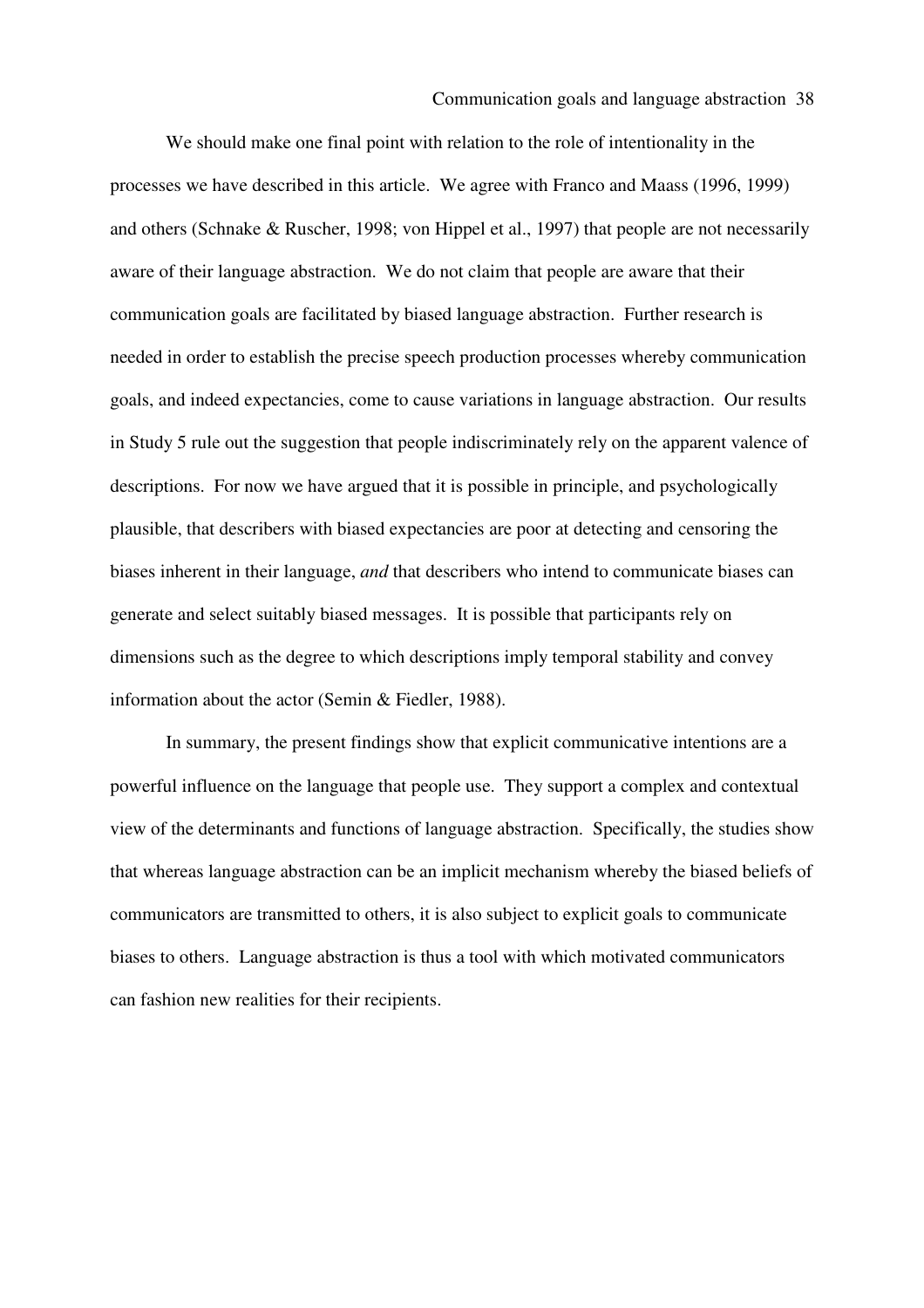- Arcuri, L., Maass, A., & Portelli, G. (1993). Linguistic intergroup bias and implicit attributions. *British Journal of Social Psychology*, *32*, 277-285.
- Bargh, J.A. (1996). Automaticity in social psychology. In E.T. Higgins & A.W. Kruglanski (Eds.), *Social Psychology: Handbook of Basic Principles*. (pp. 169-183). New York: Guilford Press.
- Bargh, J.A., Gollwitzer, P.M., Lee-Chai, A., Barndollar, K., & Troetschel, R. (2001). The automated will: Nonconscious activation and pursuit of behavioral goals. *Journal of Personality and Social Psychology, 81,* 1014-1027.
- Bem, D.J., & McConnell, H.K. (1970). Testing the self-perception explanation of dissonance phenomena: On the salience of premanipulation attitudes. *Journal of Personality and Social Psychology, 14,* 23-31.
- Branscombe, N.R., & Wann, D.L. (1994). Collective self-esteem consequences of outgroup derogation when a valued social identity is on trial. *European Journal of Social Psychology*, *24*, 641-657.
- Cheng, P. W., & Novick, L. R. (1990). A probabilistic contrast model of causal induction. *Journal of Personality and Social Psychology*, *58*, 545-567.
- Cole, T., & Leets, L. (1998). Linguistic masking devices and intergroup behavior: Further evidence of an intergroup linguistic bias. *Journal of Language and Social Psychology*, *17*, 348-371.
- Douglas, K.M., & McGarty, C. (2001). Identifiability and self-presentation: Computermediated communication and intergroup interaction. *British Journal of Social Psychology*, *40*, 399-416.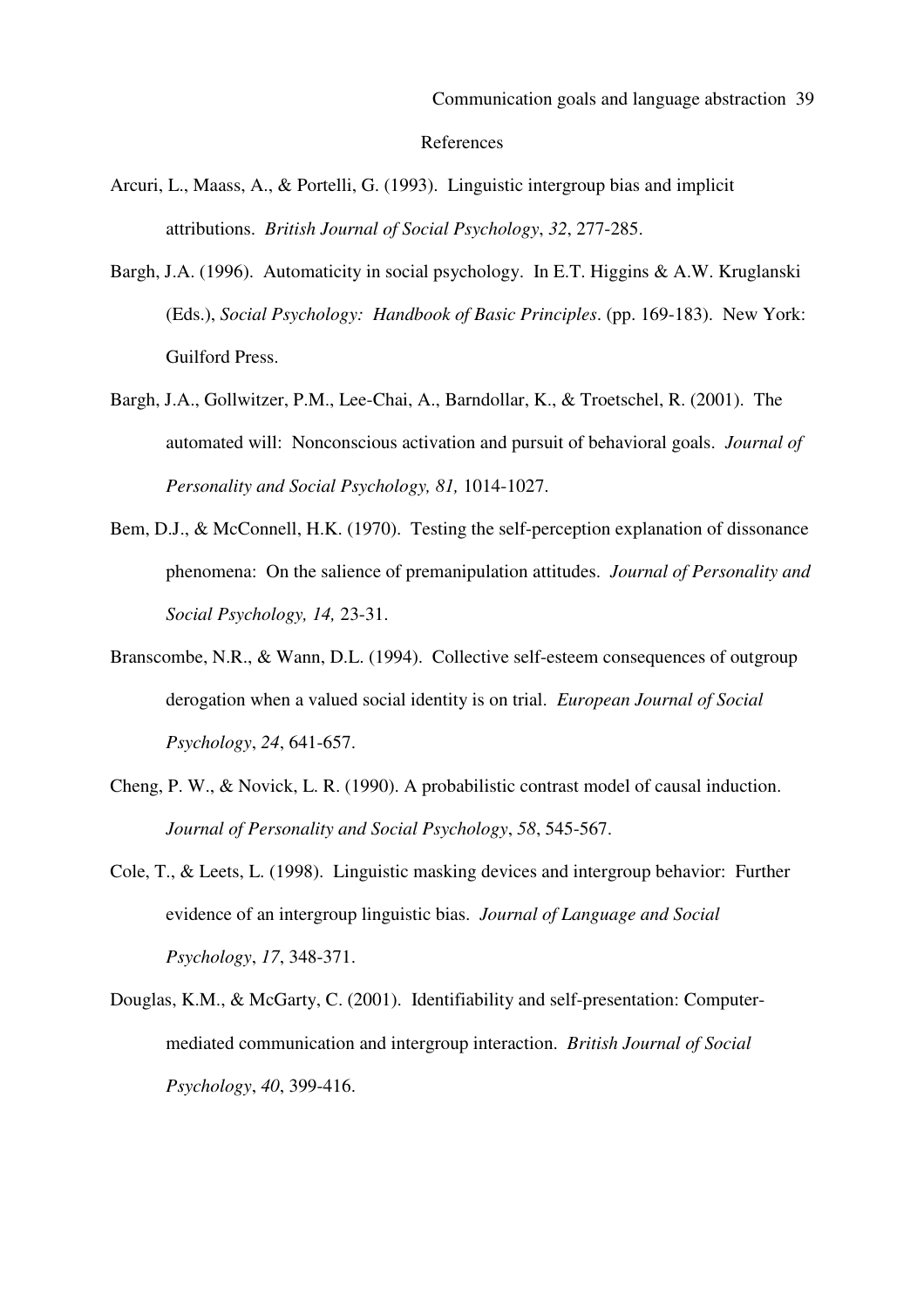- Douglas, K.M., & McGarty, C. (2002). On computers and elsewhere: A model of the effects of Internet identifiability on communicative behaviour. *Group Dynamics: Theory, Research and Practice, 6,* 17-26.
- Edwards, D., & Potter, J. (1993). Language and causation: A discursive action model of description and attribution. *Psychological Review*, *100*, 23-41.
- Edwards, D., & Potter, J. (1999). Language and causal attribution. A rejoinder to Schmid and Fiedler. *Theory and Psychology*, *9*, 823-836.
- Ekman, P. (2001). *Telling lies: Clues to deceit in the marketplace, politics, and marriage*. New York: W.H. Norton.
- Fiedler, K., & Schmid, J. (1999). Implicit attributions and biases. An answer to Edwards and Potter's rejoinder. *Theory and Psychology*, *9*, 837-845.
- Franco, F.M., & Maass, A. (1996). Implicit versus explicit strategies of out-group discrimination: The role of intentional control in biased language use and reward allocation. *Journal of Language and Social Psychology*, *15*, 335-359.
- Franco, F.M., & Maass, A. (1999). Intentional control over prejudice: When the choice of the measure matters. *European Journal of Social Psychology*, 29, 469-477.
- Giles, H., & Coupland, N. (1991). *Language: Contexts and consequences.* Milton Keynes UK, Open University Press.
- Grice, H.P. (1975). Logic and conversation. In P. Cole and J.L. Morgan (Eds*.), Syntax and semantics 3: Speech acts* (pp.41-58). New York: Academic Press.
- Haskell, R.E. (1999). *Between the lines: Unconscious meaning in everyday conversation*. New York: Plenum Press.
- Higgins, E.T. (1981). The 'communication game': Implications for social cognition and persuasion. In E.T. Higgins, M.P. Zanna & C.P. Herman (Eds.), *Social cognition: The Ontario Symposium, Vol. 1* (pp.343-392). Hillsdale NJ: Erlbaum.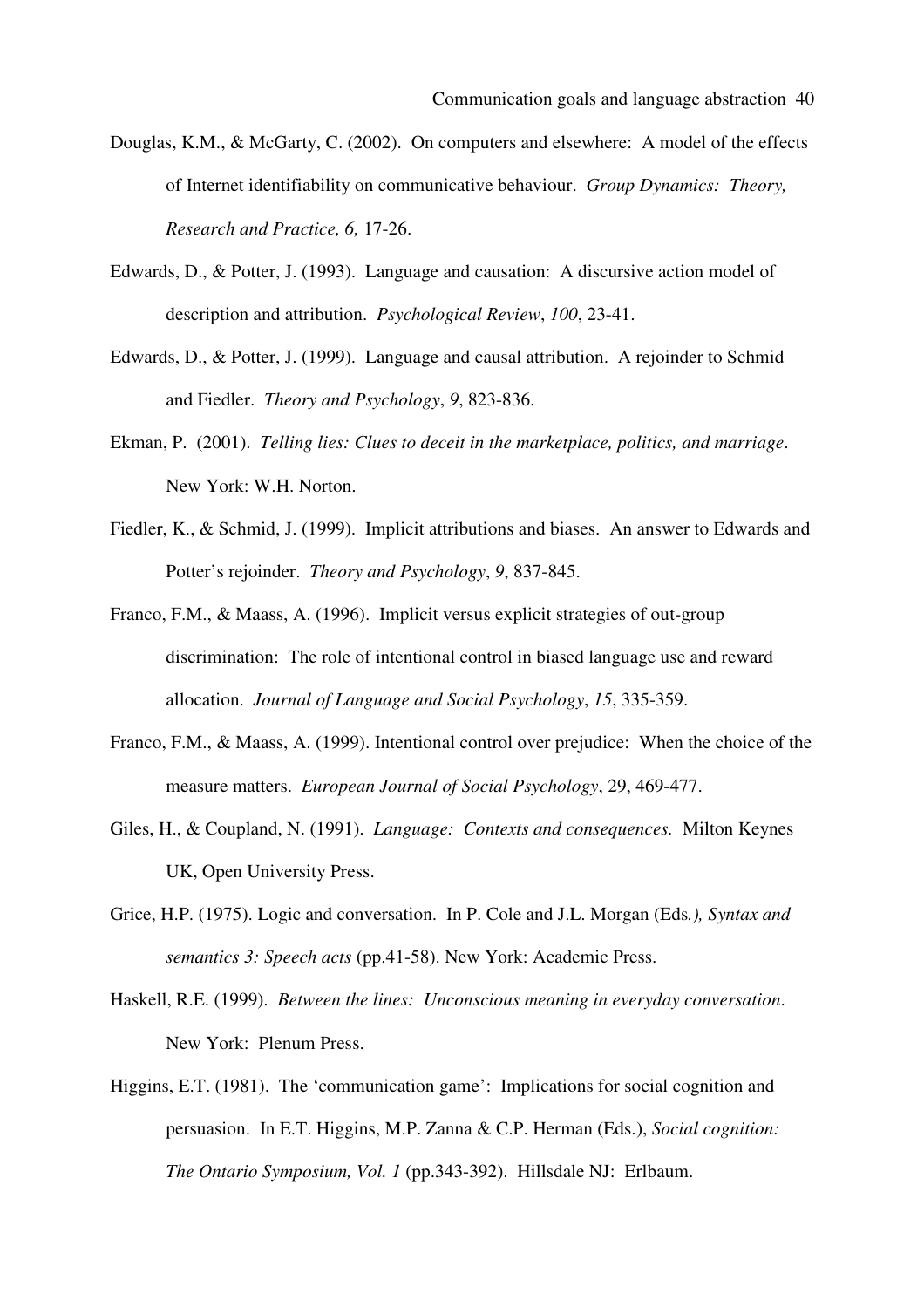Higgins, E.T. (1997). Beyond pleasure and pain. *American Psychologist*, *52*, 1280-1300.

- Higgins, E.T. (1999). "Saying is believing" effects: When sharing reality about something biases knowledge and evaluations. In L. L. Thompson, J. M. Levine, & D. M. Messick (Eds.), *Shared cognition in organizations: The management of knowledge*  (pp. 33-48). Mahwah, NJ: Erlbaum.
- Higgins, E.T., & Rholes, W.S. (1978). "Saying is believing": Effects of message modification on memory and liking for the person described. *Journal of Experimental Social Psychology*, *14*, 363-378.
- Hilton, D.J., & Slugoski, B.R. (1986). Knowledge-based causal attribution: The abnormal conditions focus model. *Psychological Review*, *93*, 75-88.
- Jetten, J.A., Spears, R., & Manstead, A.S.R. (1997). Distinctiveness threat and prototypicality: Combined effects on intergroup discrimination and collective selfesteem. *European Journal of Social Psychology*, *27*, 635-657.
- Jost, J.T., & Kruglanski, A.W. (2002). The estrangement of social constructionism and experimental social psychology: History of the rift and prospects for reconciliation. *Personality and Social Psychology Review, 6,* 168-187.
- Karpinski, A., & von Hippel, W. (1996). The role of the linguistic intergroup bias in expectancy maintenance. *Social Cognition*, *14*, 141-163.
- Kelley, H. H. (1967). Attribution theory in social psychology. *Nebraska Symposium on Motivation, 15*, 192-238.
- Lau, I.Y.M., Chiu, C., & Lee, S. (2001). Communication and shared reality: Implications for the psychological foundations of culture. *Social Cognition*, *19*, 350-371.
- Lewis, M. and Saarni, C. (Eds.), *Lying and deception in everyday life*. New York: Guilford Press.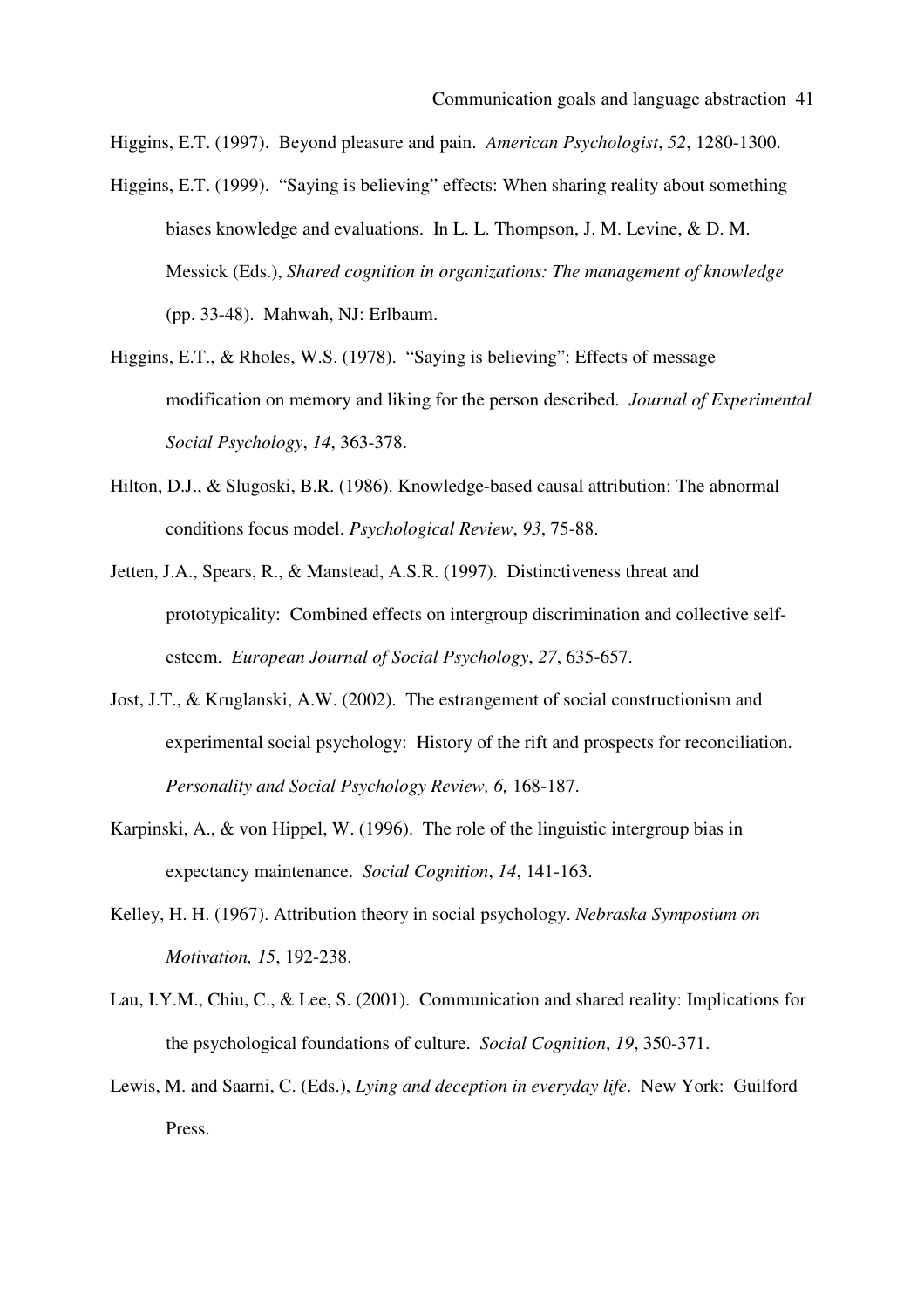- Maass, A. (1999). Linguistic intergroup bias: Stereotype perpetuation through language. *Advances in Experimental Social Psychology*, *31*, 79-121.
- Maass, A., & Arcuri, L. (1992). The role of language in the persistence of stereotypes. In G.R. Semin & K. Fiedler (Eds.), *Language, interaction and social cognition*. London: Sage.
- Maass, A., & Arcuri, L. (1996). Language and stereotyping. In C.N. Macrae, C. Stangor & M. Hewstone (Eds.). *Stereotypes and stereotyping*. New York: The Guilford Press.
- Maass, A., Ceccarelli, R., & Rudin, S. (1996). Linguistic intergroup bias: Evidence for an ingroup-protective motivation. *Journal of Personality and Social Psychology*, *71*, 512- 526.
- Maass, A., Milesi, A., Zabbini, S., & Stahlberg, D. (1995). Linguistic intergroup bias: Differential expectancies or in-group protection? *Journal of Personality and Social Psychology*, *68*, 116-126.
- Maass, A., Montalcini, F., & Bicotti, E. (1998). On the (dis-)confirmability of stereotypic attributes. *European Journal of Social Psychology*, *28*, 383-402.
- Maass, A., Salvi, D., Arcuri, A., & Semin, G. (1989). Language use in intergroup contexts: The linguistic intergroup bias. *Journal of Personality and Social Psychology*, *57*, 981- 993.
- McArthur, L.A. (1972). The how and what of why: Some determinants and consequences of causal attribution. *Journal of Personality and Social Psychology*, *22*, 171-193.
- McConahay, J., Hardee, B., & Batts, V. (1981). Has racism declined in America? It depends on who is asking and what is asked. *Journal of Conflict Resolution*, *25*, 563-579.
- Ng, S.H., & Chan, K.K. (1996). Biases in the description of various age groups: A linguistic category model analysis. *Bulletin of the Hong Kong Psychological Society*, *36*, 5-20.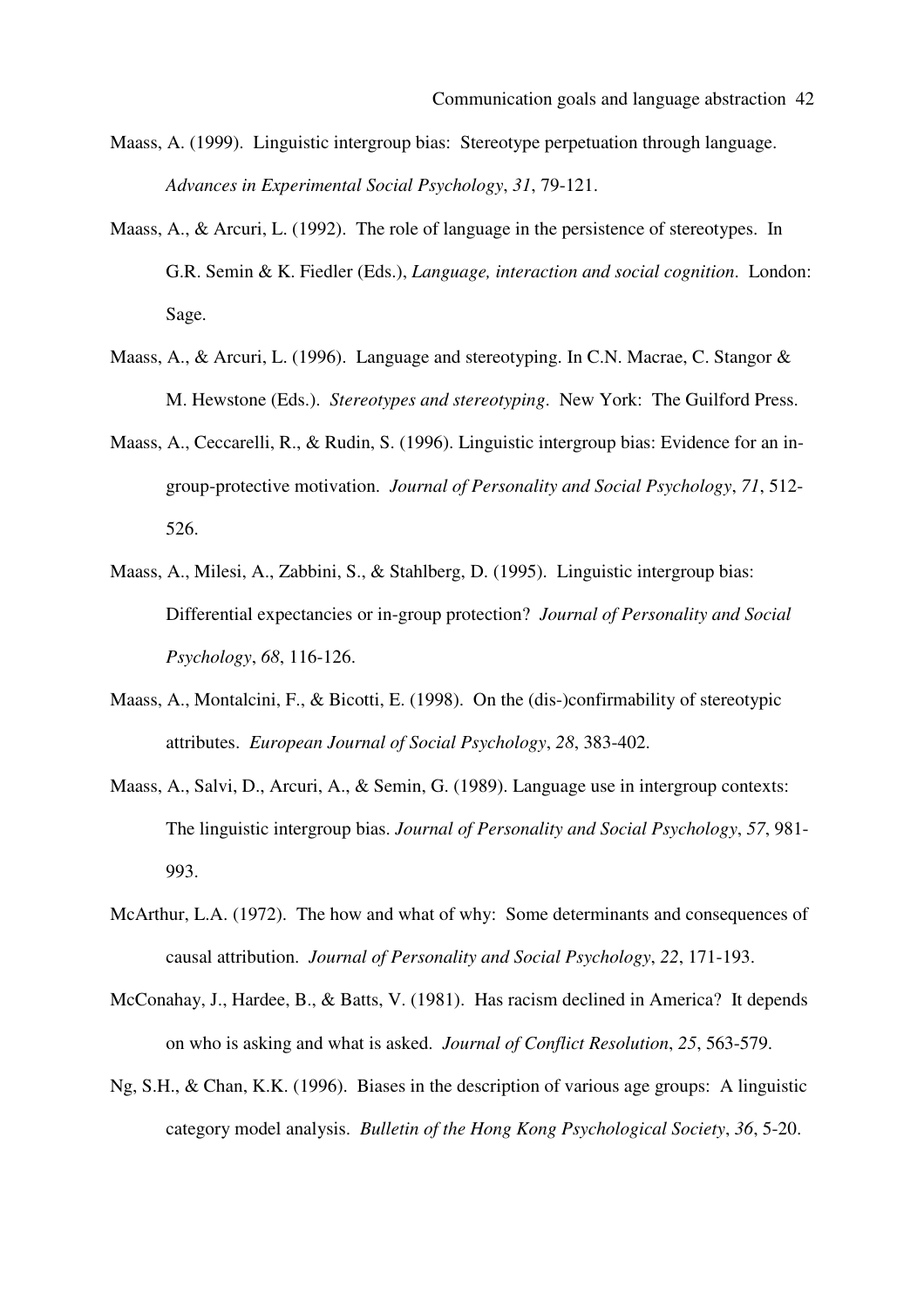- Petty, R.E., & Cacioppo, J.T. (1986). *Communication and persuasion: Central and peripheral routes to attitude change*. New York: Springer-Verlag.
- Reynolds, K.J., Turner, J.C., & Haslam, S.A. (2000). When are we better than them and they worse than us? A closer look at social discrimination in positive and negative domains. *Journal of Personality and Social Psychology*, *78*, 64-80.

Robinson, W.P. (1996). *Deceit, delusion and detection*. Thousand Oaks, CA: Sage.

- Rubini, M., & Semin, G.R. (1994). Language use in the context of congruent and incongruent in-group behaviors. *British Journal of Social Psychology*, *33*, 355-362.
- Rubini, M., & Sigall, H. (2002). Taking the edge off of disagreement: Linguistic abstractness and self-presentation to a heterogeneous audience. *European Journal of Social Psychology, 32,* 343-351.
- Rudolph, U. (1997). Implicit verb causality: Verbal schemas and covariation information. *Journal of Language & Social Psychology*, *16*, 132-158.
- Rudolph, U., & Försterling, F. (1997). The psychological causality implicit in verbs: A review. *Psychological Bulletin*, *121*, 192-218.
- Ruscher, J.B. (2001). *Prejudiced communication: A social psychological perspective*. New York: Guilford Press.
- Schmid, J., & Fiedler, K. (1996). Language and implicit attributions in the Nuremberg trials. *Human Communication Research*, *22*, 371-398.
- Schmid, J., & Fiedler, K. (1998). The backbone of closing speeches: The impact of prosecution versus defense language on judicial attributions. *Journal of Applied Social Psychology*, *28*, 1140-1172.
- Schmid, J., & Fiedler, K. (1999). A parsimonious theory can account for complex phenomena. A discursive analysis of Edwards and Potter's critique of non-discursive language research. *Theory and Psychology*, *9*, 807-822.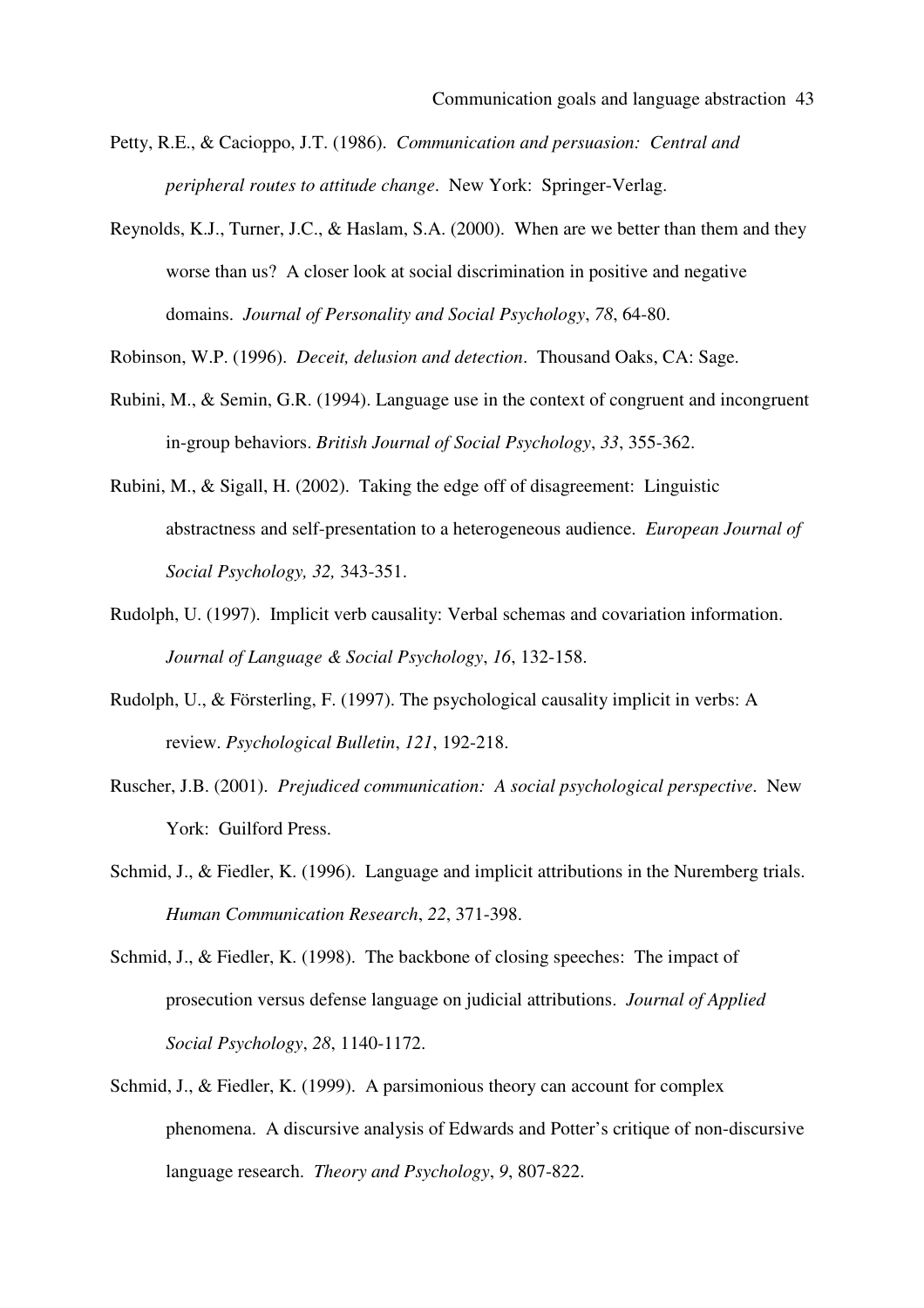- Schmid, J., Fiedler, K., Englich, B., Ehrenberger, T., & Semin, G.R. (1996). Taking sides with the defendant: Grammatical choice and the influence of implicit attributions in prosecution and defense speeches. *International Journal of Psycholinguistics*, *12*, 127-148.
- Schnake, S.B., and Ruscher, J.B. (1998). Modern racism as a predictor of the linguistic intergroup bias. *Journal of Language and Social Psychology*, *17*, 484-491.
- Semin, G.R. (1994). The linguistic category model and personality language. In J. Siegfried (Ed.), *The status of common sense in psychology*. Norwood, NJ: Ablex.
- Semin, G.R. (2000). Agenda 2000 Communication: Language as an implementational device for cognition. *European Journal of Social Psychology*, *30*, 595-612.
- Semin, G.R., & Fiedler, K. (1988). The cognitive functions of linguistic categories in describing persons: Social cognition and language. *Journal of Personality and Social Psychology*, *54*, 558-568.
- Semin, G.R., & Fiedler, K. (1989). Relocating attributional phenomena within a languagecognition interface: The case of actors' and observers' perspectives. *European Journal of Social Psychology*, *19*, 491-508.
- Semin, G.R., & Fiedler, K. (1991). The linguistic category model, its bases, applications and range. *European Review of Social Psychology*, *2*, 1-30.
- Semin, G.R. & Fiedler, K. (1992). The inferential properties of interpersonal verbs. In G.R. Semin & K. Fiedler (Eds.), *Language, interaction and social cognition*, (pp. 58-78). London: Sage Publications.
- Semin, G.R., & Gil de Montes, G. (in press). Communication constraints on the linguistic intergroup bias. *Journal of Experimental Social Psychology.*
- Semin, G.R., Gil de Montes, G., & Valencia, J.F. (2001). Communication context and strategic language use: The message modulation model. *Manuscript under review*.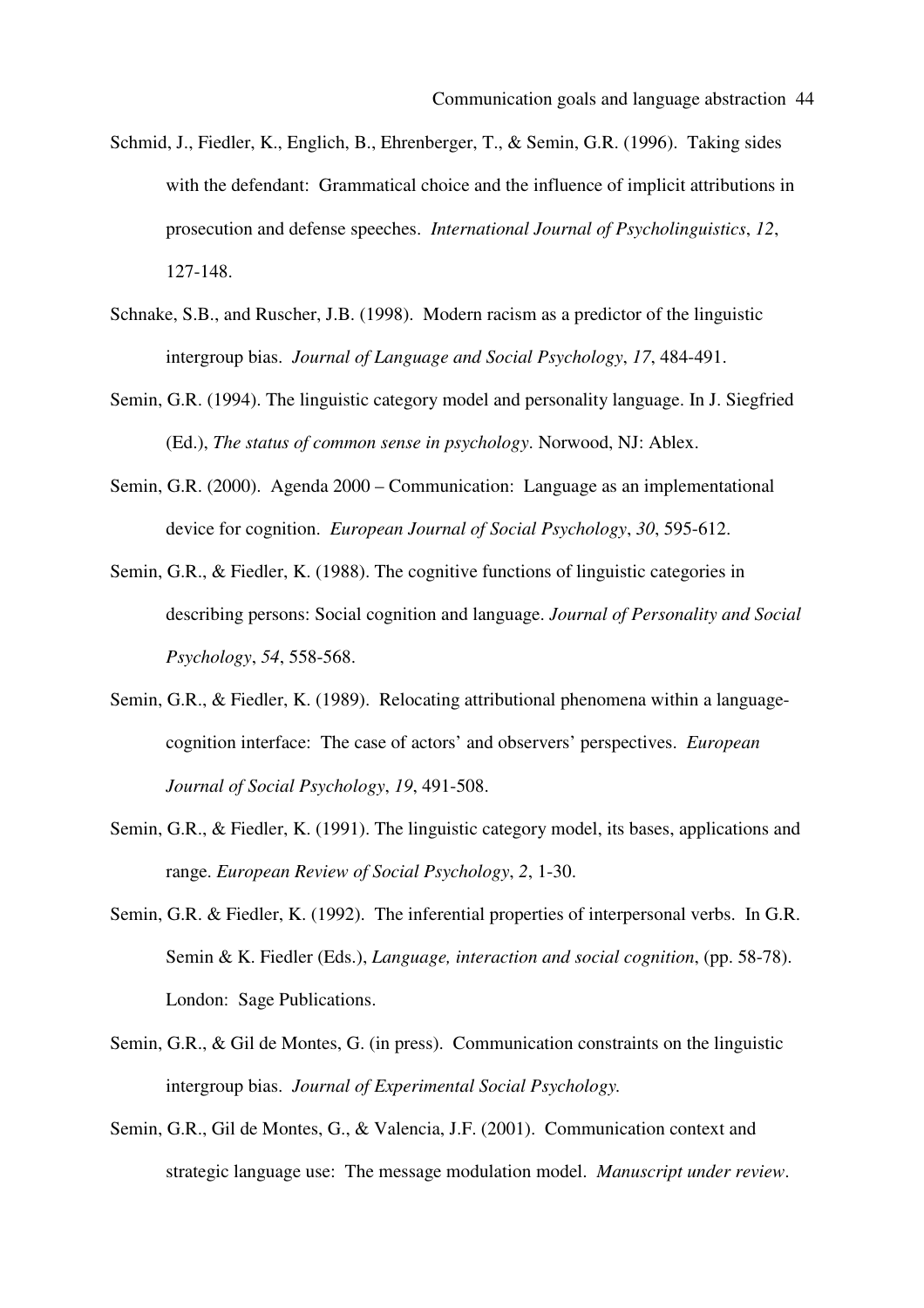- Sutton, R.M., & McClure, J.L. (2001). Covariational influences on goal-based attribution: An integrative model. *Journal of Personality and Social Psychology*, *80*, 222-236.
- Vallacher, R.R., & Wegner, D.M. (1987). What do people think they're doing? Action identification and human behavior. *Psychological Review*, *94*, 3-15.
- von Hippel, W., Sekaquaptewa, D., & Vargas, P. (1997). The linguistic intergroup bias as an implicit indicator of prejudice. *Journal of Experimental Social Psychology*, *33*, 490- 509.
- Webster, D.M., Kruglanski, A.W., & Pattison, D.A. (1997). Motivated language use in intergroup contexts: Need-for closure effects on the linguistic intergroup bias. *Journal of Personality and Social Psychology*, *72*, 1122-1131.
- Werkman, W.M., Wigboldus, D.H.J., & Semin, G.R. (1999). Children's communication of the linguistic intergroup bias and its impact upon cognitive inferences. *European Journal of Social Psychology*, *29*, 95-104.
- Wigboldus, D.H.J., Semin, G.R., & Spears, R. (2000). How do we communicate stereotypes? Linguistic bases and inferential consequences. *Journal of Personality and Social Psychology*, *78*, 5-18.
- Wigboldus, D.H.J., Spears, R., & Semin, G.R. (1999). Categorization, content and the context of communicative behaviour. In N. Ellemers & R. Spears (Eds.), *Social identity: Context, commitment, content*, (pp. 147-163). Oxford, England: Blackwell Science Ltd.
- Zajonc, R.B. (1960). The process of cognitive tuning in communication. *Journal of Abnormal and Social Psychology, 61,* 159-167.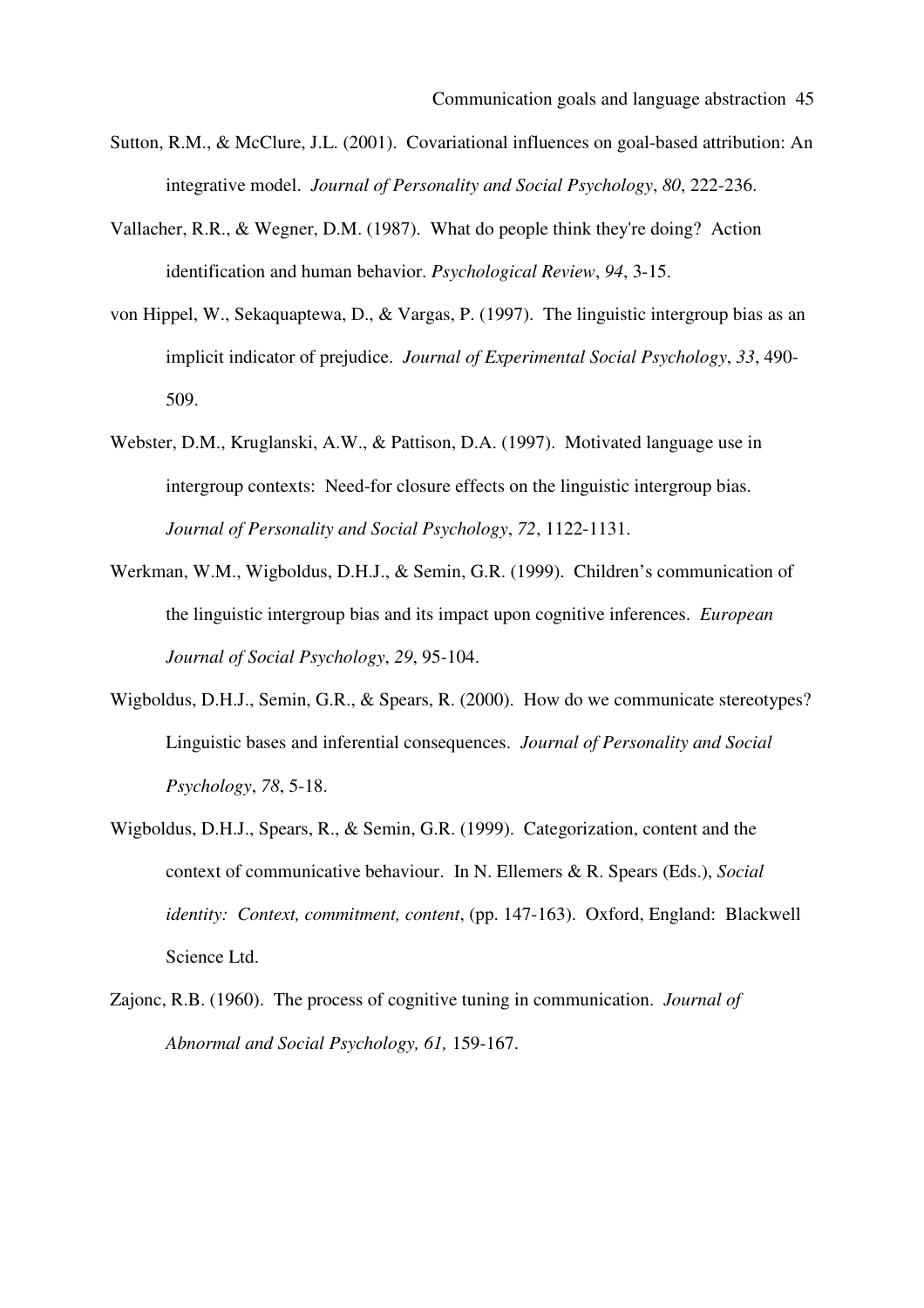#### Author Note

Karen M. Douglas, and Robbie M. Sutton, Department of Psychology.

This research was partially supported by a postdoctoral fellowship to the first author held at Massey University at Albany, New Zealand. The authors would like to thank Anne Maass for generously supplying us with stimulus materials.

Correspondence concerning this article should be addressed to Karen Douglas, Department of Psychology, Keele University, Keele, Staffordshire ST5 5BG, United Kingdom. E-mail: k.m.douglas@keele.ac.uk.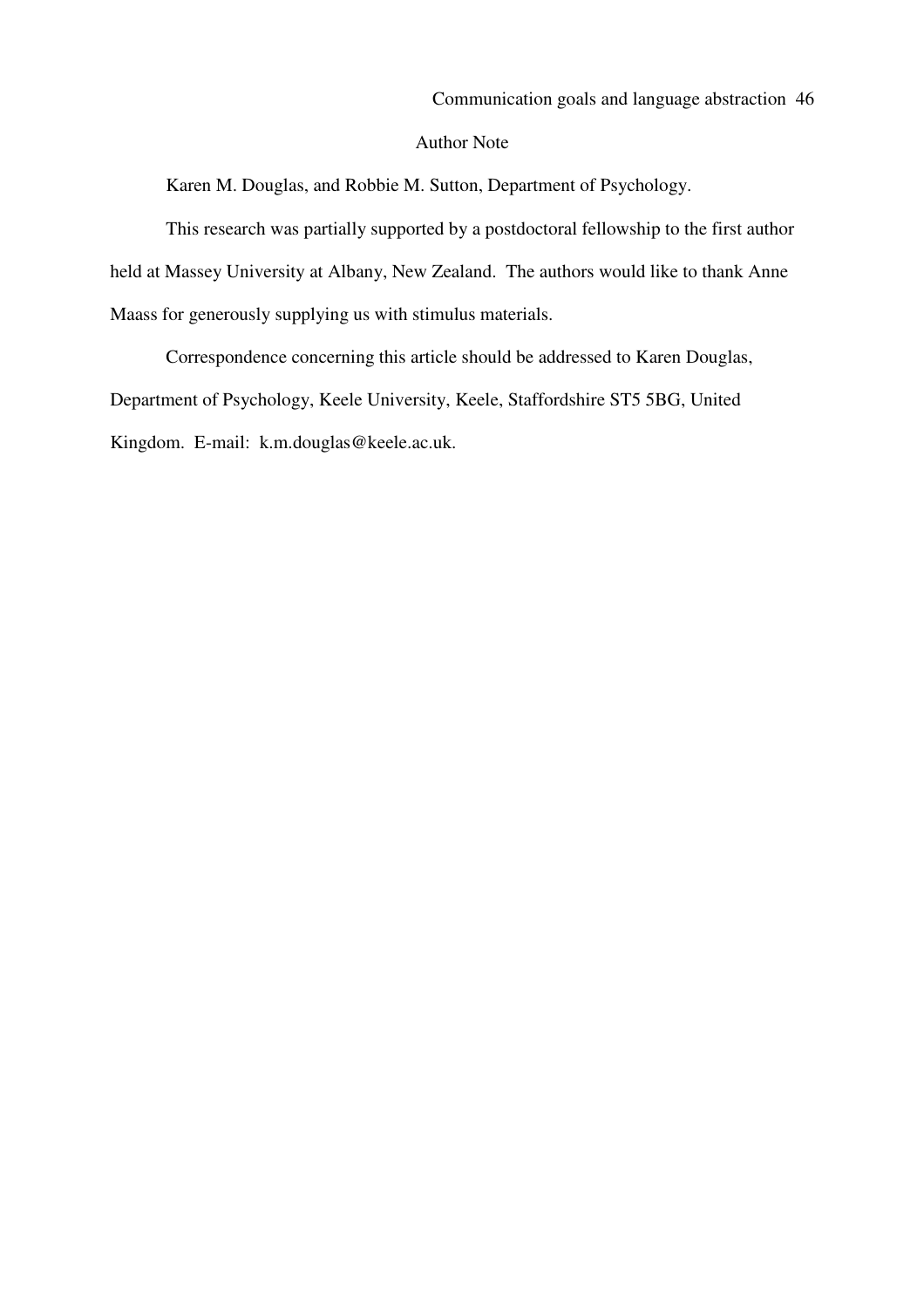#### Footnotes

- 1 We use the term *communication goal* to mean the same as Higgins' (1981) notion of *communicative intent*.
- 2 These cartoons were taken from previous research by Anne Maass and colleagues (e.g., Franco & Maass, 1996, 1999). From a larger set of cartoons supplied, we chose the eight that were most clearly positive or negative. Where text appeared in the cartoons, the language was modified from Italian to English. An example of two cartoons presented to participants (one positive and one negative) are presented in the Appendix, complete with LCM descriptive alternatives.
- 3 We are grateful to an anonymous reviewer for this suggestion.
- 4 When single responses (i.e., individual cartoons) were taken as the unit of analysis rather than participants, the results were similar to the overall analysis reported here. Rated valence did not qualify as a partial or complete mediator of the communication goal effect except for in one of the cartoons (where Person A was seen spray-painting a wall).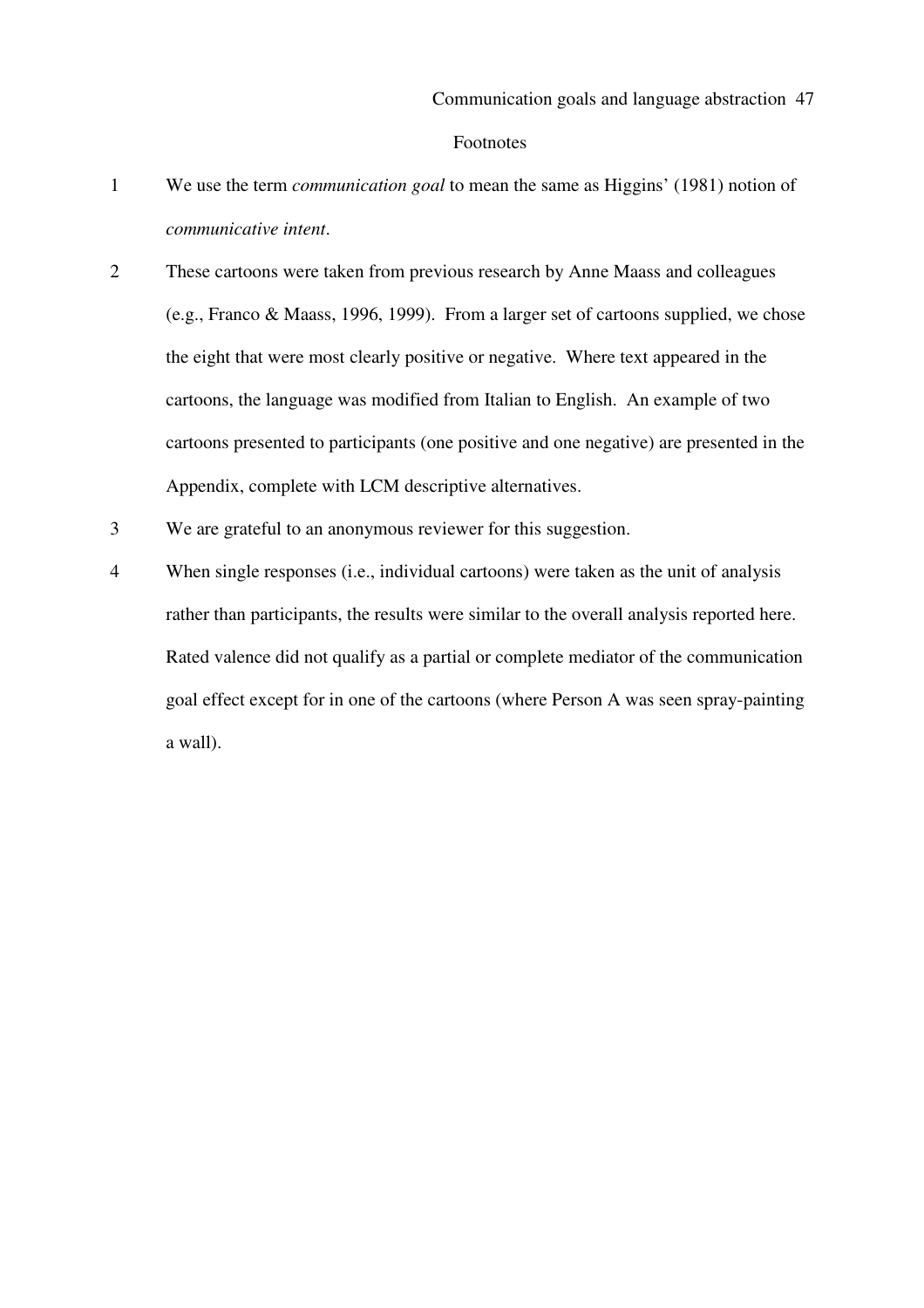Communication goals and language abstraction 48

# Appendix

Examples of stimuli presented to participants in Study 1

# Positive example (running)



- (a) A is running
- (b) A is training
- (c) A loves sports
- (d) A is athletic

Negative example (hitting)



- (a) A is hitting the other person
- (b) A is hurting the other person
- (c) A hates the other person
- (d) A is aggressive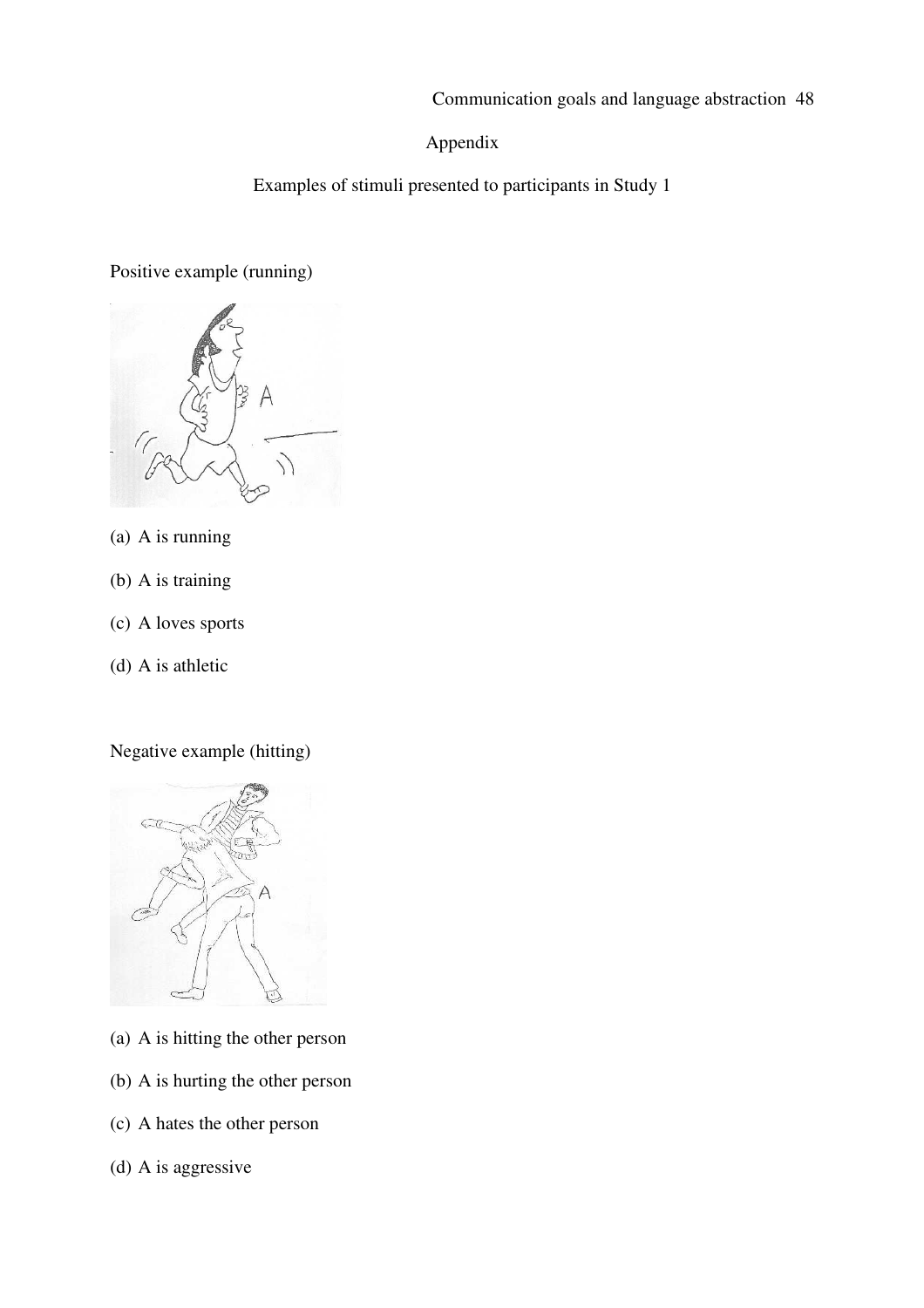# *Table 1*

Means *(and standard deviations)* for language abstraction as a function of behavior valence, expectancy and goal to describe behaviors favorably or unfavorably

| Protagonist      | Valence of behavior |            |
|------------------|---------------------|------------|
|                  | Positive            | Negative   |
| Friend           |                     |            |
| Favorable goal   | 3.06(0.89)          | 1.87(0.85) |
| Unfavorable goal | 1.84(0.93)          | 3.06(0.80) |
| Enemy            |                     |            |
| Favorable goal   | 2.22(1.03)          | 1.78(0.88) |
| Unfavorable goal | 1.37(0.76)          | 3.13(0.90) |

# *Table 2*

Means *(and standard deviations)* for language abstraction as a function of behavior valence,

'pure' expectancy and goal to describe behaviors favorably or unfavorably

## Valence of behavior

| Expectancy condition | Positive   | Negative   |  |
|----------------------|------------|------------|--|
| Often                |            |            |  |
| Favorable goal       | 3.09(0.61) | 1.88(0.79) |  |
| Unfavorable goal     | 1.47(0.62) | 3.28(0.75) |  |
| Rarely               |            |            |  |
| Favorable goal       | 2.84(1.03) | 1.53(0.67) |  |
| Unfavorable goal     | 1.16(0.40) | 2.97(1.02) |  |
|                      |            |            |  |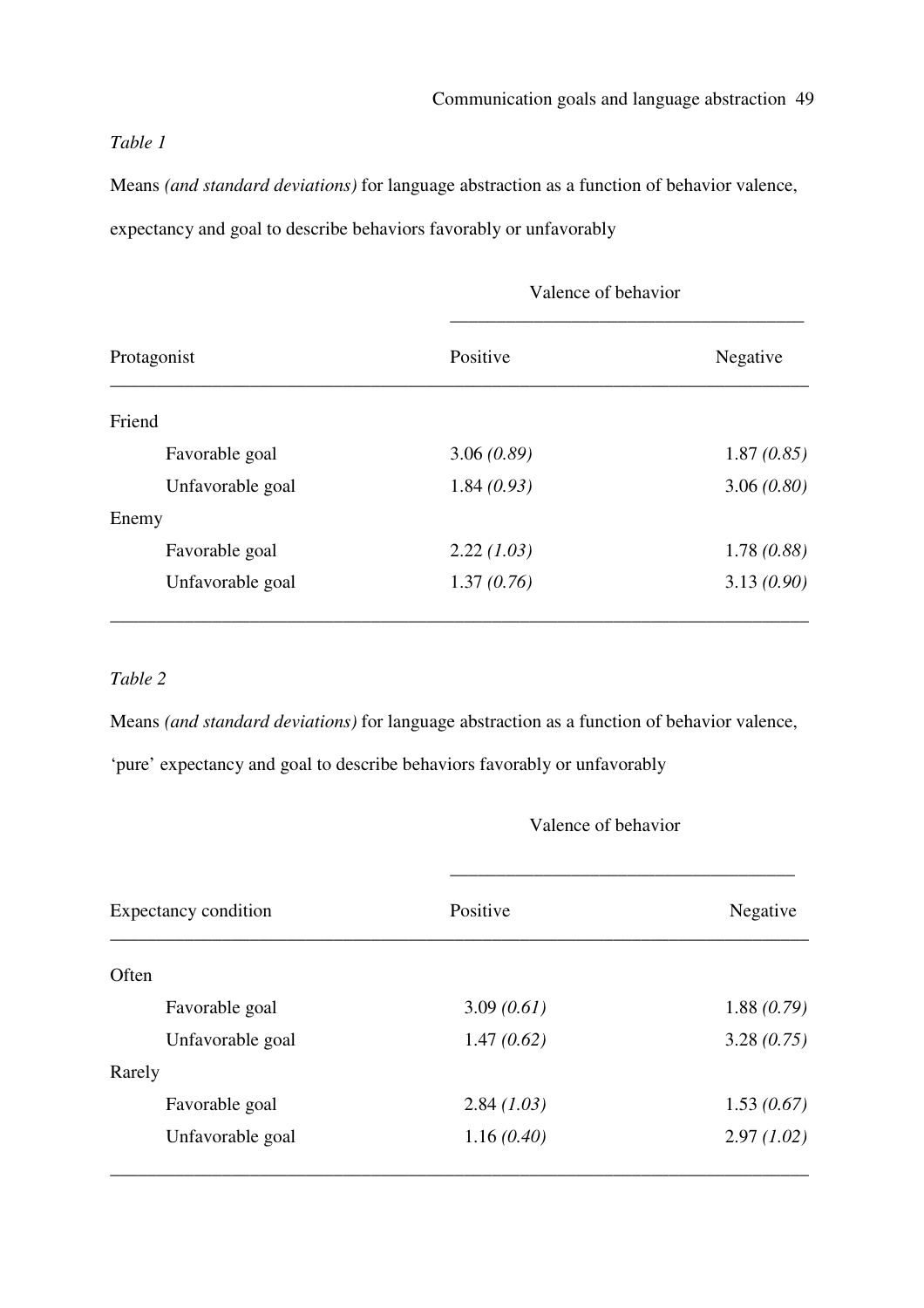## *Table 3*

Means *(and standard deviations)* for language abstraction as a function of behavior valence and goal to enhance or diminish behavior valence

| Overall goal     | Valence of behavior |            |
|------------------|---------------------|------------|
|                  | Positive            | Negative   |
| Enhance valence  | 2.48(0.92)          | 2.32(0.76) |
| Diminish valence | 1.58(0.33)          | 1.88(0.41) |

## *Table 4*

Means *(and standard deviations)* for language abstraction as a function of behavior valence and goal to create high or low frequency impressions

| Goal                      | Valence of behavior |            |
|---------------------------|---------------------|------------|
|                           | Positive            | Negative   |
| High frequency impression | 2.69(0.56)          | 2.65(0.33) |
| Low frequency impression  | 2.42(0.44)          | 2.11(0.41) |
| Control                   | 2.00(0.59)          | 2.11(0.77) |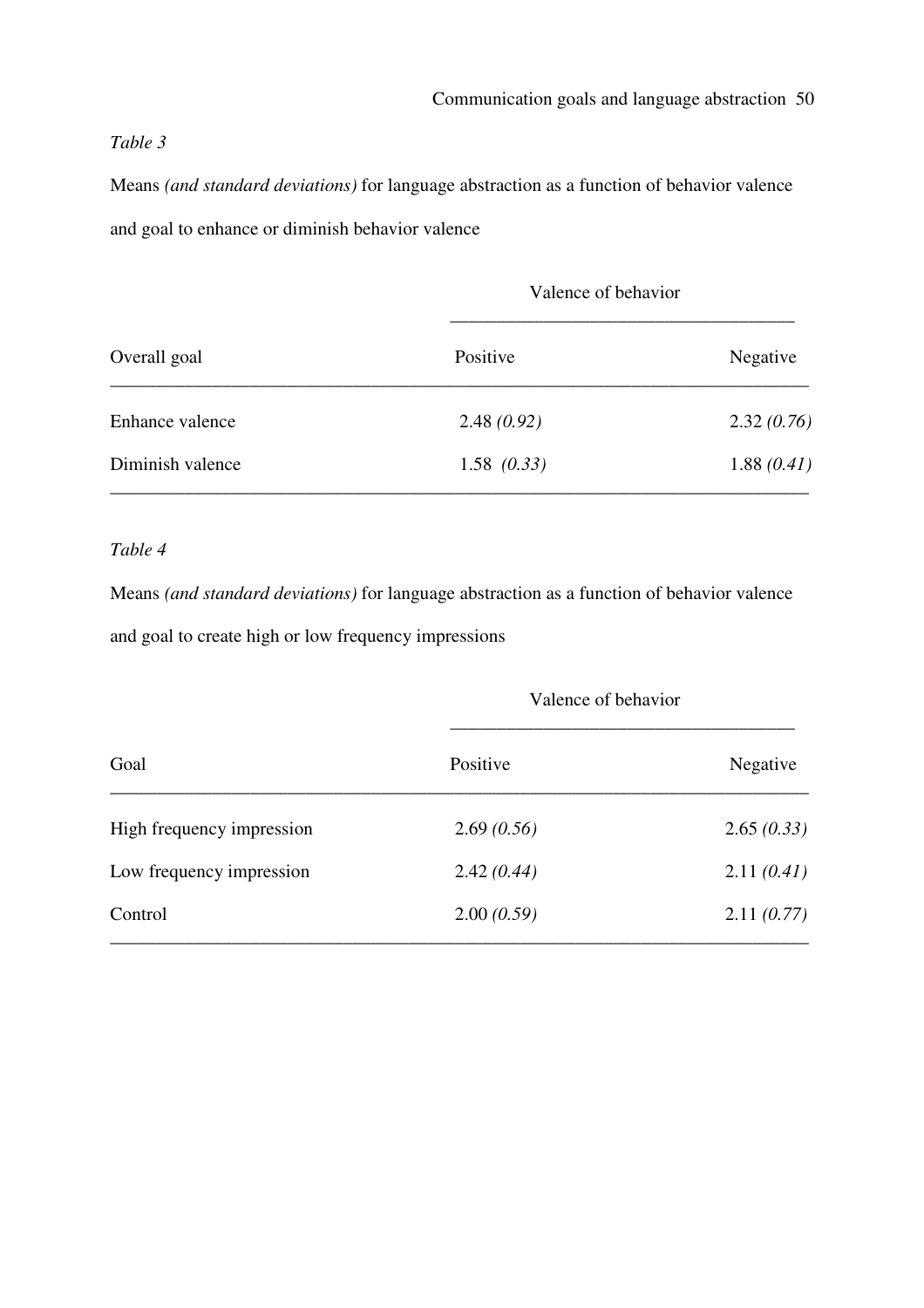# *Table 5.*

Means *(and standard deviations)* for language abstraction as a function of expectancy and goal to merely describe a behavior or create a misleading impression

| Goal                         | Expectancy     |                  |
|------------------------------|----------------|------------------|
|                              | Characteristic | Uncharacteristic |
| Control ('mere description') | 2.28(0.66)     | 1.90(0.59)       |
| Create misleading impression | 1.91(0.58)     | 2.31(0.78)       |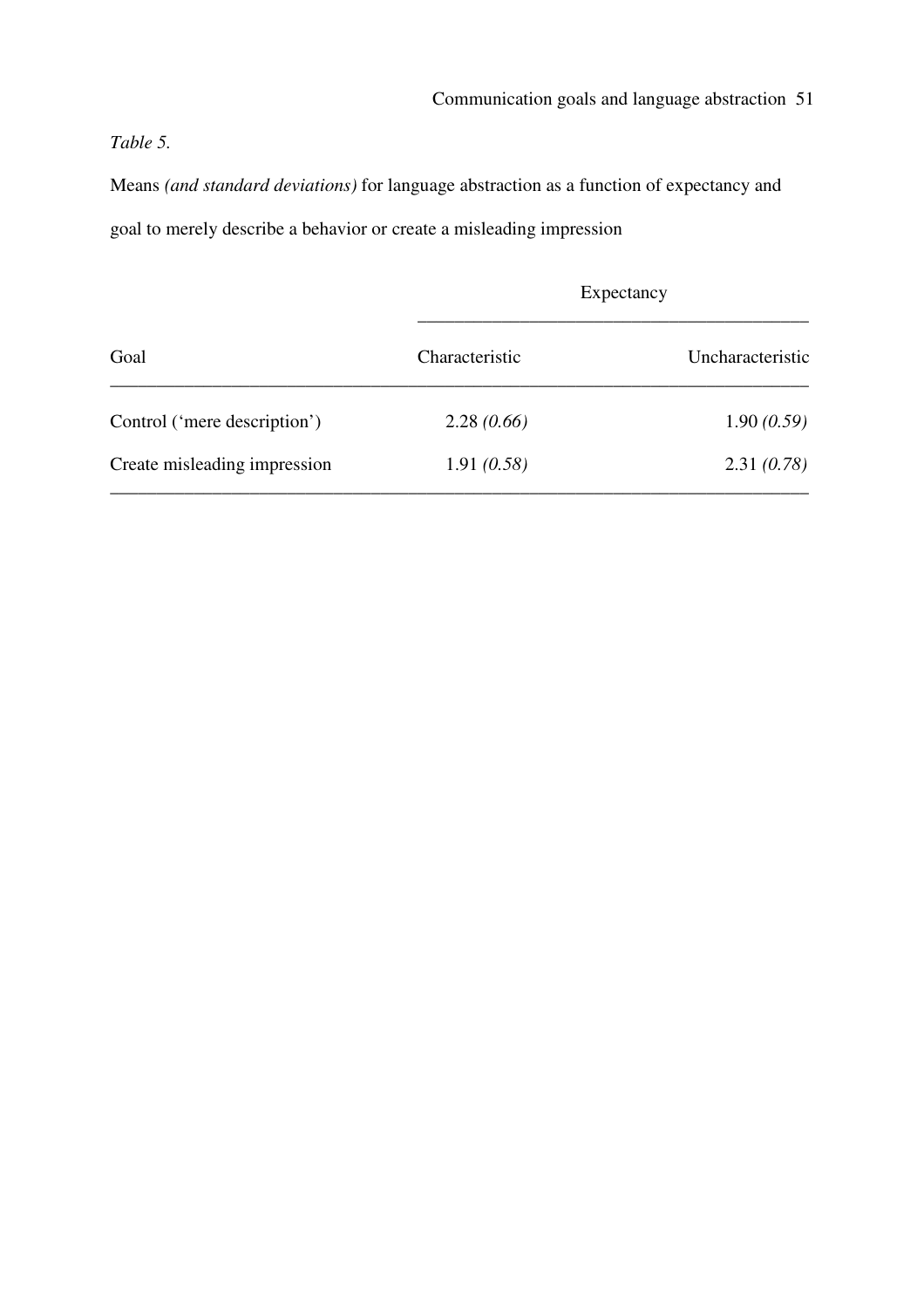# *Table 6.*

Means and standard deviations for rated valence of LCM alternatives

| Cartoon                | LCM code   | Valence mean | Standard deviation |
|------------------------|------------|--------------|--------------------|
| Picking up rubbish     | <b>DAV</b> | 5.66         | 0.70               |
|                        | <b>IAV</b> | 5.53         | 0.80               |
|                        | SV         | 5.91         | 0.82               |
|                        | <b>ADJ</b> | 5.72         | 0.96               |
| Running                | <b>DAV</b> | 5.06         | 1.19               |
|                        | <b>IAV</b> | 5.09         | 1.03               |
|                        | SV         | 5.25         | 1.02               |
|                        | <b>ADJ</b> | 4.94         | 1.01               |
| Walking elderly person | <b>DAV</b> | 6.16         | 0.77               |
|                        | <b>IAV</b> | 6.53         | 0.72               |
|                        | SV         | 6.25         | 1.02               |
|                        | <b>ADJ</b> | 6.12         | 0.69               |
| Picking person up      | <b>DAV</b> | 4.97         | 1.20               |
|                        | <b>IAV</b> | 6.25         | 0.67               |
|                        | SV         | 5.97         | 0.65               |
|                        | <b>ADJ</b> | 4.75         | 1.80               |
| Spray-painting wall    | <b>DAV</b> | 2.41         | 1.10               |
|                        | <b>IAV</b> | 1.91         | 0.86               |
|                        | SV         | 1.56         | 1.02               |
|                        | <b>ADJ</b> | 1.75         | 0.69               |
| Telling sexist joke    | <b>DAV</b> | 3.06         | 0.80               |
|                        | <b>IAV</b> | 2.72         | 0.99               |
|                        | SV         | 2.91         | 0.93               |
|                        | <b>ADJ</b> | 2.47         | 1.22               |
| Throwing rubbish       | <b>DAV</b> | 2.00         | 0.72               |
|                        | <b>IAV</b> | 2.09         | 0.82               |
|                        | SV         | 1.78         | 0.66               |
|                        | ADJ        | 1.63         | 0.66               |
| Hitting                | <b>DAV</b> | 1.53         | 0.62               |
|                        | <b>IAV</b> | 1.28         | 0.46               |
|                        | SV         | 2.03         | 1.03               |
|                        | <b>ADJ</b> | 2.00         | 0.88               |